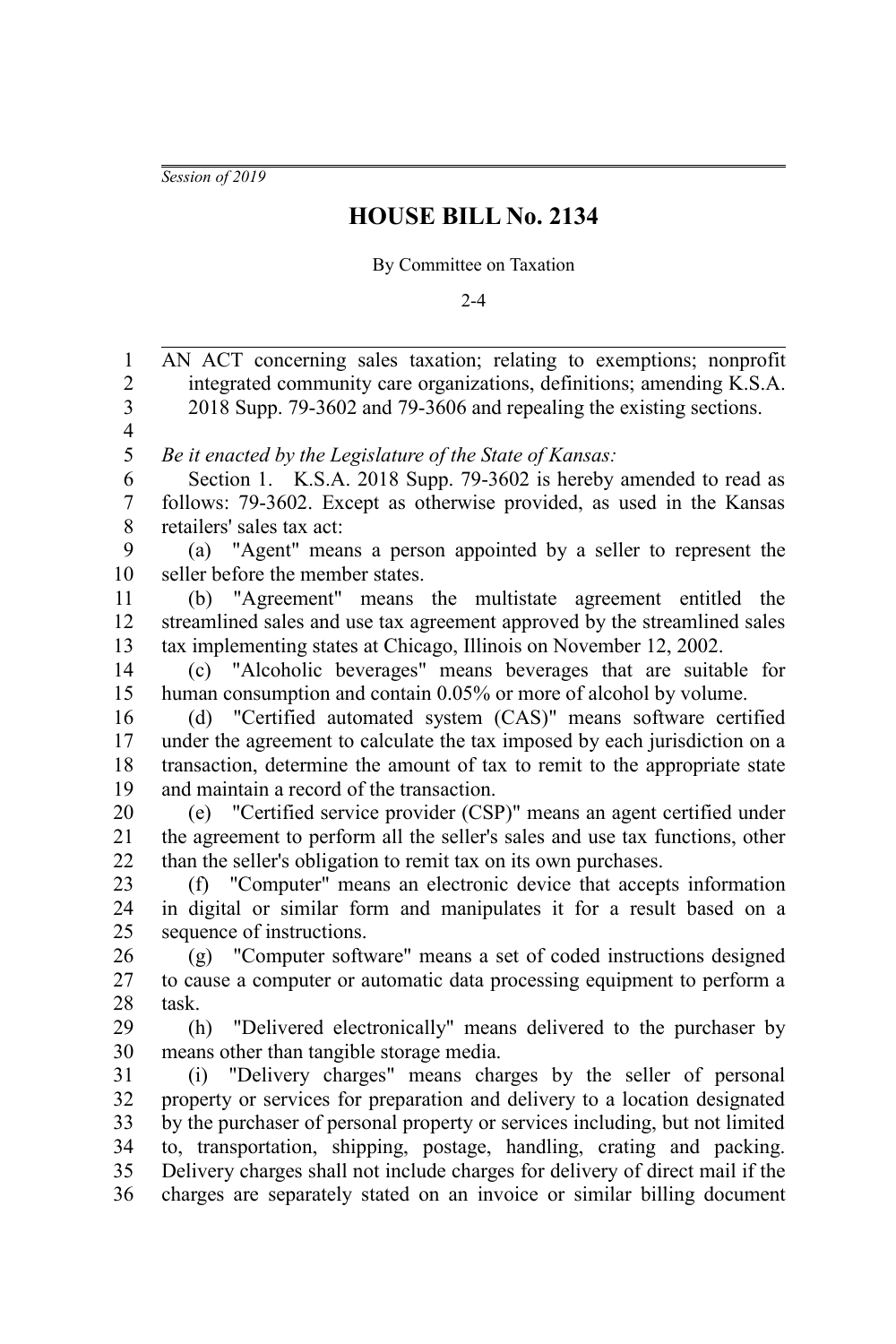given to the purchaser. 1

(j) "Direct mail" means printed material delivered or distributed by United States mail or other delivery services to a mass audience or to addressees on a mailing list provided by the purchaser or at the direction of the purchaser when the cost of the items are not billed directly to the recipients. Direct mail includes tangible personal property supplied directly or indirectly by the purchaser to the direct mail seller for inclusion in the package containing the printed material. Direct mail does not include multiple items of printed material delivered to a single address. 2 3 4 5 6 7 8 9

10

(k) "Director" means the state director of taxation.

(l) "Educational institution" means any nonprofit school, college and university that offers education at a level above the  $12<sup>th</sup>$  grade, and conducts regular classes and courses of study required for accreditation by, or membership in, the higher learning commission, the state board of education, or that otherwise qualify as an "educational institution," as defined by K.S.A. 74-50,103, and amendments thereto. Such phrase shall include: (1) A group of educational institutions that operates exclusively for an educational purpose; (2) nonprofit endowment associations and foundations organized and operated exclusively to receive, hold, invest and administer moneys and property as a permanent fund for the support and sole benefit of an educational institution; (3) nonprofit trusts, foundations and other entities organized and operated principally to hold and own receipts from intercollegiate sporting events and to disburse such receipts, as well as grants and gifts, in the interest of collegiate and intercollegiate athletic programs for the support and sole benefit of an educational institution; and (4) nonprofit trusts, foundations and other entities organized and operated for the primary purpose of encouraging, fostering and conducting scholarly investigations and industrial and other types of research for the support and sole benefit of an educational institution. 11 12 13 14 15 16 17 18 19 20 21 22 23 24 25 26 27 28 29 30

(m) "Electronic" means relating to technology having electrical, digital, magnetic, wireless, optical, electromagnetic or similar capabilities. 31 32

(n) "Food and food ingredients" means substances, whether in liquid, concentrated, solid, frozen, dried or dehydrated form, that are sold for ingestion or chewing by humans and are consumed for their taste or nutritional value. "Food and food ingredients" does not include alcoholic beverages or tobacco. 33 34 35 36 37

(o) "Gross receipts" means the total selling price or the amount received as defined in this act, in money, credits, property or other consideration valued in money from sales at retail within this state; and embraced within the provisions of this act. The taxpayer, may take credit in the report of gross receipts for: (1) An amount equal to the selling price of property returned by the purchaser when the full sale price thereof, 38 39 40 41 42 43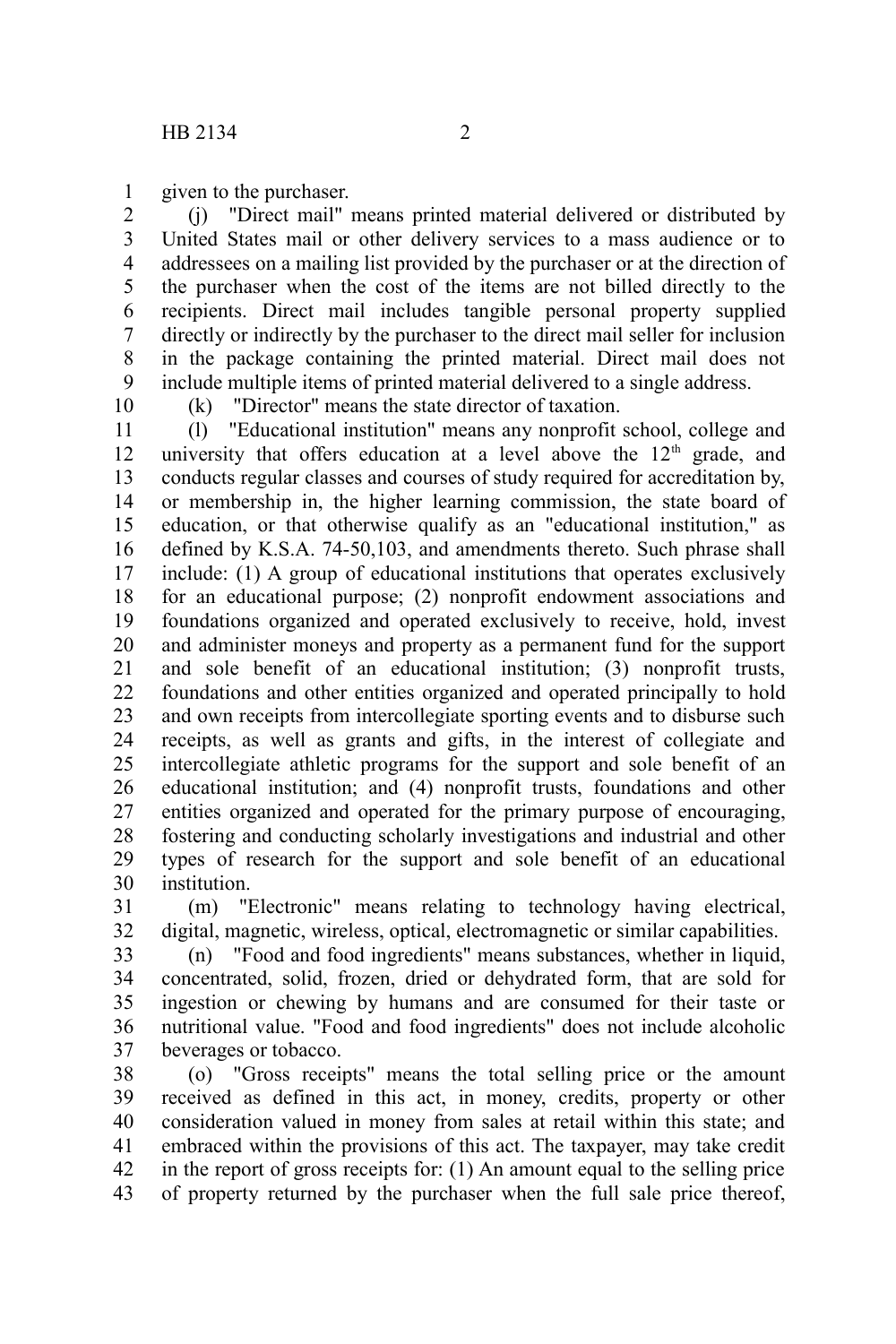including the tax collected, is refunded in cash or by credit; and (2) an amount equal to the allowance given for the trade-in of property. 1 2

(p) "Ingredient or component part" means tangible personal property which is necessary or essential to, and which is actually used in and becomes an integral and material part of tangible personal property or services produced, manufactured or compounded for sale by the producer, manufacturer or compounder in its regular course of business. The following items of tangible personal property are hereby declared to be ingredients or component parts, but the listing of such property shall not be deemed to be exclusive nor shall such listing be construed to be a restriction upon, or an indication of, the type or types of property to be included within the definition of "ingredient or component part" as herein set forth: 3 4 5 6 7 8 9 10 11 12 13

(1) Containers, labels and shipping cases used in the distribution of property produced, manufactured or compounded for sale which are not to be returned to the producer, manufacturer or compounder for reuse. 14 15 16

(2) Containers, labels, shipping cases, paper bags, drinking straws, paper plates, paper cups, twine and wrapping paper used in the distribution and sale of property taxable under the provisions of this act by wholesalers and retailers and which is not to be returned to such wholesaler or retailer for reuse. 17 18 19 20 21

(3) Seeds and seedlings for the production of plants and plant products produced for resale. 22 23

24

(4) Paper and ink used in the publication of newspapers.

(5) Fertilizer used in the production of plants and plant products produced for resale. 25 26

(6) Feed for animals, fowl and aquatic plants and animals, the primary purpose of which is use in agriculture or aquaculture, as defined in K.S.A. 47-1901, and amendments thereto, the production of food for human consumption, the production of animal, dairy, poultry or aquatic plant and animal products, fiber, fur, or the production of offspring for use for any such purpose or purposes. 27 28 29 30 31 32

(q) "Isolated or occasional sale" means the nonrecurring sale of tangible personal property, or services taxable hereunder by a person not engaged at the time of such sale in the business of selling such property or services. Any religious organization which makes a nonrecurring sale of tangible personal property acquired for the purpose of resale shall be deemed to be not engaged at the time of such sale in the business of selling such property. Such term shall include: (1) Any sale by a bank, savings and loan institution, credit union or any finance company licensed under the provisions of the Kansas uniform consumer credit code of tangible personal property which has been repossessed by any such entity; and (2) any sale of tangible personal property made by an auctioneer or agent on 33 34 35 36 37 38 39 40 41 42 43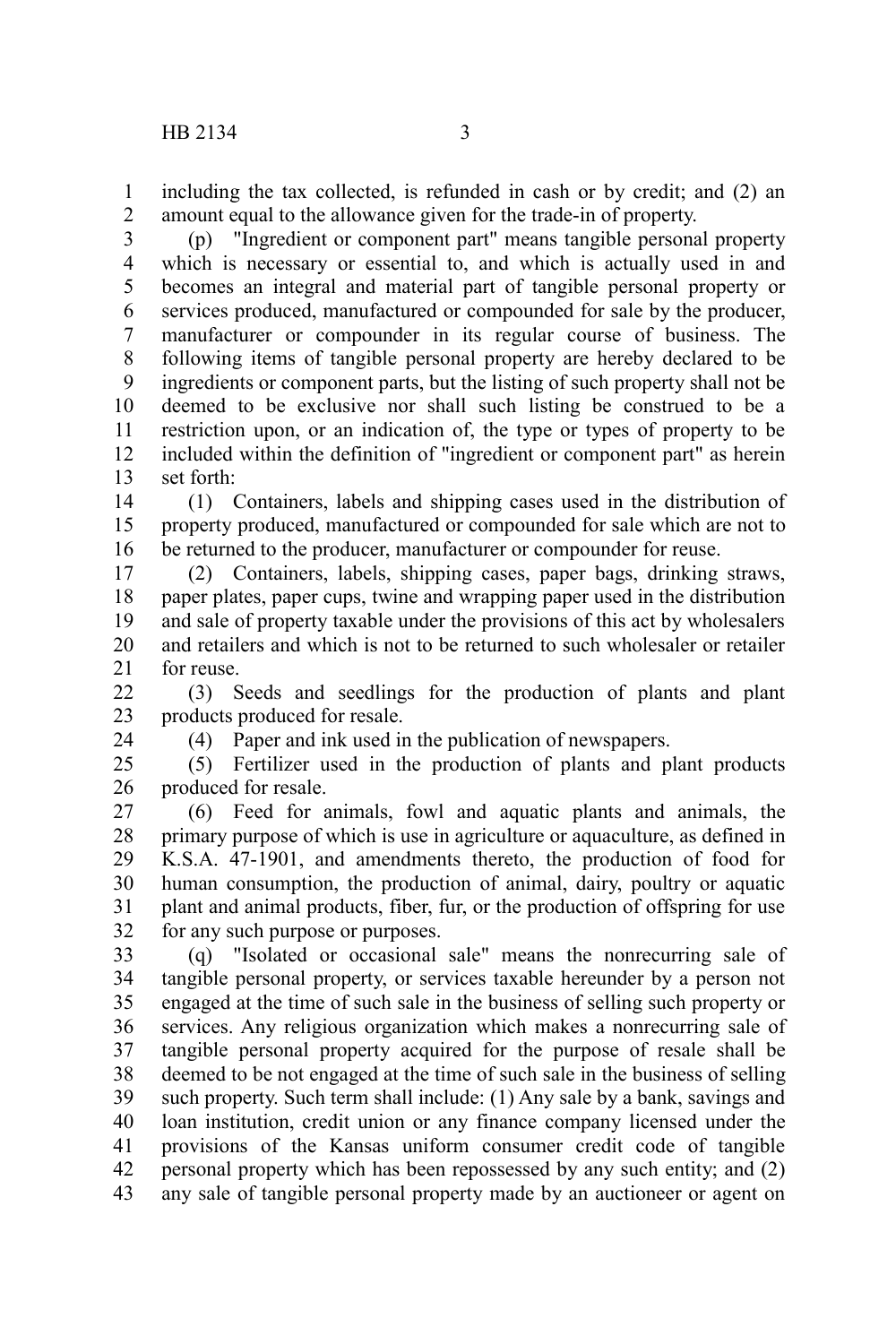behalf of not more than two principals or households if such sale is nonrecurring and any such principal or household is not engaged at the time of such sale in the business of selling tangible personal property. 1 2 3

(r) "Lease or rental" means any transfer of possession or control of tangible personal property for a fixed or indeterminate term for consideration. A lease or rental may include future options to purchase or extend. 4 5 6 7

(1) Lease or rental does not include: (A) A transfer of possession or control of property under a security agreement or deferred payment plan that requires the transfer of title upon completion of the required payments; 8 9 10 11

(B) a transfer or possession or control of property under an agreement that requires the transfer of title upon completion of required payments and payment of an option price does not exceed the greater of \$100 or 1% of the total required payments; or 12 13 14 15

(C) providing tangible personal property along with an operator for a fixed or indeterminate period of time. A condition of this exclusion is that the operator is necessary for the equipment to perform as designed. For the purpose of this subsection, an operator must do more than maintain, inspect or set-up the tangible personal property. 16 17 18 19 20

(2) Lease or rental does include agreements covering motor vehicles and trailers where the amount of consideration may be increased or decreased by reference to the amount realized upon sale or disposition of the property as defined in 26 U.S.C.  $\S 7701(h)(1)$ . 21  $22$ 23 24

(3) This definition shall be used for sales and use tax purposes regardless if a transaction is characterized as a lease or rental under generally accepted accounting principles, the internal revenue code, the uniform commercial code, K.S.A. 84-1-101 et seq., and amendments thereto, or other provisions of federal, state or local law. 25 26 27 28 29

(4) This definition will be applied only prospectively from the effective date of this act and will have no retroactive impact on existing leases or rentals. 30 31 32

(s) "Load and leave" means delivery to the purchaser by use of a tangible storage media where the tangible storage media is not physically transferred to the purchaser. 33 34 35

(t) "Member state" means a state that has entered in the agreement, pursuant to provisions of article VIII of the agreement. 36 37

(u) "Model 1 seller" means a seller that has selected a CSP as its agent to perform all the seller's sales and use tax functions, other than the seller's obligation to remit tax on its own purchases. 38 39 40

(v) "Model 2 seller" means a seller that has selected a CAS to perform part of its sales and use tax functions, but retains responsibility for remitting the tax. 41 42 43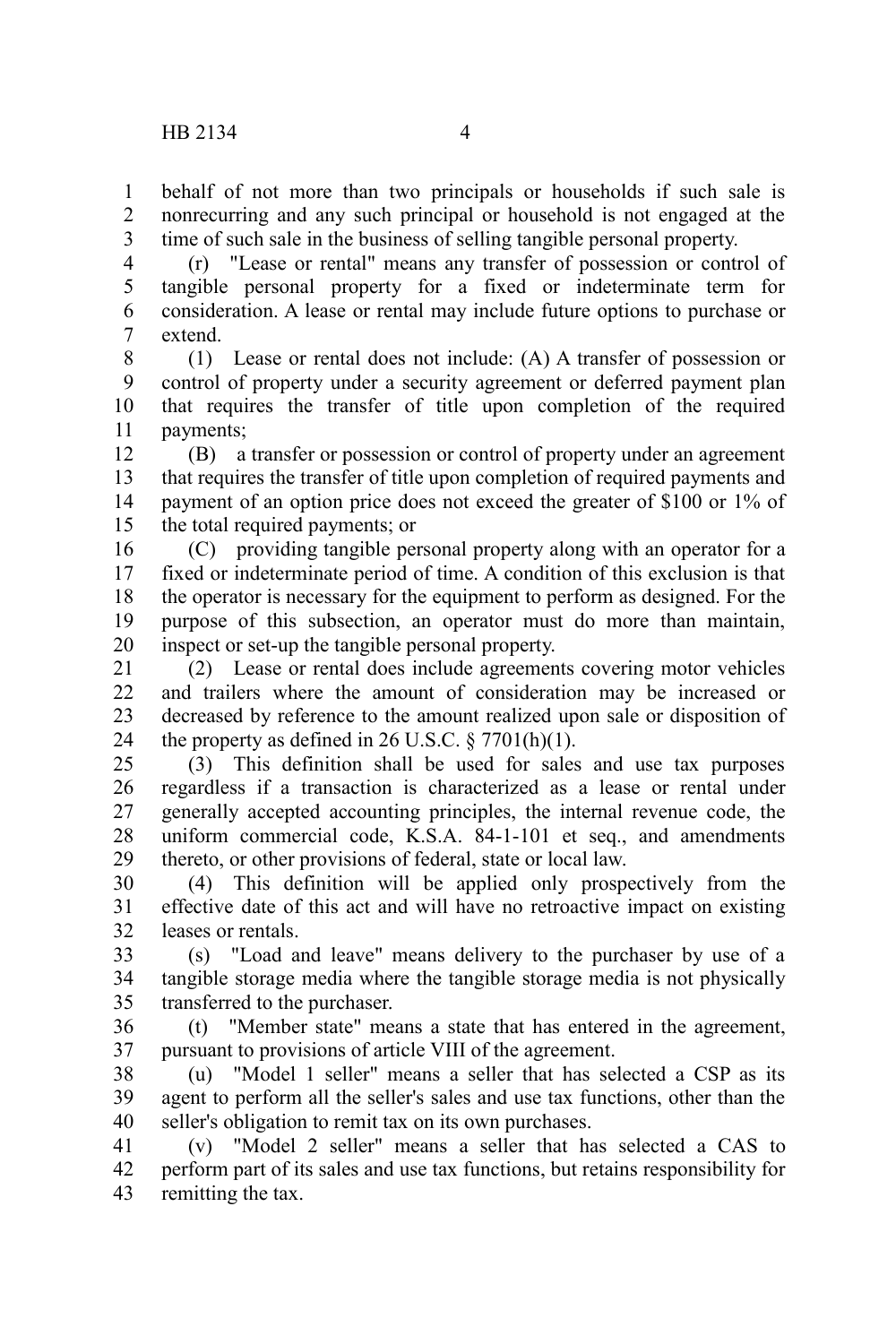(w) "Model 3 seller" means a seller that has sales in at least five

member states, has total annual sales revenue of at least \$500,000,000, has a proprietary system that calculates the amount of tax due each jurisdiction and has entered into a performance agreement with the member states that establishes a tax performance standard for the seller. As used in this subsection a seller includes an affiliated group of sellers using the same proprietary system. 1 2 3 4 5 6 7

(x) "Municipal corporation" means any city incorporated under the laws of Kansas. 8 9

(y) "Nonprofit blood bank" means any nonprofit place, organization, institution or establishment that is operated wholly or in part for the purpose of obtaining, storing, processing, preparing for transfusing, furnishing, donating or distributing human blood or parts or fractions of single blood units or products derived from single blood units, whether or not any remuneration is paid therefor, or whether such procedures are done for direct therapeutic use or for storage for future use of such products. 10 11 12 13 14 15 16

(z) "Persons" means any individual, firm, copartnership, joint adventure, association, corporation, estate or trust, receiver or trustee, or any group or combination acting as a unit, and the plural as well as the singular number; and shall specifically mean any city or other political subdivision of the state of Kansas engaging in a business or providing a service specifically taxable under the provisions of this act. 17 18 19 20 21 22

(aa) "Political subdivision" means any municipality, agency or subdivision of the state which is, or shall hereafter be, authorized to levy taxes upon tangible property within the state or which certifies a levy to a municipality, agency or subdivision of the state which is, or shall hereafter be, authorized to levy taxes upon tangible property within the state. Such term also shall include any public building commission, housing, airport, port, metropolitan transit or similar authority established pursuant to law and the horsethief reservoir benefit district established pursuant to K.S.A. 82a-2201, and amendments thereto. 23 24 25 26 27 28 29 30 31

(bb) "Prescription" means an order, formula or recipe issued in any form of oral, written, electronic or other means of transmission by a duly licensed practitioner authorized by the laws of this state. 32 33 34

(cc) "Prewritten computer software" means computer software, including prewritten upgrades, which is not designed and developed by the author or other creator to the specifications of a specific purchaser. The combining of two or more prewritten computer software programs or prewritten portions thereof does not cause the combination to be other than prewritten computer software. Prewritten computer software includes software designed and developed by the author or other creator to the specifications of a specific purchaser when it is sold to a person other than the purchaser. Where a person modifies or enhances computer software of 35 36 37 38 39 40 41 42 43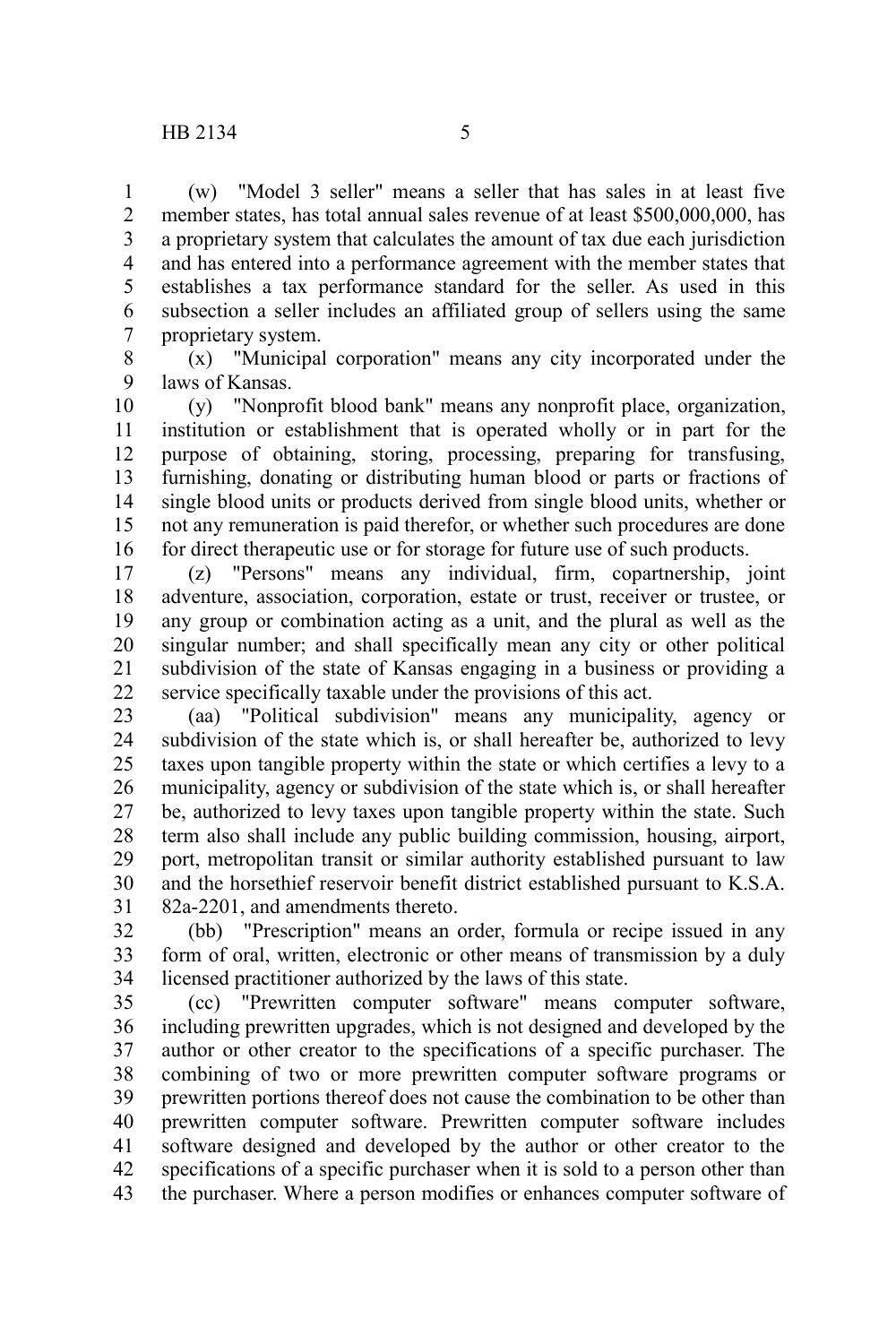which the person is not the author or creator, the person shall be deemed to be the author or creator only of such person's modifications or enhancements. Prewritten computer software or a prewritten portion thereof that is modified or enhanced to any degree, where such modification or enhancement is designed and developed to the specifications of a specific purchaser, remains prewritten computer software, except that where there is a reasonable, separately stated charge or an invoice or other statement of the price given to the purchaser for such modification or enhancement, such modification or enhancement shall not constitute prewritten computer software. 1 2 3 4 5 6 7 8 9 10

(dd) "Property which is consumed" means tangible personal property which is essential or necessary to and which is used in the actual process of and consumed, depleted or dissipated within one year in: (1) The production, manufacture, processing, mining, drilling, refining or compounding of tangible personal property; (2) the providing of services; (3) the irrigation of crops, for sale in the regular course of business; or (4) the storage or processing of grain by a public grain warehouse or other grain storage facility, and which is not reusable for such purpose. The following is a listing of tangible personal property, included by way of illustration but not of limitation, which qualifies as property which is consumed: 11 12 13 14 15 16 17 18 19 20 21

(A) Insecticides, herbicides, germicides, pesticides, fungicides, fumigants, antibiotics, biologicals, pharmaceuticals, vitamins and chemicals for use in commercial or agricultural production, processing or storage of fruit, vegetables, feeds, seeds, grains, animals or animal products whether fed, injected, applied, combined with or otherwise used;  $22$ 23 24 25 26

27

(B) electricity, gas and water; and

(C) petroleum products, lubricants, chemicals, solvents, reagents and catalysts. 28 29

(ee) "Purchase price" applies to the measure subject to use tax and has the same meaning as sales price. 30 31

(ff) "Purchaser" means a person to whom a sale of personal property is made or to whom a service is furnished. 32 33

(gg) "Quasi-municipal corporation" means any county, township, school district, drainage district or any other governmental subdivision in the state of Kansas having authority to receive or hold moneys or funds. 34 35 36

(hh) "Registered under this agreement" means registration by a seller with the member states under the central registration system provided in article IV of the agreement. 37 38 39

(ii) "Retailer" means a seller regularly engaged in the business of selling, leasing or renting tangible personal property at retail or furnishing electrical energy, gas, water, services or entertainment, and selling only to the user or consumer and not for resale. 40 41 42 43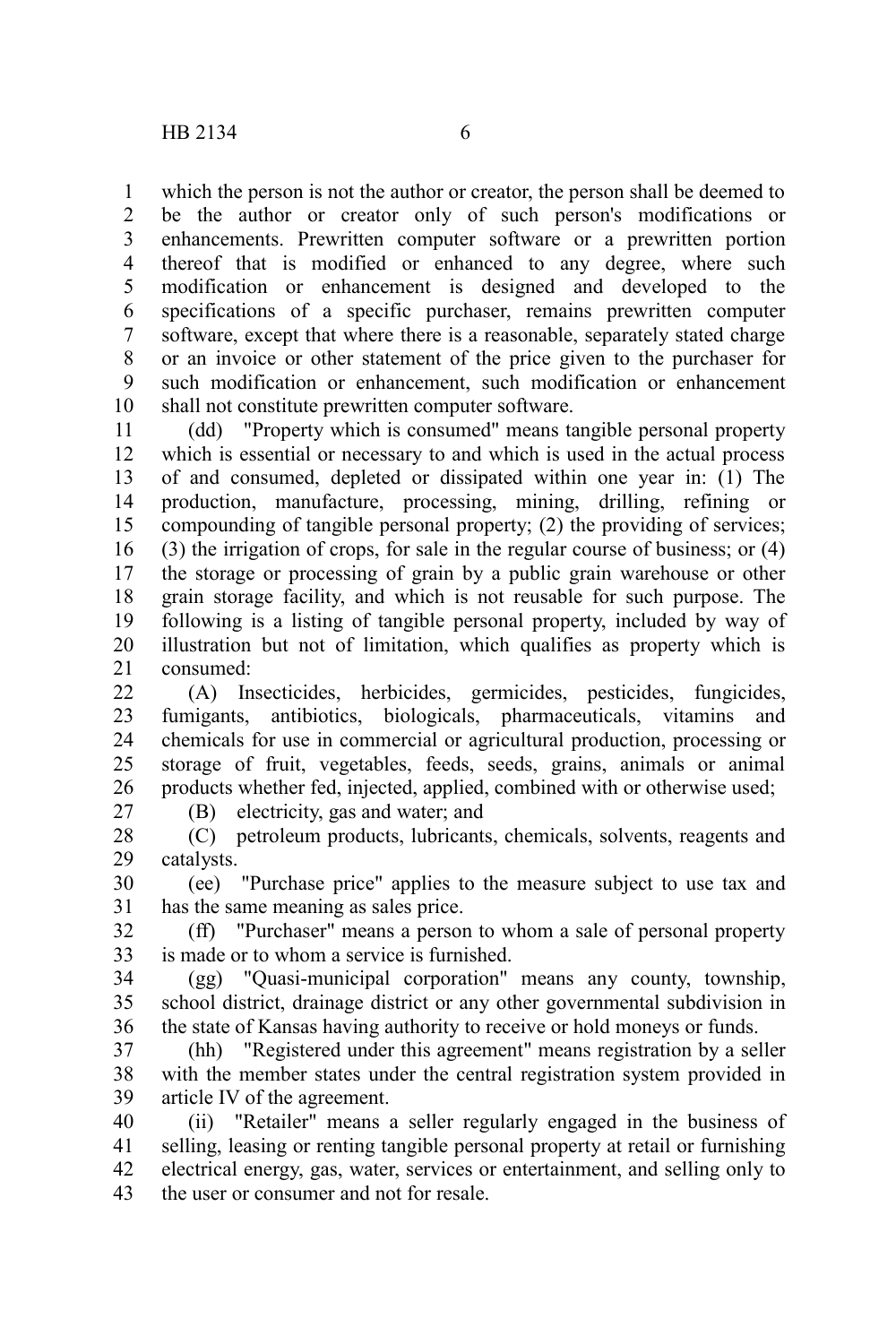(jj) "Retail sale" or "sale at retail" means any sale, lease or rental for any purpose other than for resale, sublease or subrent. 1 2

(kk) "Sale" or "sales" means the exchange of tangible personal property, as well as the sale thereof for money, and every transaction, conditional or otherwise, for a consideration, constituting a sale, including the sale or furnishing of electrical energy, gas, water, services or entertainment taxable under the terms of this act and including, except as provided in the following provision, the sale of the use of tangible personal property by way of a lease, license to use or the rental thereof regardless of the method by which the title, possession or right to use the tangible personal property is transferred. The term "sale" or "sales" shall not mean the sale of the use of any tangible personal property used as a dwelling by way of a lease or rental thereof for a term of more than 28 consecutive days. 3 4 5 6 7 8 9 10 11 12 13 14

(ll) (1) "Sales or selling price" applies to the measure subject to sales tax and means the total amount of consideration, including cash, credit, property and services, for which personal property or services are sold, leased or rented, valued in money, whether received in money or otherwise, without any deduction for the following: 15 16 17 18 19

20

(A) The seller's cost of the property sold;

(B) the cost of materials used, labor or service cost, interest, losses, all costs of transportation to the seller, all taxes imposed on the seller and any other expense of the seller; 21 22 23

(C) charges by the seller for any services necessary to complete the sale, other than delivery and installation charges; 24 25

(D) delivery charges; and 26

(E) installation charges.

27

(2) "Sales or selling price" includes consideration received by the seller from third parties if: 28 29

(A) The seller actually receives consideration from a party other than the purchaser and the consideration is directly related to a price reduction or discount on the sale; 30 31 32

(B) the seller has an obligation to pass the price reduction or discount through to the purchaser; 33 34

(C) the amount of the consideration attributable to the sale is fixed and determinable by the seller at the time of the sale of the item to the purchaser; and 35 36 37

(D) one of the following criteria is met: 38

(i) The purchaser presents a coupon, certificate or other documentation to the seller to claim a price reduction or discount where the coupon, certificate or documentation is authorized, distributed or granted by a third party with the understanding that the third party will reimburse any seller to whom the coupon, certificate or documentation is 39 40 41 42 43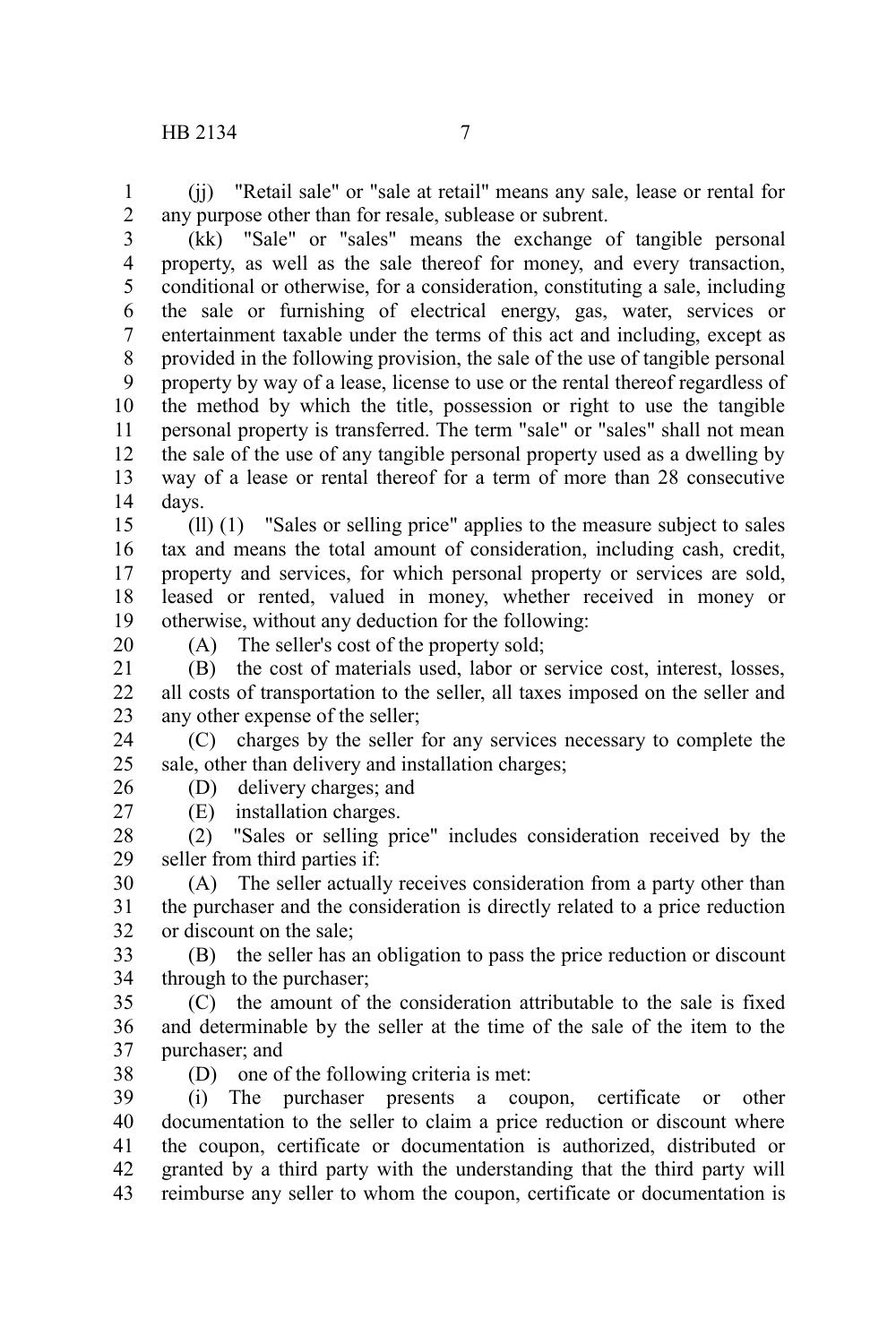presented; 1

9

(ii) the purchaser identifies to the seller that the purchaser is a member of a group or organization entitled to a price reduction or discount. A preferred customer card that is available to any patron does not constitute membership in such a group; or 2 3 4 5

(iii) the price reduction or discount is identified as a third party price reduction or discount on the invoice received by the purchaser or on a coupon, certificate or other documentation presented by the purchaser. 6 7 8

(3) "Sales or selling price" shall not include:

(A) Discounts, including cash, term or coupons that are not reimbursed by a third party that are allowed by a seller and taken by a purchaser on a sale; 10 11 12

(B) interest, financing and carrying charges from credit extended on the sale of personal property or services, if the amount is separately stated on the invoice, bill of sale or similar document given to the purchaser; 13 14 15

(C) any taxes legally imposed directly on the consumer that are separately stated on the invoice, bill of sale or similar document given to the purchaser; 16 17 18

(D) the amount equal to the allowance given for the trade-in of property, if separately stated on the invoice, billing or similar document given to the purchaser; and 19 20 21

(E) commencing on July 1, 2018, and ending on June 30, 2021, cash rebates granted by a manufacturer to a purchaser or lessee of a new motor vehicle if paid directly to the retailer as a result of the original sale. 22 23 24

(mm) "Seller" means a person making sales, leases or rentals of personal property or services. 25 26

(nn) "Service" means those services described in and taxed under the provisions of K.S.A. 79-3603, and amendments thereto. 27 28

(oo) "Sourcing rules" means the rules set forth in K.S.A. 2018 Supp. 79-3670 through 79-3673, K.S.A. 12-191 and 12-191a, and amendments thereto, which shall apply to identify and determine the state and local taxing jurisdiction sales or use taxes to pay, or collect and remit on a particular retail sale. 29 30 31 32 33

(pp) "Tangible personal property" means personal property that can be seen, weighed, measured, felt or touched, or that is in any other manner perceptible to the senses. Tangible personal property includes electricity, water, gas, steam and prewritten computer software. 34 35 36 37

(qq) "Taxpayer" means any person obligated to account to the director for taxes collected under the terms of this act. 38 39

(rr) "Tobacco" means cigarettes, cigars, chewing or pipe tobacco or any other item that contains tobacco. 40 41

(ss) "Entity-based exemption" means an exemption based on who purchases the product or who sells the product. An exemption that is 42 43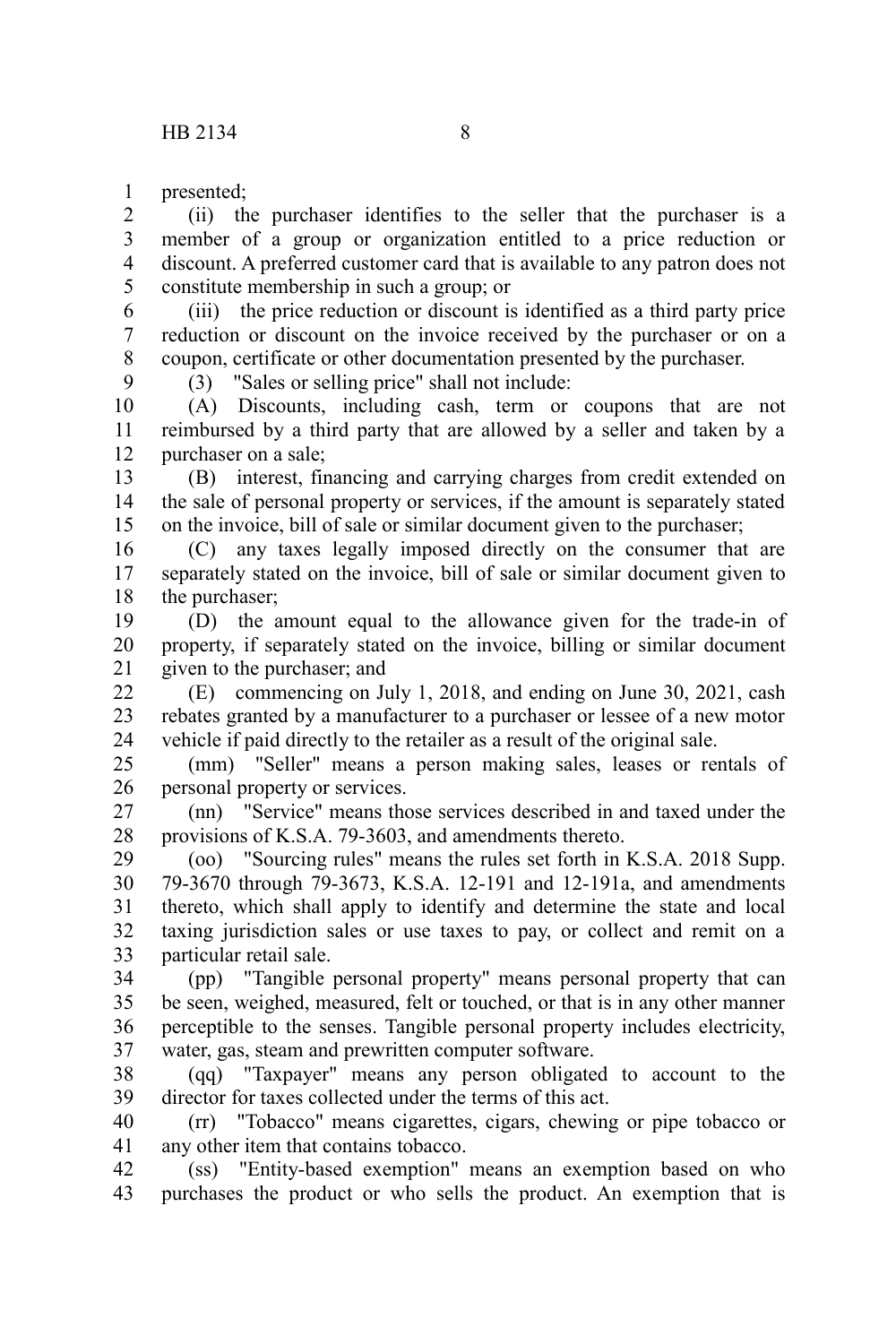available to all individuals shall not be considered an entity-based exemption. 1 2

(tt) "Over-the-counter drug" means a drug that contains a label that identifies the product as a drug as required by 21 C.F.R. § 201.66. The over-the-counter drug label includes: (1) A drug facts panel; or (2) a statement of the active ingredients with a list of those ingredients contained in the compound, substance or preparation. Over-the-counter drugs do not include grooming and hygiene products such as soaps, cleaning solutions, shampoo, toothpaste, antiperspirants and sun tan lotions and screens. 3 4 5 6 7 8 9 10

(uu) "Ancillary services" means services that are associated with or incidental to the provision of telecommunications services, including, but not limited to, detailed telecommunications billing, directory assistance, vertical service and voice mail services. 11 12 13 14

(vv) "Conference bridging service" means an ancillary service that links two or more participants of an audio or video conference call and may include the provision of a telephone number. Conference bridging service does not include the telecommunications services used to reach the conference bridge. 15 16 17 18 19

(ww) "Detailed telecommunications billing service" means an ancillary service of separately stating information pertaining to individual calls on a customer's billing statement. 20 21 22

(xx) "Directory assistance" means an ancillary service of providing telephone number information or address information, or both. 23 24

(yy) "Vertical service" means an ancillary service that is offered in connection with one or more telecommunications services, which offers advanced calling features that allow customers to identify callers and to manage multiple calls and call connections, including conference bridging services. 25 26 27 28 29

(zz) "Voice mail service" means an ancillary service that enables the customer to store, send or receive recorded messages. Voice mail service does not include any vertical services that the customer may be required to have in order to utilize the voice mail service. 30 31 32 33

(aaa) "Telecommunications service" means the electronic transmission, conveyance or routing of voice, data, audio, video or any other information or signals to a point, or between or among points. The term telecommunications service includes such transmission, conveyance or routing in which computer processing applications are used to act on the form, code or protocol of the content for purposes of transmissions, conveyance or routing without regard to whether such service is referred to as voice over internet protocol services or is classified by the federal communications commission as enhanced or value added. Telecommunications service does not include: 34 35 36 37 38 39 40 41 42 43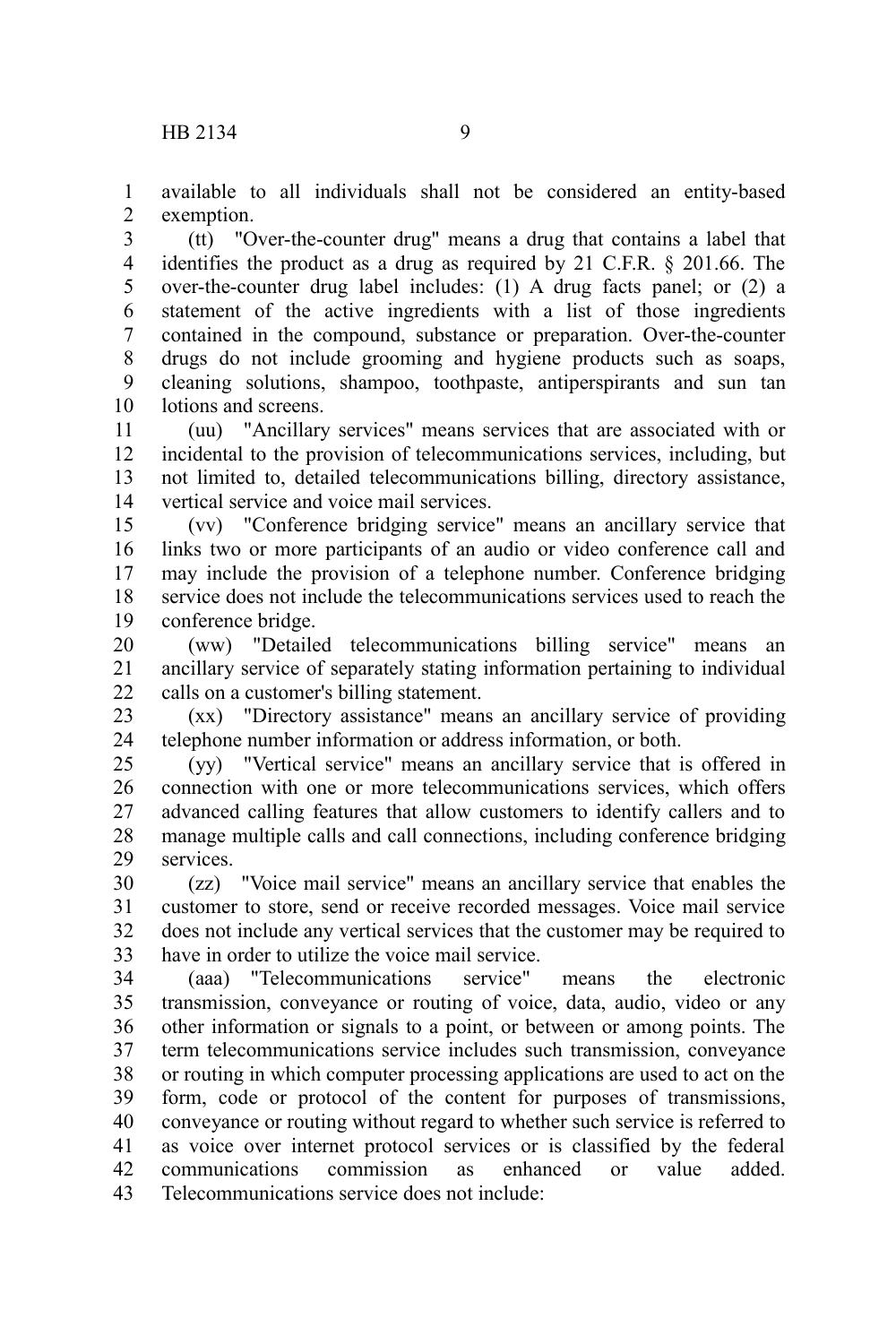(1) Data processing and information services that allow data to be generated, acquired, stored, processed or retrieved and delivered by an electronic transmission to a purchaser where such purchaser's primary purpose for the underlying transaction is the processed data or information; 1 2 3 4 5

(2) installation or maintenance of wiring or equipment on a customer's premises; 6 7

8

- (3) tangible personal property;
- (4) advertising, including, but not limited to, directory advertising;
- (5) billing and collection services provided to third parties;

10 11

9

(6) internet access service;

(7) radio and television audio and video programming services, regardless of the medium, including the furnishing of transmission, conveyance and routing of such services by the programming service provider. Radio and television audio and video programming services shall include, but not be limited to, cable service as defined in 47 U.S.C. § 522(6) and audio and video programming services delivered by commercial mobile radio service providers, as defined in 47 C.F.R. § 20.3; 12 13 14 15 16 17 18

- 19
- (8) ancillary services; or

(9) digital products delivered electronically, including, but not limited to, software, music, video, reading materials or ring tones. 20 21

(bbb) "800 service" means a telecommunications service that allows a caller to dial a toll-free number without incurring a charge for the call. The service is typically marketed under the name 800, 855, 866, 877 and 888 toll-free calling, and any subsequent numbers designated by the federal communications commission. 22 23 24 25 26

(ccc) "900 service" means an inbound toll telecommunications service purchased by a subscriber that allows the subscriber's customers to call in to the subscriber's prerecorded announcement or live service. 900 service does not include the charge for collection services provided by the seller of the telecommunications services to the subscriber, or service or product sold by the subscriber to the subscriber's customer. The service is typically marketed under the name 900 service, and any subsequent numbers designated by the federal communications commission. 27 28 29 30 31 32 33 34

(ddd) "Value-added non-voice data service" means a service that otherwise meets the definition of telecommunications services in which computer processing applications are used to act on the form, content, code or protocol of the information or data primarily for a purpose other than transmission, conveyance or routing. 35 36 37 38 39

(eee) "International" means a telecommunications service that originates or terminates in the United States and terminates or originates outside the United States, respectively. United States includes the District of Columbia or a U.S. territory or possession. 40 41 42 43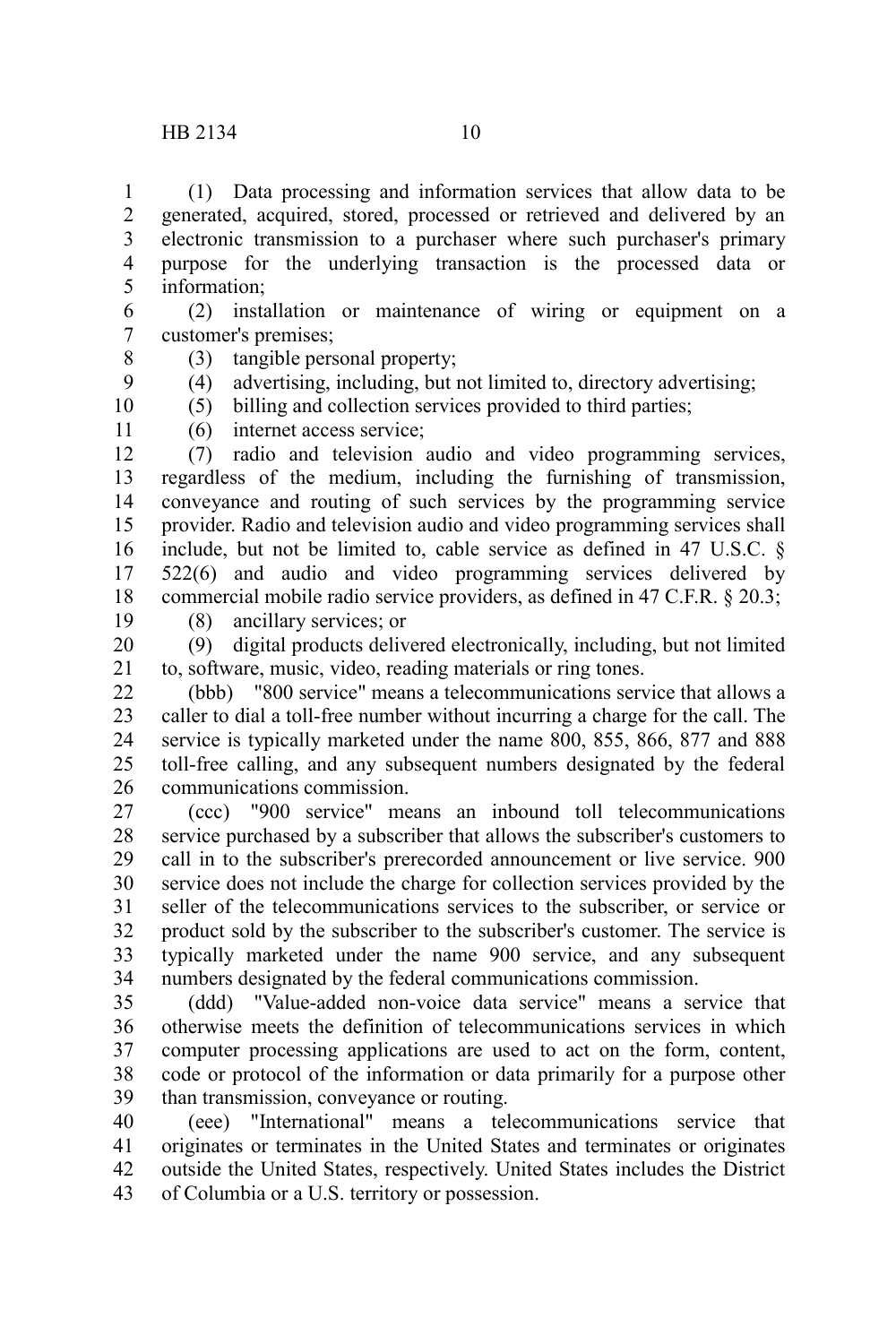possession. 4

1 2 3

(ggg) "Intrastate" means a telecommunications service that originates in one United States state or a United States territory or possession, and terminates in the same United States state or a United States territory or possession. 5 6 7 8

*(hhh) "Nonprofit integrated community care organization" means an entity that is: (1) Exempt from federal income taxation pursuant to section 501(c)(3) of the federal internal revenue code of 1986; (2) certified to participate in the medicare program as a hospice under 42 C.F.R. § 418 et seq., and amendments thereto, and focused on providing care to the aging and indigent population at home and through inpatient care, adult daycare or assisted living facilities, and related facilities and services across multiple counties; and (3) approved by the Kansas department for aging and disability services as an organization providing services under the program of all-inclusive care for the elderly as defined in 42 U.S.C. § 1396u-4 and its implementing regulations.* 9 10 11 12 13 14 15 16 17 18 19

Sec. 2. K.S.A. 2018 Supp. 79-3606 is hereby amended to read as follows: 79-3606. The following shall be exempt from the tax imposed by this act: 20 21 22

(a) All sales of motor-vehicle fuel or other articles upon which a sales or excise tax has been paid, not subject to refund, under the laws of this state except cigarettes and electronic cigarettes as defined by K.S.A. 79- 3301, and amendments thereto, including consumable material for such electronic cigarettes, cereal malt beverages and malt products as defined by K.S.A. 79-3817, and amendments thereto, including wort, liquid malt, malt syrup and malt extract, that is not subject to taxation under the provisions of K.S.A. 79-41a02, and amendments thereto, motor vehicles taxed pursuant to K.S.A. 79-5117, and amendments thereto, tires taxed pursuant to K.S.A. 65-3424d, and amendments thereto, drycleaning and laundry services taxed pursuant to K.S.A. 65-34,150, and amendments thereto, and gross receipts from regulated sports contests taxed pursuant to the Kansas professional regulated sports act, and amendments thereto; 23 24 25 26 27 28 29 30 31 32 33 34 35

(b) all sales of tangible personal property or service, including the renting and leasing of tangible personal property, purchased directly by the state of Kansas, a political subdivision thereof, other than a school or educational institution<sub>7</sub>; or purchased by a public or private nonprofit hospital or public hospital authority or nonprofit blood, tissue or organ bank*, or nonprofit integrated community care organization* and used exclusively for state, political subdivision, hospital or public hospital authority or nonprofit blood, tissue or organ bank*, or nonprofit integrated* 36 37 38 39 40 41 42 43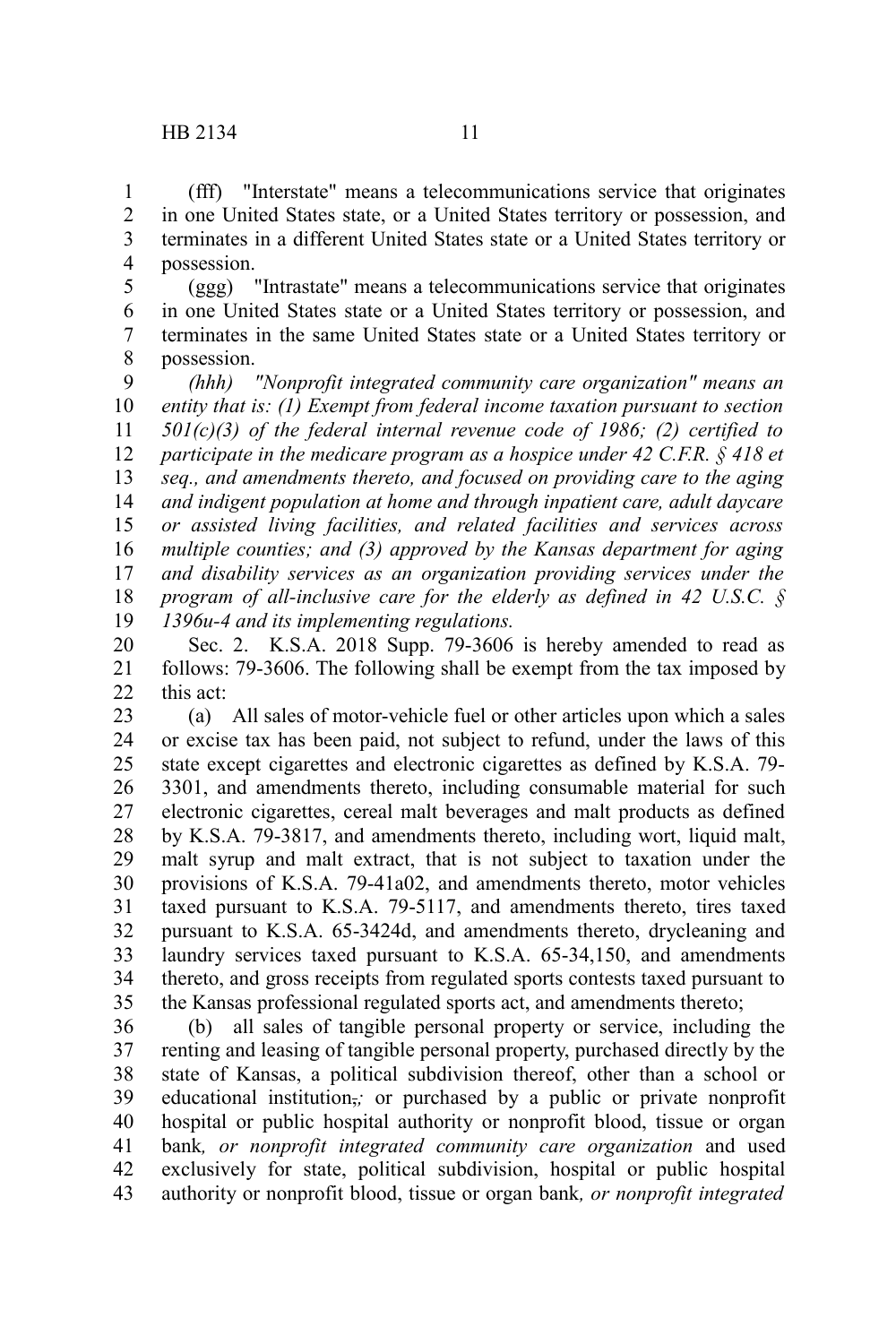*community care organization* purposes, except when: (1) Such state, hospital or public hospital authority is engaged or proposes to engage in any business specifically taxable under the provisions of this act and such items of tangible personal property or service are used or proposed to be used in such business; or (2) such political subdivision is engaged or proposes to engage in the business of furnishing gas, electricity or heat to others and such items of personal property or service are used or proposed to be used in such business; 1 2 3 4 5 6 7 8

(c) all sales of tangible personal property or services, including the renting and leasing of tangible personal property, purchased directly by a public or private elementary or secondary school or public or private nonprofit educational institution and used primarily by such school or institution for nonsectarian programs and activities provided or sponsored by such school or institution or in the erection, repair or enlargement of buildings to be used for such purposes. The exemption herein provided shall not apply to erection, construction, repair, enlargement or equipment of buildings used primarily for human habitation; 9 10 11 12 13 14 15 16 17

(d) all sales of tangible personal property or services purchased by a contractor for the purpose of constructing, equipping, reconstructing, maintaining, repairing, enlarging, furnishing or remodeling facilities for any public or private nonprofit hospital or public hospital authority, public or private elementary or secondary school, a public or private nonprofit educational institution, state correctional institution including a privately constructed correctional institution contracted for state use and ownership, that would be exempt from taxation under the provisions of this act if purchased directly by such hospital or public hospital authority, school, educational institution or a state correctional institution; and all sales of tangible personal property or services purchased by a contractor for the purpose of constructing, equipping, reconstructing, maintaining, repairing, enlarging, furnishing or remodeling facilities for any political subdivision of the state or district described in subsection (s), the total cost of which is paid from funds of such political subdivision or district and that would be exempt from taxation under the provisions of this act if purchased directly by such political subdivision or district. Nothing in this subsection or in the provisions of K.S.A. 12-3418, and amendments thereto, shall be deemed to exempt the purchase of any construction machinery, equipment or tools used in the constructing, equipping, reconstructing, maintaining, repairing, enlarging, furnishing or remodeling facilities for any political subdivision of the state or any such district. As used in this subsection, K.S.A. 12-3418 and 79-3640, and amendments thereto, "funds of a political subdivision" shall mean general tax revenues, the proceeds of any bonds and gifts or grants-in-aid. Gifts shall not mean funds used for the purpose of constructing, equipping, reconstructing, repairing, enlarging, 18 19 20 21 22 23 24 25 26 27 28 29 30 31 32 33 34 35 36 37 38 39 40 41 42 43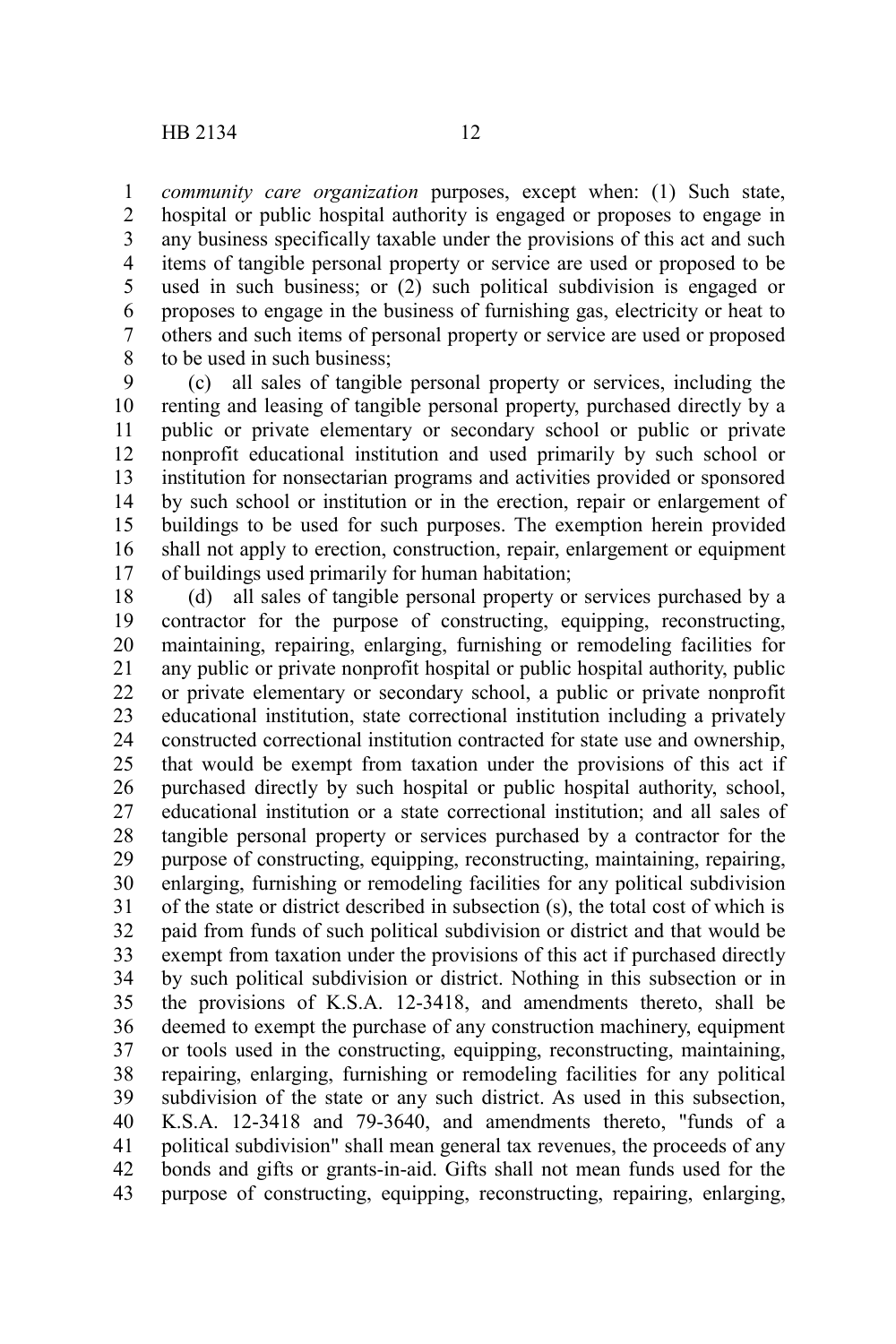furnishing or remodeling facilities that are to be leased to the donor. When any political subdivision of the state, district described in subsection (s), public or private nonprofit hospital or public hospital authority, public or private elementary or secondary school, public or private nonprofit educational institution, state correctional institution including a privately constructed correctional institution contracted for state use and ownership shall contract for the purpose of constructing, equipping, reconstructing, maintaining, repairing, enlarging, furnishing or remodeling facilities, it shall obtain from the state and furnish to the contractor an exemption certificate for the project involved, and the contractor may purchase materials for incorporation in such project. The contractor shall furnish the number of such certificate to all suppliers from whom such purchases are made, and such suppliers shall execute invoices covering the same bearing the number of such certificate. Upon completion of the project the contractor shall furnish to the political subdivision, district described in subsection (s), hospital or public hospital authority, school, educational institution or department of corrections concerned a sworn statement, on a form to be provided by the director of taxation, that all purchases so made were entitled to exemption under this subsection. As an alternative to the foregoing procedure, any such contracting entity may apply to the secretary of revenue for agent status for the sole purpose of issuing and furnishing project exemption certificates to contractors pursuant to rules and regulations adopted by the secretary establishing conditions and standards for the granting and maintaining of such status. All invoices shall be held by the contractor for a period of five years and shall be subject to audit by the director of taxation. If any materials purchased under such a certificate are found not to have been incorporated in the building or other project or not to have been returned for credit or the sales or compensating tax otherwise imposed upon such materials that will not be so incorporated in the building or other project reported and paid by such contractor to the director of taxation not later than the  $20<sup>th</sup>$  day of the month following the close of the month in which it shall be determined that such materials will not be used for the purpose for which such certificate was issued, the political subdivision, district described in subsection (s), hospital or public hospital authority, school, educational institution or the contractor contracting with the department of corrections for a correctional institution concerned shall be liable for tax on all materials purchased for the project, and upon payment thereof it may recover the same from the contractor together with reasonable attorney fees. Any contractor or any agent, employee or subcontractor thereof, who shall use or otherwise dispose of any materials purchased under such a certificate for any purpose other than that for which such a certificate is issued without the payment of the sales or compensating tax otherwise 1 2 3 4 5 6 7 8 9 10 11 12 13 14 15 16 17 18 19 20 21 22 23 24 25 26 27 28 29 30 31 32 33 34 35 36 37 38 39 40 41 42 43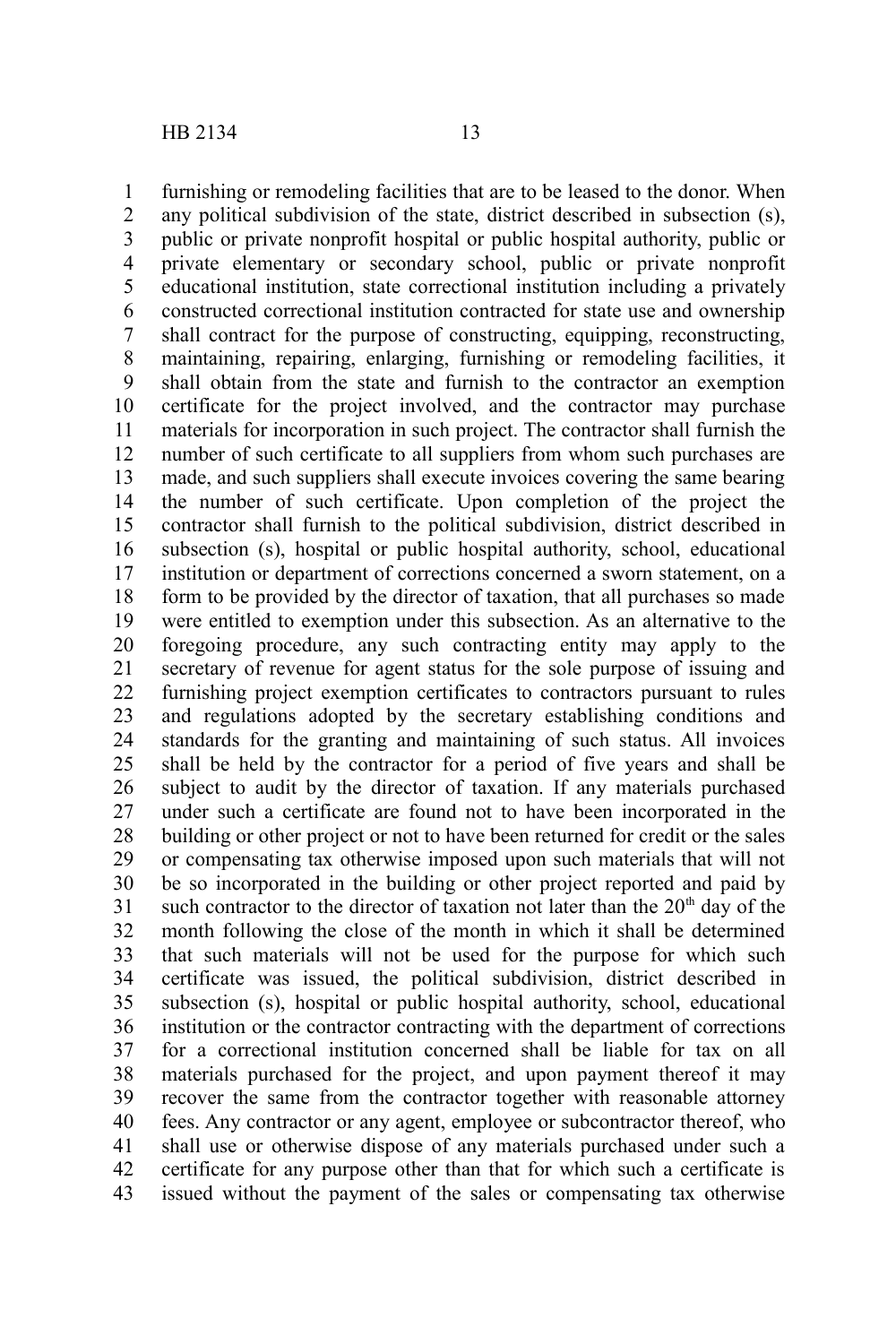imposed upon such materials, shall be guilty of a misdemeanor and, upon conviction therefor, shall be subject to the penalties provided for in K.S.A. 79-3615(h), and amendments thereto; 1 2 3

(e) all sales of tangible personal property or services purchased by a contractor for the erection, repair or enlargement of buildings or other projects for the government of the United States, its agencies or instrumentalities, that would be exempt from taxation if purchased directly by the government of the United States, its agencies or instrumentalities. When the government of the United States, its agencies or instrumentalities shall contract for the erection, repair, or enlargement of any building or other project, it shall obtain from the state and furnish to the contractor an exemption certificate for the project involved, and the contractor may purchase materials for incorporation in such project. The contractor shall furnish the number of such certificates to all suppliers from whom such purchases are made, and such suppliers shall execute invoices covering the same bearing the number of such certificate. Upon completion of the project the contractor shall furnish to the government of the United States, its agencies or instrumentalities concerned a sworn statement, on a form to be provided by the director of taxation, that all purchases so made were entitled to exemption under this subsection. As an alternative to the foregoing procedure, any such contracting entity may apply to the secretary of revenue for agent status for the sole purpose of issuing and furnishing project exemption certificates to contractors pursuant to rules and regulations adopted by the secretary establishing conditions and standards for the granting and maintaining of such status. All invoices shall be held by the contractor for a period of five years and shall be subject to audit by the director of taxation. Any contractor or any agent, employee or subcontractor thereof, who shall use or otherwise dispose of any materials purchased under such a certificate for any purpose other than that for which such a certificate is issued without the payment of the sales or compensating tax otherwise imposed upon such materials, shall be guilty of a misdemeanor and, upon conviction therefor, shall be subject to the penalties provided for in K.S.A. 79-3615(h), and amendments thereto; 4 5 6 7 8 9 10 11 12 13 14 15 16 17 18 19 20 21 22 23 24 25 26 27 28 29 30 31 32 33 34

(f) tangible personal property purchased by a railroad or public utility for consumption or movement directly and immediately in interstate commerce; 35 36 37

(g) sales of aircraft including remanufactured and modified aircraft sold to persons using directly or through an authorized agent such aircraft as certified or licensed carriers of persons or property in interstate or foreign commerce under authority of the laws of the United States or any foreign government or sold to any foreign government or agency or instrumentality of such foreign government and all sales of aircraft for use 38 39 40 41 42 43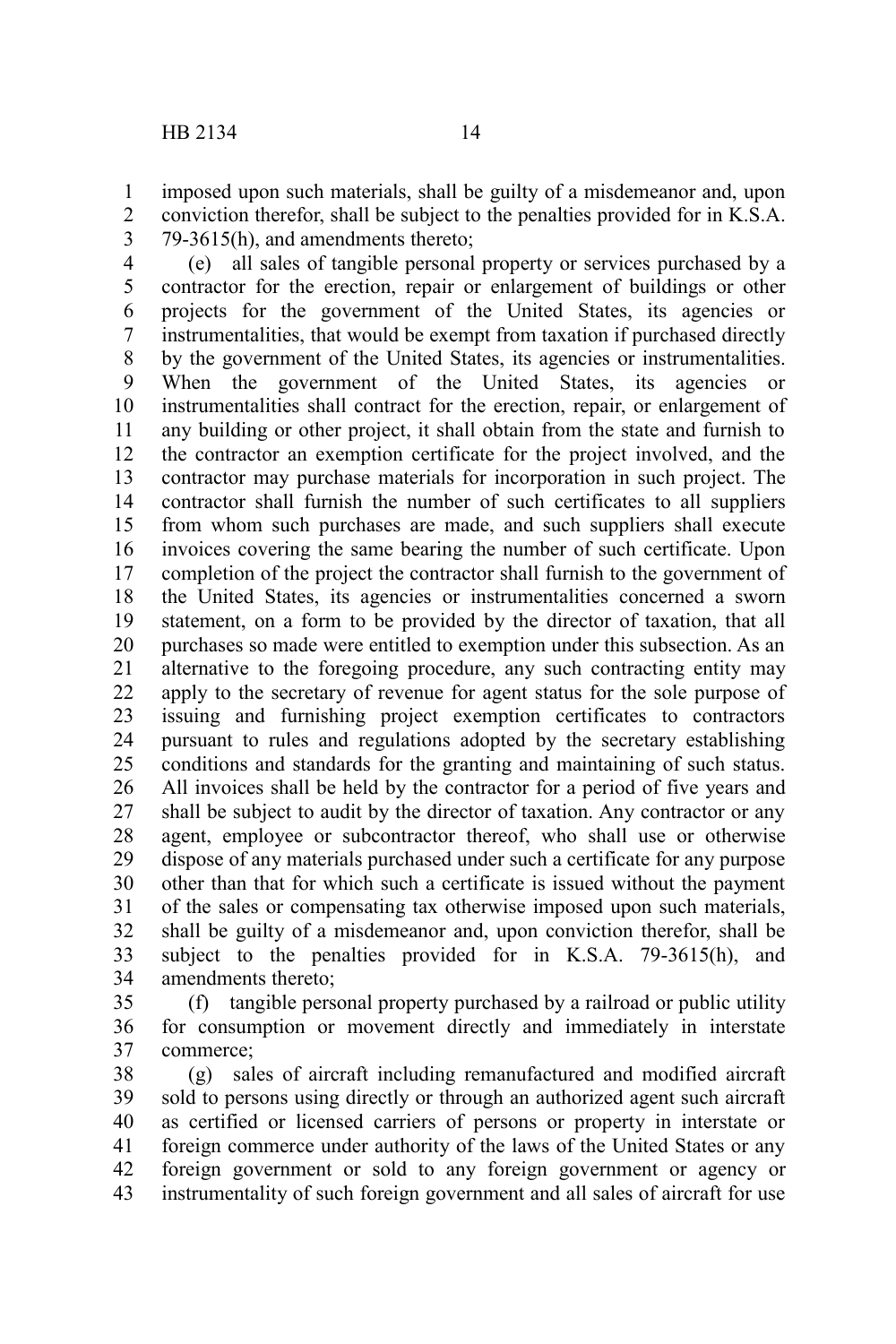outside of the United States and sales of aircraft repair, modification and replacement parts and sales of services employed in the remanufacture, modification and repair of aircraft; 1 2 3

(h) all rentals of nonsectarian textbooks by public or private elementary or secondary schools; 4 5

(i) the lease or rental of all films, records, tapes, or any type of sound or picture transcriptions used by motion picture exhibitors; 6 7

(j) meals served without charge or food used in the preparation of such meals to employees of any restaurant, eating house, dining car, hotel, drugstore or other place where meals or drinks are regularly sold to the public if such employees' duties are related to the furnishing or sale of such meals or drinks; 8 9 10 11 12

(k) any motor vehicle, semitrailer or pole trailer, as such terms are defined by K.S.A. 8-126, and amendments thereto, or aircraft sold and delivered in this state to a bona fide resident of another state, which motor vehicle, semitrailer, pole trailer or aircraft is not to be registered or based in this state and which vehicle, semitrailer, pole trailer or aircraft will not remain in this state more than 10 days; 13 14 15 16 17 18

(l) all isolated or occasional sales of tangible personal property, services, substances or things, except isolated or occasional sale of motor vehicles specifically taxed under the provisions of K.S.A. 79-3603(o), and amendments thereto; 19 20 21 22

(m) all sales of tangible personal property that become an ingredient or component part of tangible personal property or services produced, manufactured or compounded for ultimate sale at retail within or without the state of Kansas; and any such producer, manufacturer or compounder may obtain from the director of taxation and furnish to the supplier an exemption certificate number for tangible personal property for use as an ingredient or component part of the property or services produced, manufactured or compounded; 23 24 25 26 27 28 29 30

(n) all sales of tangible personal property that is consumed in the production, manufacture, processing, mining, drilling, refining or compounding of tangible personal property, the treating of by-products or wastes derived from any such production process, the providing of services or the irrigation of crops for ultimate sale at retail within or without the state of Kansas; and any purchaser of such property may obtain from the director of taxation and furnish to the supplier an exemption certificate number for tangible personal property for consumption in such production, manufacture, processing, mining, drilling, refining, compounding, treating, irrigation and in providing such services; 31 32 33 34 35 36 37 38 39 40 41

(o) all sales of animals, fowl and aquatic plants and animals, the primary purpose of which is use in agriculture or aquaculture, as defined in 42 43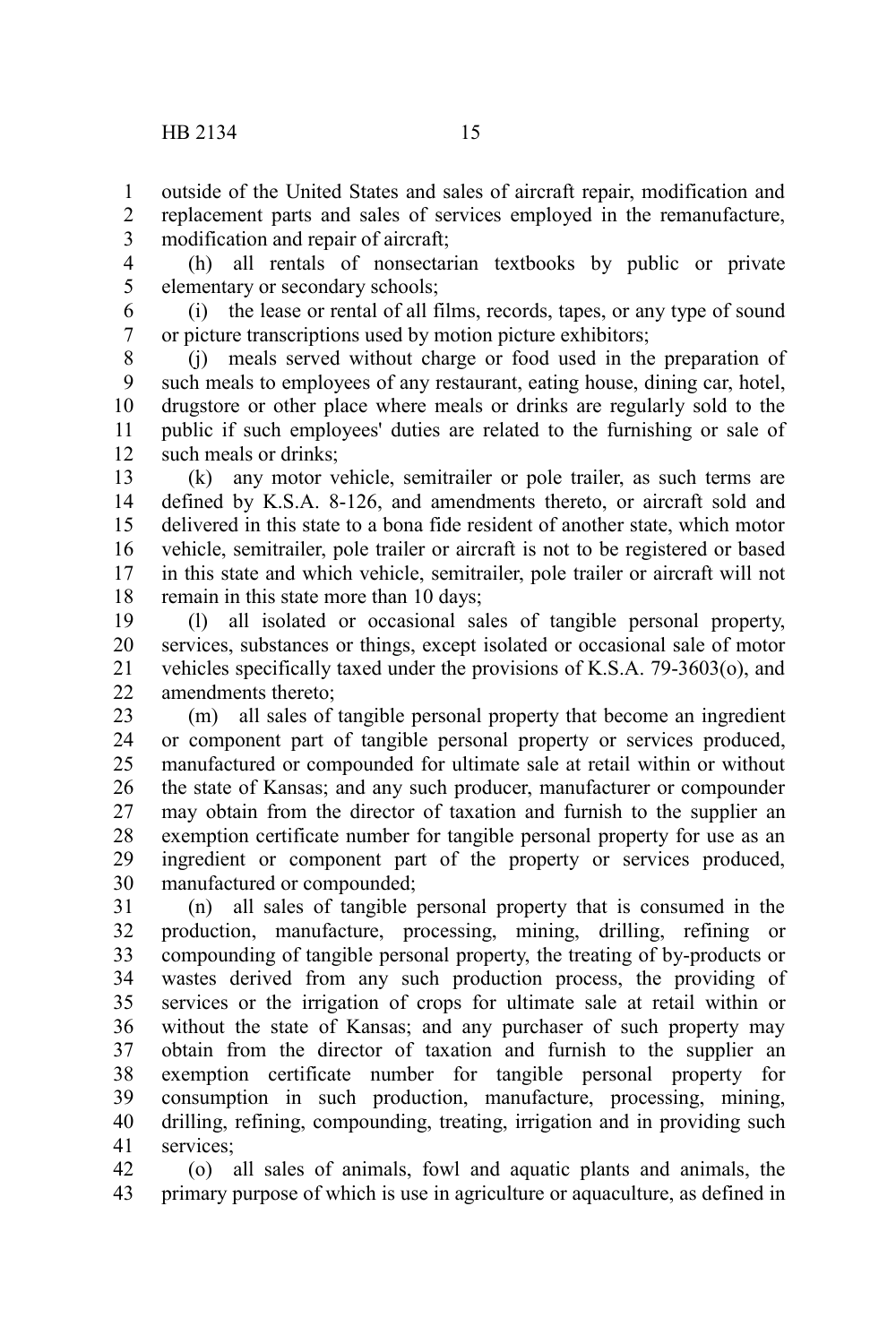K.S.A. 47-1901, and amendments thereto, the production of food for human consumption, the production of animal, dairy, poultry or aquatic plant and animal products, fiber or fur, or the production of offspring for use for any such purpose or purposes; 1 2 3 4

(p) all sales of drugs dispensed pursuant to a prescription order by a licensed practitioner or a mid-level practitioner as defined by K.S.A. 65- 1626, and amendments thereto. As used in this subsection, "drug" means a compound, substance or preparation and any component of a compound, substance or preparation, other than food and food ingredients, dietary supplements or alcoholic beverages, recognized in the official United States pharmacopeia, official homeopathic pharmacopoeia of the United States or official national formulary, and supplement to any of them, intended for use in the diagnosis, cure, mitigation, treatment or prevention of disease or intended to affect the structure or any function of the body, except that for taxable years commencing after December 31, 2013, this subsection shall not apply to any sales of drugs used in the performance or induction of an abortion, as defined in K.S.A. 65-6701, and amendments thereto; 5 6 7 8 9 10 11 12 13 14 15 16 17 18

(q) all sales of insulin dispensed by a person licensed by the state board of pharmacy to a person for treatment of diabetes at the direction of a person licensed to practice medicine by the state board of healing arts; 19 20 21

(r) all sales of oxygen delivery equipment, kidney dialysis equipment, enteral feeding systems, prosthetic devices and mobility enhancing equipment prescribed in writing by a person licensed to practice the healing arts, dentistry or optometry, and in addition to such sales, all sales of hearing aids, as defined by K.S.A. 74-5807(c), and amendments thereto, and repair and replacement parts therefor, including batteries, by a person licensed in the practice of dispensing and fitting hearing aids pursuant to the provisions of K.S.A. 74-5808, and amendments thereto. For the purposes of this subsection: (1) "Mobility enhancing equipment" means equipment including repair and replacement parts to same, but does not include durable medical equipment, which is primarily and customarily used to provide or increase the ability to move from one place to another and which is appropriate for use either in a home or a motor vehicle; is not generally used by persons with normal mobility; and does not include any motor vehicle or equipment on a motor vehicle normally provided by a motor vehicle manufacturer; and (2) "prosthetic device" means a replacement, corrective or supportive device including repair and replacement parts for same worn on or in the body to artificially replace a missing portion of the body, prevent or correct physical deformity or malfunction or support a weak or deformed portion of the body; 22 23 24 25 26 27 28 29 30 31 32 33 34 35 36 37 38 39 40 41

(s) except as provided in K.S.A. 2018 Supp. 82a-2101, and amendments thereto, all sales of tangible personal property or services 42 43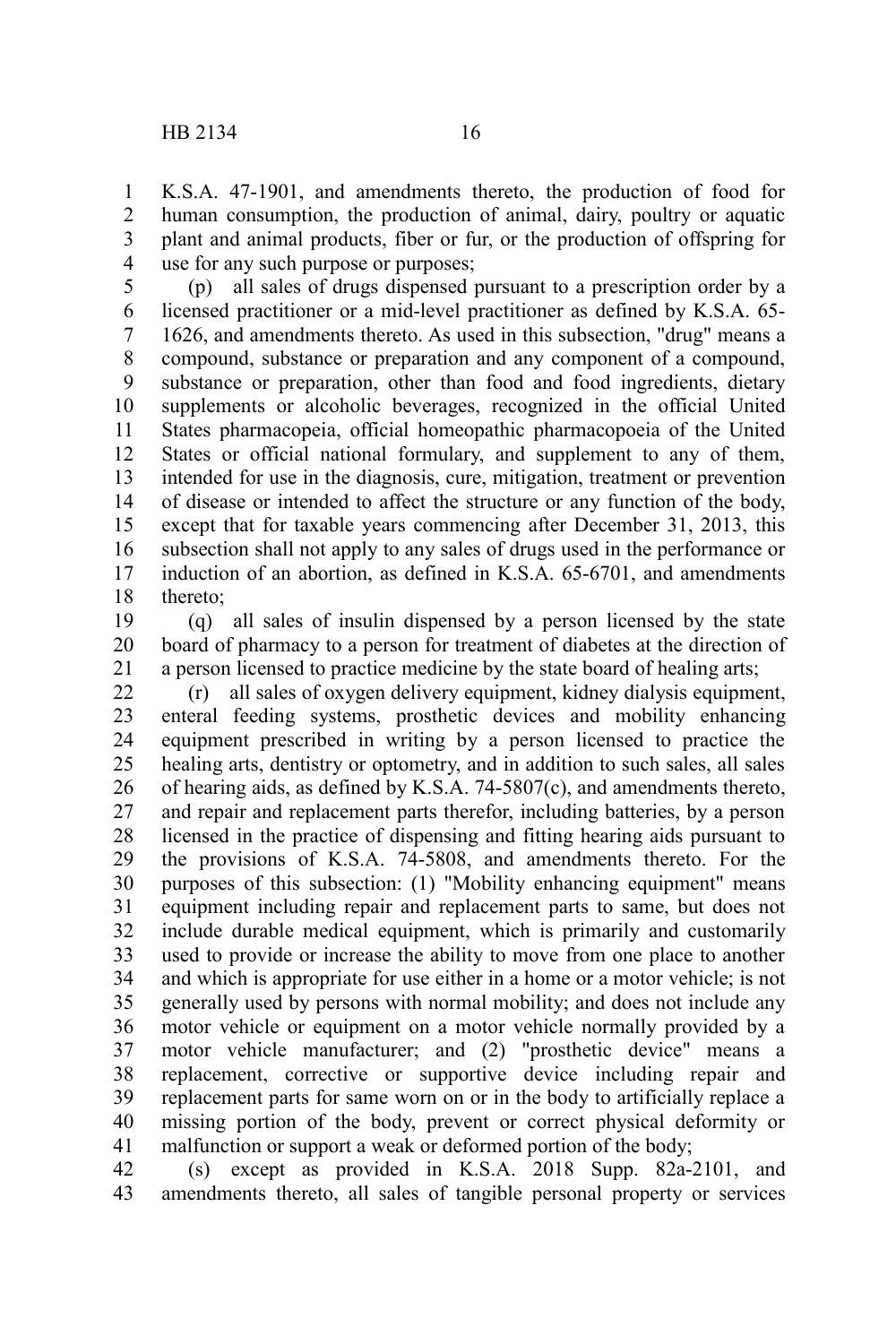purchased directly or indirectly by a groundwater management district organized or operating under the authority of K.S.A. 82a-1020 et seq*.*, and amendments thereto, by a rural water district organized or operating under the authority of K.S.A. 82a-612, and amendments thereto, or by a water supply district organized or operating under the authority of K.S.A. 19- 3501 et seq*.*, 19-3522 et seq*.* or 19-3545, and amendments thereto, which property or services are used in the construction activities, operation or maintenance of the district; 1 2 3 4 5 6 7 8

(t) all sales of farm machinery and equipment or aquaculture machinery and equipment, repair and replacement parts therefor and services performed in the repair and maintenance of such machinery and equipment. For the purposes of this subsection the term "farm machinery and equipment or aquaculture machinery and equipment" shall include a work-site utility vehicle, as defined in K.S.A. 8-126, and amendments thereto, and is equipped with a bed or cargo box for hauling materials, and shall also include machinery and equipment used in the operation of Christmas tree farming but shall not include any passenger vehicle, truck, truck tractor, trailer, semitrailer or pole trailer, other than a farm trailer, as such terms are defined by K.S.A. 8-126, and amendments thereto. "Farm machinery and equipment" includes precision farming equipment that is portable or is installed or purchased to be installed on farm machinery and equipment. "Precision farming equipment" includes the following items used only in computer-assisted farming, ranching or aquaculture production operations: Soil testing sensors, yield monitors, computers, monitors, software, global positioning and mapping systems, guiding systems, modems, data communications equipment and any necessary mounting hardware, wiring and antennas. Each purchaser of farm machinery and equipment or aquaculture machinery and equipment exempted herein must certify in writing on the copy of the invoice or sales ticket to be retained by the seller that the farm machinery and equipment or aquaculture machinery and equipment purchased will be used only in farming, ranching or aquaculture production. Farming or ranching shall include the operation of a feedlot and farm and ranch work for hire and the operation of a nursery; 9 10 11 12 13 14 15 16 17 18 19 20 21 22 23 24 25 26 27 28 29 30 31 32 33 34

(u) all leases or rentals of tangible personal property used as a dwelling if such tangible personal property is leased or rented for a period of more than 28 consecutive days; 35 36 37

(v) all sales of tangible personal property to any contractor for use in preparing meals for delivery to homebound elderly persons over 60 years of age and to homebound disabled persons or to be served at a groupsitting at a location outside of the home to otherwise homebound elderly persons over 60 years of age and to otherwise homebound disabled persons, as all or part of any food service project funded in whole or in 38 39 40 41 42 43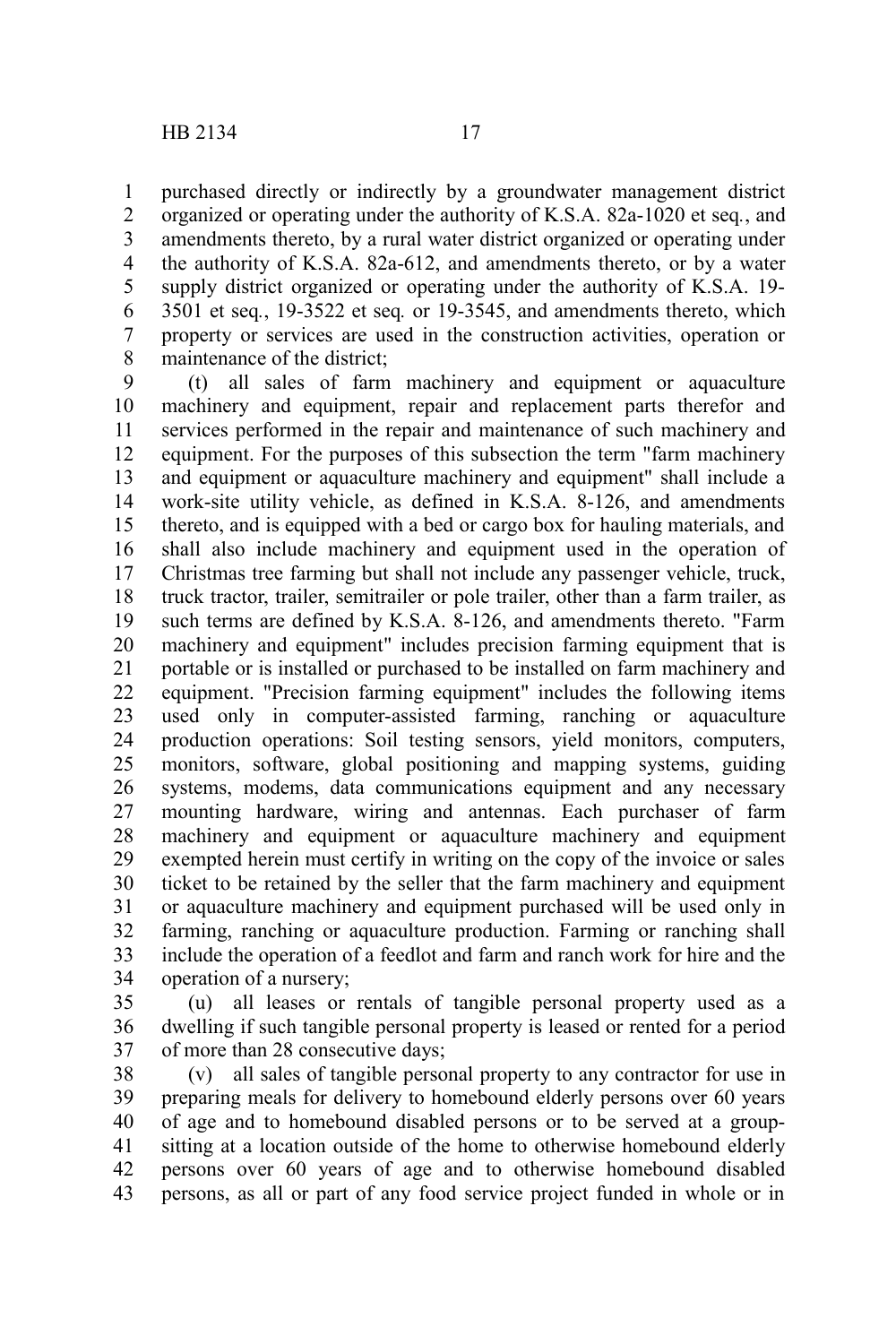part by government or as part of a private nonprofit food service project available to all such elderly or disabled persons residing within an area of service designated by the private nonprofit organization, and all sales of tangible personal property for use in preparing meals for consumption by indigent or homeless individuals whether or not such meals are consumed at a place designated for such purpose, and all sales of food products by or on behalf of any such contractor or organization for any such purpose; 1 2 3 4 5 6 7

(w) all sales of natural gas, electricity, heat and water delivered through mains, lines or pipes: (1) To residential premises for noncommercial use by the occupant of such premises; (2) for agricultural use and also, for such use, all sales of propane gas; (3) for use in the severing of oil; and (4) to any property which is exempt from property taxation pursuant to K.S.A. 79-201b, *Second* through *Sixth*. As used in this paragraph, "severing" means the same as defined in K.S.A. 79-4216(k), and amendments thereto. For all sales of natural gas, electricity and heat delivered through mains, lines or pipes pursuant to the provisions of subsection  $(w)(1)$  and  $(w)(2)$ , the provisions of this subsection shall expire on December 31, 2005; 8 9 10 11 12 13 14 15 16 17 18

(x) all sales of propane gas, LP-gas, coal, wood and other fuel sources for the production of heat or lighting for noncommercial use of an occupant of residential premises occurring prior to January 1, 2006; 19 20 21

(y) all sales of materials and services used in the repairing, servicing, altering, maintaining, manufacturing, remanufacturing, or modification of railroad rolling stock for use in interstate or foreign commerce under authority of the laws of the United States; 22 23 24 25

(z) all sales of tangible personal property and services purchased directly by a port authority or by a contractor therefor as provided by the provisions of K.S.A. 12-3418, and amendments thereto; 26 27 28

(aa) all sales of materials and services applied to equipment that is transported into the state from without the state for repair, service, alteration, maintenance, remanufacture or modification and that is subsequently transported outside the state for use in the transmission of liquids or natural gas by means of pipeline in interstate or foreign commerce under authority of the laws of the United States; 29 30 31 32 33 34

(bb) all sales of used mobile homes or manufactured homes. As used in this subsection: (1) "Mobile homes" and "manufactured homes" mean the same as defined in K.S.A. 58-4202, and amendments thereto; and (2) "sales of used mobile homes or manufactured homes" means sales other than the original retail sale thereof; 35 36 37 38 39

(cc) all sales of tangible personal property or services purchased prior to January 1, 2012, except as otherwise provided, for the purpose of and in conjunction with constructing, reconstructing, enlarging or remodeling a business or retail business that meets the requirements established in 40 41 42 43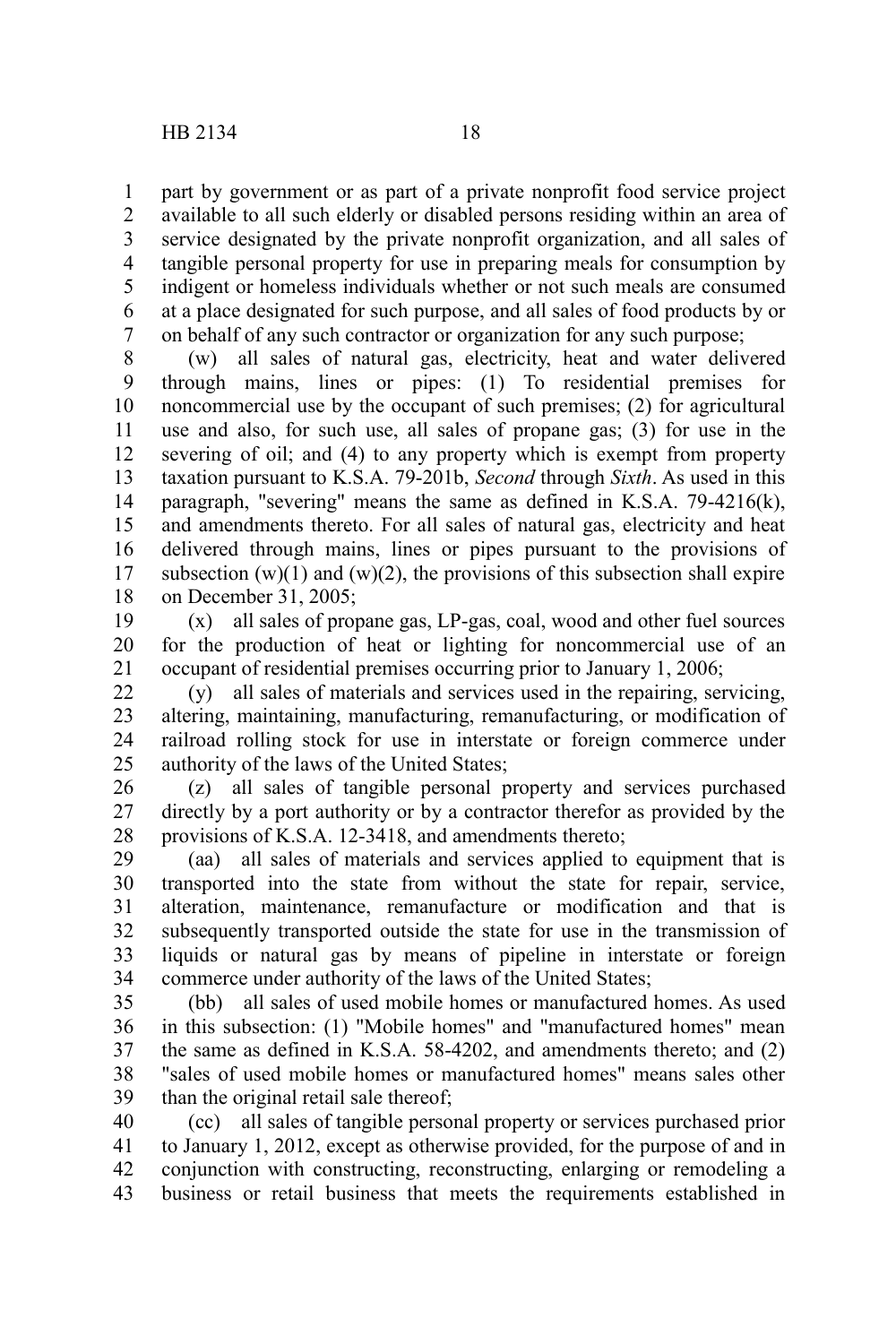K.S.A. 74-50,115, and amendments thereto, and the sale and installation of machinery and equipment purchased for installation at any such business or retail business, and all sales of tangible personal property or services purchased on or after January 1, 2012, for the purpose of and in conjunction with constructing, reconstructing, enlarging or remodeling a business that meets the requirements established in K.S.A. 74-50,115(e), and amendments thereto, and the sale and installation of machinery and equipment purchased for installation at any such business. When a person shall contract for the construction, reconstruction, enlargement or remodeling of any such business or retail business, such person shall obtain from the state and furnish to the contractor an exemption certificate for the project involved, and the contractor may purchase materials, machinery and equipment for incorporation in such project. The contractor shall furnish the number of such certificates to all suppliers from whom such purchases are made, and such suppliers shall execute invoices covering the same bearing the number of such certificate. Upon completion of the project the contractor shall furnish to the owner of the business or retail business a sworn statement, on a form to be provided by the director of taxation, that all purchases so made were entitled to exemption under this subsection. All invoices shall be held by the contractor for a period of five years and shall be subject to audit by the director of taxation. Any contractor or any agent, employee or subcontractor thereof, who shall use or otherwise dispose of any materials, machinery or equipment purchased under such a certificate for any purpose other than that for which such a certificate is issued without the payment of the sales or compensating tax otherwise imposed thereon, shall be guilty of a misdemeanor and, upon conviction therefor, shall be subject to the penalties provided for in K.S.A. 79-3615(h), and amendments thereto. As used in this subsection, "business" and "retail business" mean the same as defined in K.S.A. 74-50,114, and amendments thereto. Project exemption certificates that have been previously issued under this subsection by the department of revenue pursuant to K.S.A. 74-50,115, and amendments thereto, but not including K.S.A. 74-50,115(e), and amendments thereto, prior to January 1, 2012, and have not expired will be effective for the term of the project or two years from the effective date of the certificate, whichever occurs earlier. Project exemption certificates that are submitted to the department of revenue prior to January 1, 2012, and are found to qualify will be issued a project exemption certificate that will be effective for a two-year period or for the term of the project, whichever occurs earlier; 1 2 3 4 5 6 7 8 9 10 11 12 13 14 15 16 17 18 19 20 21 22 23 24 25 26 27 28 29 30 31 32 33 34 35 36 37 38 39 40

(dd) all sales of tangible personal property purchased with food stamps issued by the United States department of agriculture; 41 42

(ee) all sales of lottery tickets and shares made as part of a lottery 43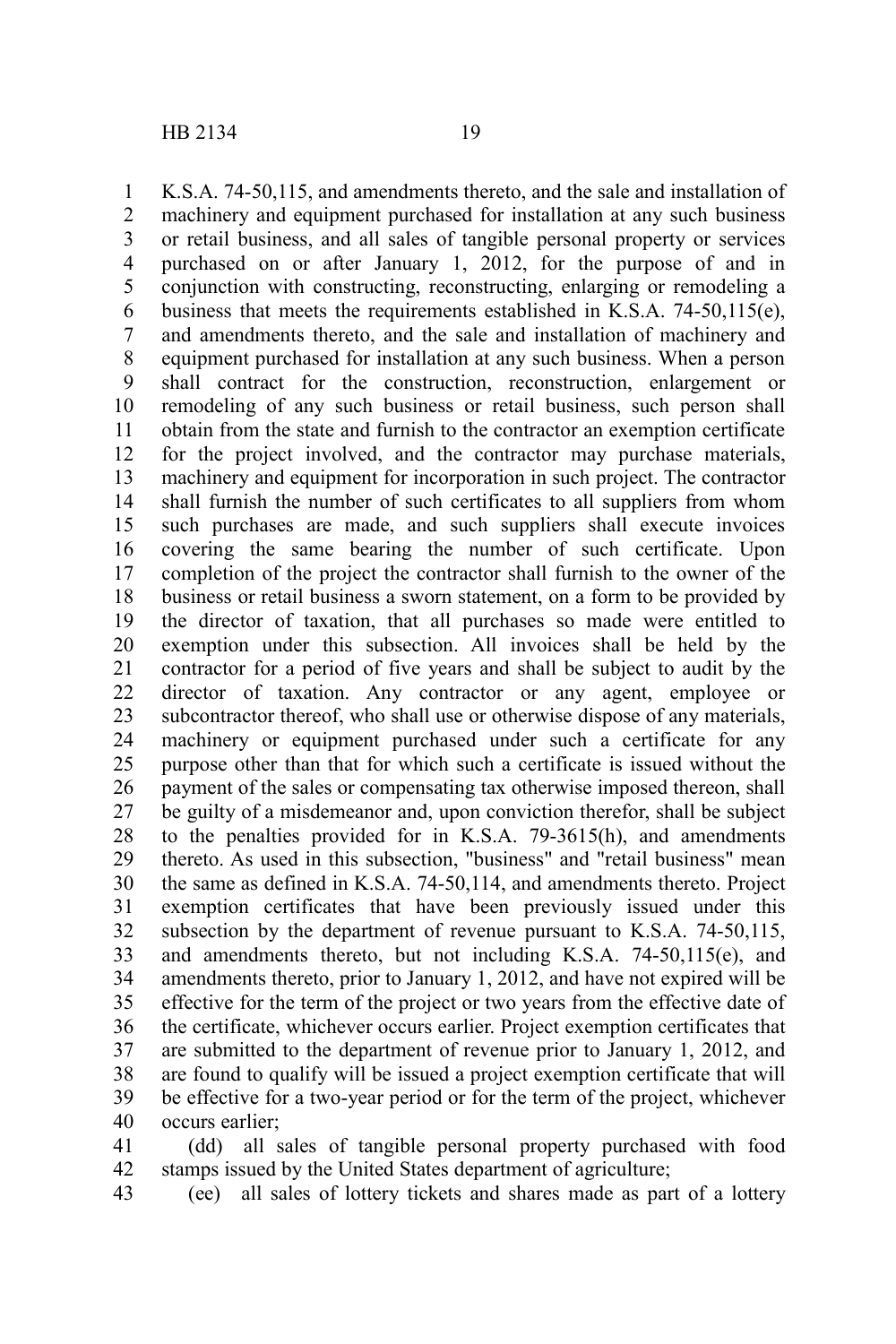operated by the state of Kansas; 1

(ff) on and after July 1, 1988, all sales of new mobile homes or manufactured homes to the extent of 40% of the gross receipts, determined without regard to any trade-in allowance, received from such sale. As used in this subsection, "mobile homes" and "manufactured homes" mean the same as defined in K.S.A. 58-4202, and amendments thereto; 2 3 4 5 6

(gg) all sales of tangible personal property purchased in accordance with vouchers issued pursuant to the federal special supplemental food program for women, infants and children; 7 8 9

(hh) all sales of medical supplies and equipment, including durable medical equipment, purchased directly by a nonprofit skilled nursing home or nonprofit intermediate nursing care home, as defined by K.S.A. 39-923, and amendments thereto, for the purpose of providing medical services to residents thereof. This exemption shall not apply to tangible personal property customarily used for human habitation purposes. As used in this subsection, "durable medical equipment" means equipment including repair and replacement parts for such equipment, that can withstand repeated use, is primarily and customarily used to serve a medical purpose, generally is not useful to a person in the absence of illness or injury and is not worn in or on the body, but does not include mobility enhancing equipment as defined in subsection (r), oxygen delivery equipment, kidney dialysis equipment or enteral feeding systems; 10 11 12 13 14 15 16 17 18 19 20 21 22

(ii) all sales of tangible personal property purchased directly by a nonprofit organization for nonsectarian comprehensive multidiscipline youth development programs and activities provided or sponsored by such organization, and all sales of tangible personal property by or on behalf of any such organization. This exemption shall not apply to tangible personal property customarily used for human habitation purposes; 23 24 25 26 27 28

(ii) all sales of tangible personal property or services, including the renting and leasing of tangible personal property, purchased directly on behalf of a community-based facility for people with intellectual disability or mental health center organized pursuant to K.S.A. 19-4001 et seq., and amendments thereto, and licensed in accordance with the provisions of K.S.A. 2018 Supp. 39-2001 et seq., and amendments thereto, and all sales of tangible personal property or services purchased by contractors during the time period from July, 2003, through June, 2006, for the purpose of constructing, equipping, maintaining or furnishing a new facility for a community-based facility for people with intellectual disability or mental health center located in Riverton, Cherokee County, Kansas, that would have been eligible for sales tax exemption pursuant to this subsection if purchased directly by such facility or center. This exemption shall not apply to tangible personal property customarily used for human habitation purposes; 29 30 31 32 33 34 35 36 37 38 39 40 41 42 43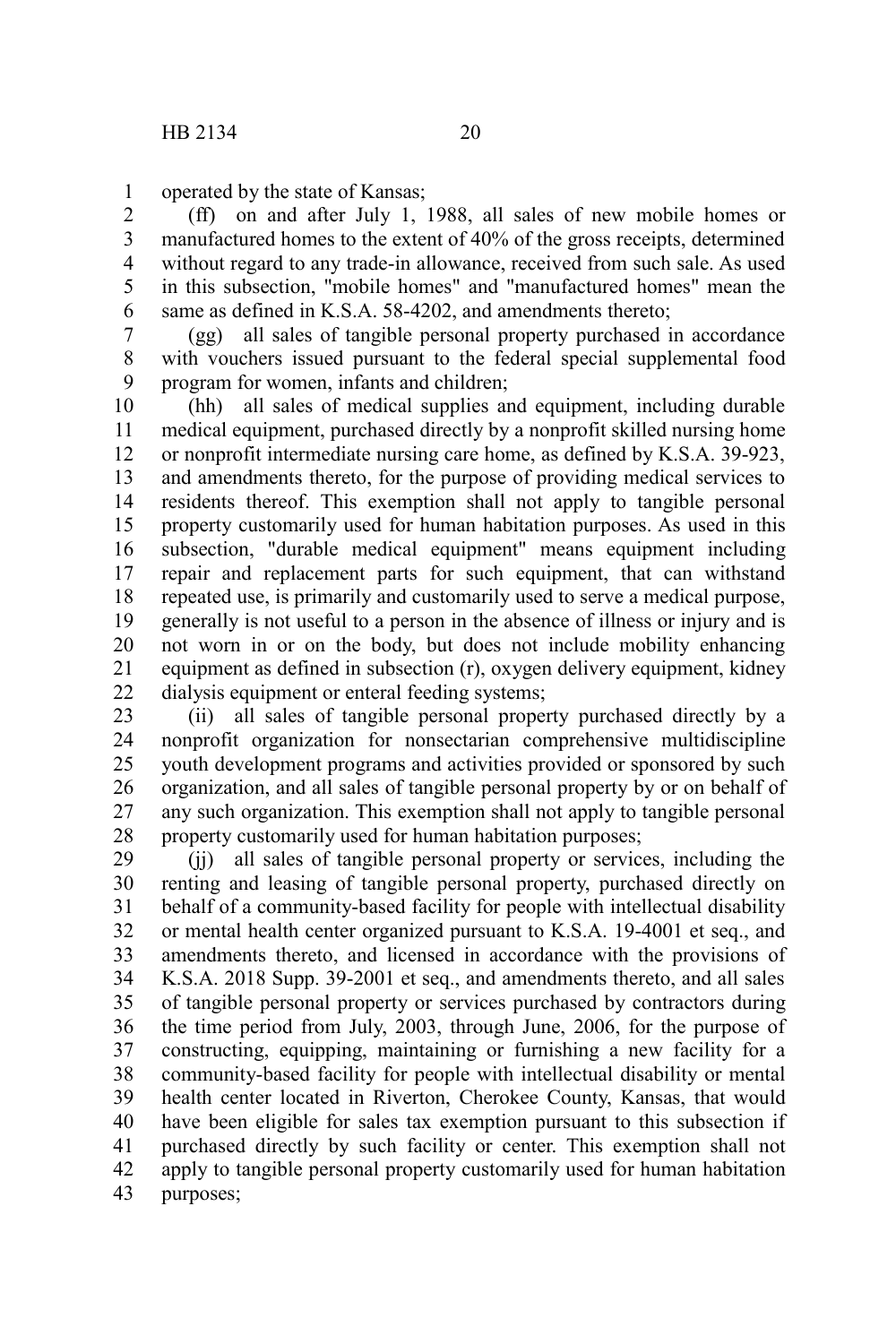$(kk)$  (1) (A) all sales of machinery and equipment that are used in this state as an integral or essential part of an integrated production operation by a manufacturing or processing plant or facility; 1 2 3

4 5

(B) all sales of installation, repair and maintenance services performed on such machinery and equipment; and

(C) all sales of repair and replacement parts and accessories purchased for such machinery and equipment. 6 7

8

(2) For purposes of this subsection:

(A) "Integrated production operation" means an integrated series of operations engaged in at a manufacturing or processing plant or facility to process, transform or convert tangible personal property by physical, chemical or other means into a different form, composition or character from that in which it originally existed. Integrated production operations shall include: (i) Production line operations, including packaging operations; (ii) preproduction operations to handle, store and treat raw materials; (iii) post production handling, storage, warehousing and distribution operations; and (iv) waste, pollution and environmental control operations, if any; 9 10 11 12 13 14 15 16 17 18

(B) "production line" means the assemblage of machinery and equipment at a manufacturing or processing plant or facility where the actual transformation or processing of tangible personal property occurs; 19 20 21

(C) "manufacturing or processing plant or facility" means a single, fixed location owned or controlled by a manufacturing or processing business that consists of one or more structures or buildings in a contiguous area where integrated production operations are conducted to manufacture or process tangible personal property to be ultimately sold at retail. Such term shall not include any facility primarily operated for the purpose of conveying or assisting in the conveyance of natural gas, electricity, oil or water. A business may operate one or more manufacturing or processing plants or facilities at different locations to manufacture or process a single product of tangible personal property to be ultimately sold at retail; 22 23 24 25 26 27 28 29 30 31 32

(D) "manufacturing or processing business" means a business that utilizes an integrated production operation to manufacture, process, fabricate, finish or assemble items for wholesale and retail distribution as part of what is commonly regarded by the general public as an industrial manufacturing or processing operation or an agricultural commodity processing operation. (i) Industrial manufacturing or processing operations include, by way of illustration but not of limitation, the fabrication of automobiles, airplanes, machinery or transportation equipment, the fabrication of metal, plastic, wood or paper products, electricity power generation, water treatment, petroleum refining, chemical production, wholesale bottling, newspaper printing, ready mixed concrete production, 33 34 35 36 37 38 39 40 41 42 43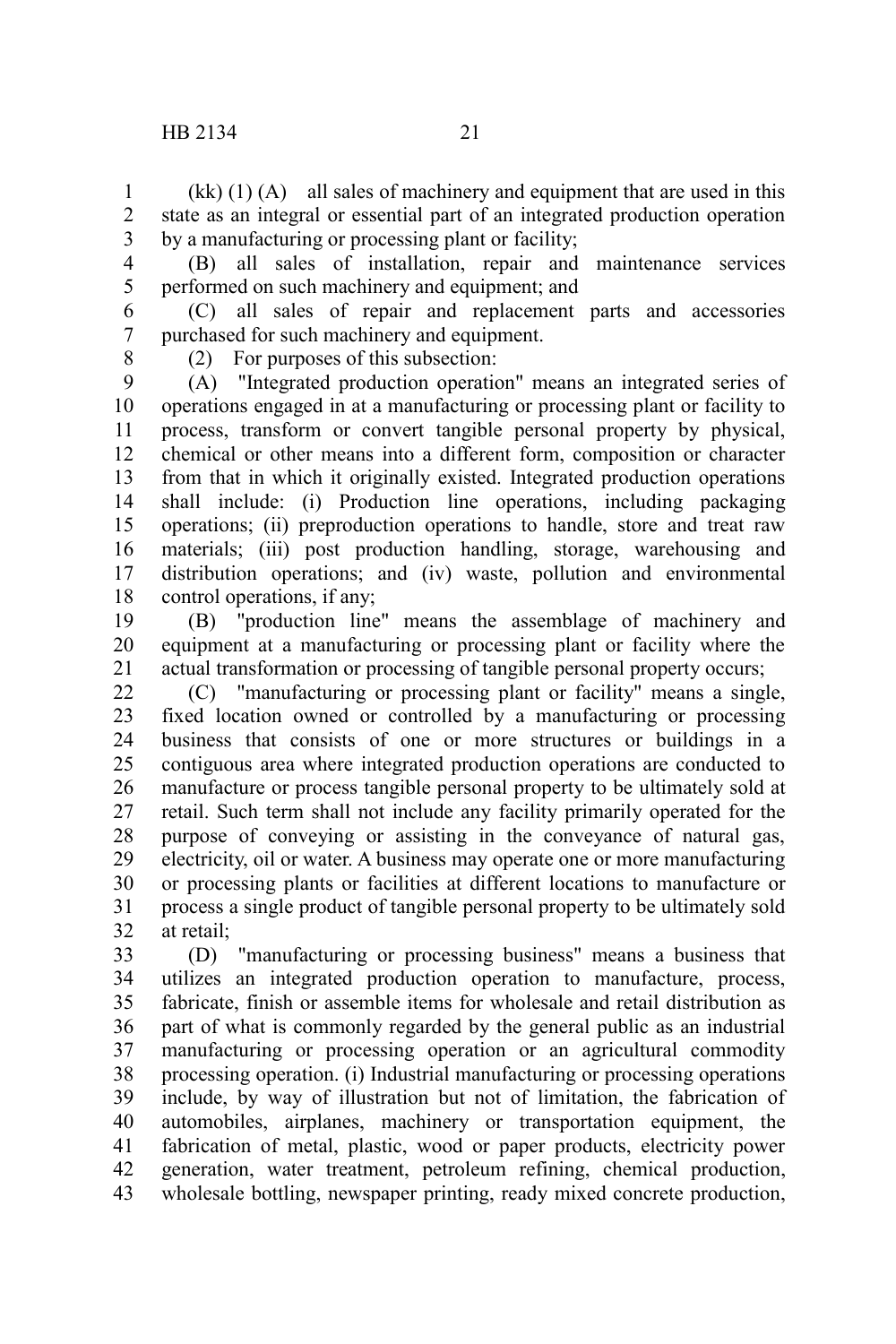and the remanufacturing of used parts for wholesale or retail sale. Such processing operations shall include operations at an oil well, gas well, mine or other excavation site where the oil, gas, minerals, coal, clay, stone, sand or gravel that has been extracted from the earth is cleaned, separated, crushed, ground, milled, screened, washed or otherwise treated or prepared before its transmission to a refinery or before any other wholesale or retail distribution. (ii) Agricultural commodity processing operations include, by way of illustration but not of limitation, meat packing, poultry slaughtering and dressing, processing and packaging farm and dairy products in sealed containers for wholesale and retail distribution, feed grinding, grain milling, frozen food processing, and grain handling, cleaning, blending, fumigation, drying and aeration operations engaged in by grain elevators or other grain storage facilities. (iii) Manufacturing or processing businesses do not include, by way of illustration but not of limitation, nonindustrial businesses whose operations are primarily retail and that produce or process tangible personal property as an incidental part of conducting the retail business, such as retailers who bake, cook or prepare food products in the regular course of their retail trade, grocery stores, meat lockers and meat markets that butcher or dress livestock or poultry in the regular course of their retail trade, contractors who alter, service, repair or improve real property, and retail businesses that clean, service or refurbish and repair tangible personal property for its owner; 1 2 3 4 5 6 7 8 9 10 11 12 13 14 15 16 17 18 19 20 21 22

(E) "repair and replacement parts and accessories" means all parts and accessories for exempt machinery and equipment, including, but not limited to, dies, jigs, molds, patterns and safety devices that are attached to exempt machinery or that are otherwise used in production, and parts and accessories that require periodic replacement such as belts, drill bits, grinding wheels, grinding balls, cutting bars, saws, refractory brick and other refractory items for exempt kiln equipment used in production operations; 23 24 25 26 27 28 29 30

31

(F) "primary" or "primarily" mean more than 50% of the time.

(3) For purposes of this subsection, machinery and equipment shall be deemed to be used as an integral or essential part of an integrated production operation when used: 32 33 34

(A) To receive, transport, convey, handle, treat or store raw materials in preparation of its placement on the production line; 35 36

(B) to transport, convey, handle or store the property undergoing manufacturing or processing at any point from the beginning of the production line through any warehousing or distribution operation of the final product that occurs at the plant or facility; 37 38 39 40

(C) to act upon, effect, promote or otherwise facilitate a physical change to the property undergoing manufacturing or processing; 41 42

(D) to guide, control or direct the movement of property undergoing 43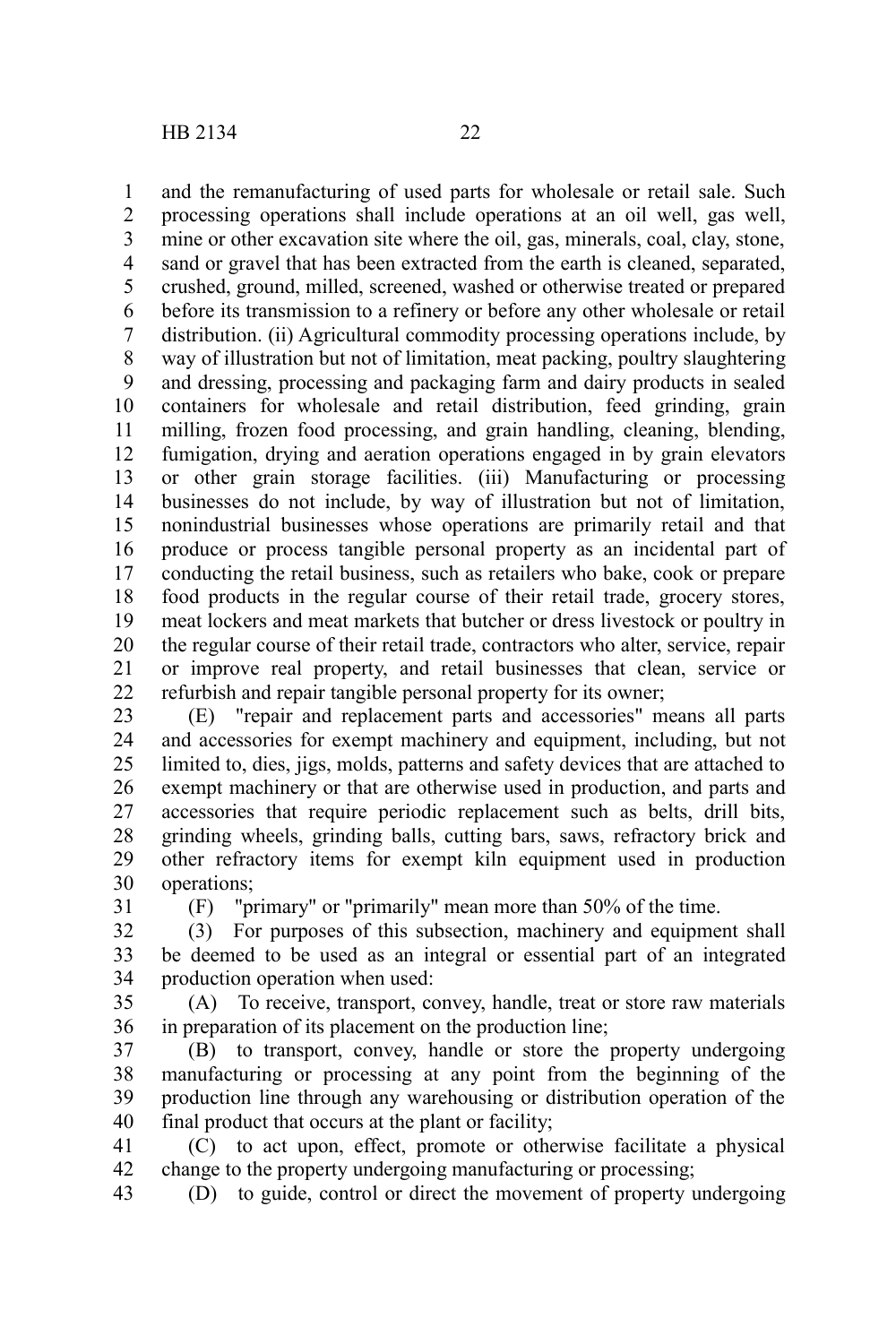manufacturing or processing; 1

(E) to test or measure raw materials, the property undergoing manufacturing or processing or the finished product, as a necessary part of the manufacturer's integrated production operations; 2 3 4

(F) to plan, manage, control or record the receipt and flow of inventories of raw materials, consumables and component parts, the flow of the property undergoing manufacturing or processing and the management of inventories of the finished product; 5 6 7 8

(G) to produce energy for, lubricate, control the operating of or otherwise enable the functioning of other production machinery and equipment and the continuation of production operations; 9 10 11

(H) to package the property being manufactured or processed in a container or wrapping in which such property is normally sold or transported; 12 13 14

(I) to transmit or transport electricity, coke, gas, water, steam or similar substances used in production operations from the point of generation, if produced by the manufacturer or processor at the plant site, to that manufacturer's production operation; or, if purchased or delivered from off-site, from the point where the substance enters the site of the plant or facility to that manufacturer's production operations; 15 16 17 18 19 20

(J) to cool, heat, filter, refine or otherwise treat water, steam, acid, oil, solvents or other substances that are used in production operations; 21 22

(K) to provide and control an environment required to maintain certain levels of air quality, humidity or temperature in special and limited areas of the plant or facility, where such regulation of temperature or humidity is part of and essential to the production process; 23 24 25 26

(L) to treat, transport or store waste or other byproducts of production operations at the plant or facility; or 27 28

(M) to control pollution at the plant or facility where the pollution is produced by the manufacturing or processing operation. 29 30

(4) The following machinery, equipment and materials shall be deemed to be exempt even though it may not otherwise qualify as machinery and equipment used as an integral or essential part of an integrated production operation: (A) Computers and related peripheral equipment that are utilized by a manufacturing or processing business for engineering of the finished product or for research and development or product design; (B) machinery and equipment that is utilized by a manufacturing or processing business to manufacture or rebuild tangible personal property that is used in manufacturing or processing operations, including tools, dies, molds, forms and other parts of qualifying machinery and equipment; (C) portable plants for aggregate concrete, bulk cement and asphalt including cement mixing drums to be attached to a motor vehicle; (D) industrial fixtures, devices, support facilities and special 31 32 33 34 35 36 37 38 39 40 41 42 43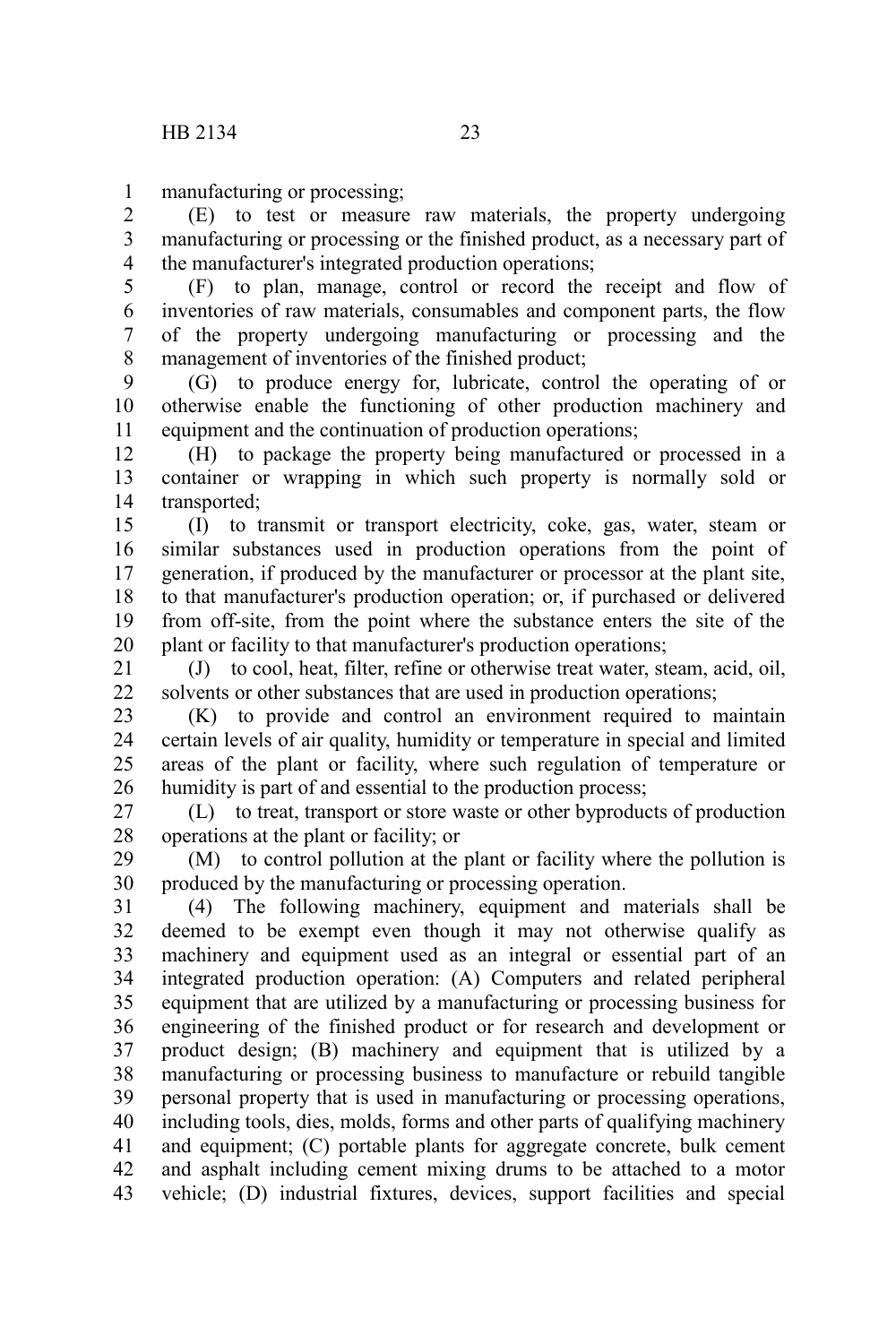foundations necessary for manufacturing and production operations, and materials and other tangible personal property sold for the purpose of fabricating such fixtures, devices, facilities and foundations. An exemption certificate for such purchases shall be signed by the manufacturer or processor. If the fabricator purchases such material, the fabricator shall also sign the exemption certificate; (E) a manufacturing or processing business' laboratory equipment that is not located at the plant or facility, but that would otherwise qualify for exemption under subsection  $(3)(E)$ ; (F) all machinery and equipment used in surface mining activities as described in K.S.A. 49-601 et seq., and amendments thereto, beginning from the time a reclamation plan is filed to the acceptance of the completed final site reclamation. 1 2 3 4 5 6 7 8 9 10 11 12

(5) "Machinery and equipment used as an integral or essential part of an integrated production operation" shall not include: 13 14

(A) Machinery and equipment used for nonproduction purposes, including, but not limited to, machinery and equipment used for plant security, fire prevention, first aid, accounting, administration, record keeping, advertising, marketing, sales or other related activities, plant cleaning, plant communications and employee work scheduling; 15 16 17 18 19

(B) machinery, equipment and tools used primarily in maintaining and repairing any type of machinery and equipment or the building and plant; 20 21 22

(C) transportation, transmission and distribution equipment not primarily used in a production, warehousing or material handling operation at the plant or facility, including the means of conveyance of natural gas, electricity, oil or water, and equipment related thereto, located outside the plant or facility; 23 24 25 26 27

(D) office machines and equipment including computers and related peripheral equipment not used directly and primarily to control or measure the manufacturing process; 28 29 30

31

(E) furniture and other furnishings;

(F) buildings, other than exempt machinery and equipment that is permanently affixed to or becomes a physical part of the building, and any other part of real estate that is not otherwise exempt; 32 33 34

(G) building fixtures that are not integral to the manufacturing operation, such as utility systems for heating, ventilation, air conditioning, communications, plumbing or electrical; 35 36 37

(H) machinery and equipment used for general plant heating, cooling and lighting; 38 39

(I) motor vehicles that are registered for operation on public highways; or 40 41

(J) employee apparel, except safety and protective apparel that is purchased by an employer and furnished gratuitously to employees who 42 43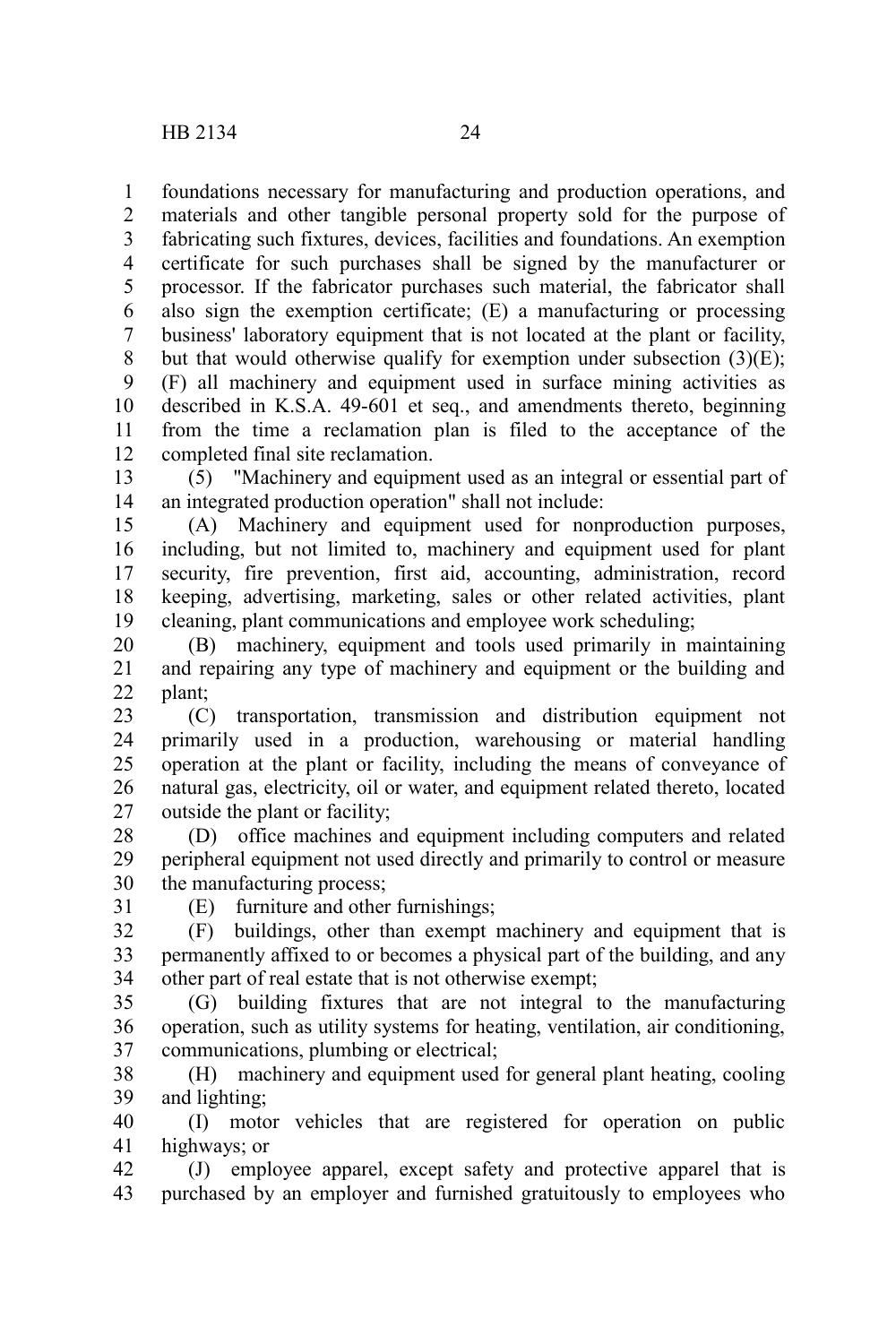are involved in production or research activities. 1

(6) Subsections (3) and (5) shall not be construed as exclusive listings of the machinery and equipment that qualify or do not qualify as an integral or essential part of an integrated production operation. When machinery or equipment is used as an integral or essential part of production operations part of the time and for nonproduction purposes at other times, the primary use of the machinery or equipment shall determine whether or not such machinery or equipment qualifies for exemption. 2 3 4 5 6 7 8 9

(7) The secretary of revenue shall adopt rules and regulations necessary to administer the provisions of this subsection; 10 11

(ll) all sales of educational materials purchased for distribution to the public at no charge by a nonprofit corporation organized for the purpose of encouraging, fostering and conducting programs for the improvement of public health, except that for taxable years commencing after December 31, 2013, this subsection shall not apply to any sales of such materials purchased by a nonprofit corporation which performs any abortion, as defined in K.S.A. 65-6701, and amendments thereto; 12 13 14 15 16 17 18

(mm) all sales of seeds and tree seedlings; fertilizers, insecticides, herbicides, germicides, pesticides and fungicides; and services, purchased and used for the purpose of producing plants in order to prevent soil erosion on land devoted to agricultural use; 19 20 21 22

(nn) except as otherwise provided in this act, all sales of services rendered by an advertising agency or licensed broadcast station or any member, agent or employee thereof; 23 24 25

(oo) all sales of tangible personal property purchased by a community action group or agency for the exclusive purpose of repairing or weatherizing housing occupied by low-income individuals; 26 27 28

(pp) all sales of drill bits and explosives actually utilized in the exploration and production of oil or gas; 29 30

(qq) all sales of tangible personal property and services purchased by a nonprofit museum or historical society or any combination thereof, including a nonprofit organization that is organized for the purpose of stimulating public interest in the exploration of space by providing educational information, exhibits and experiences, that is exempt from federal income taxation pursuant to section  $501(c)(3)$  of the federal internal revenue code of 1986; 31 32 33 34 35 36 37

(rr) all sales of tangible personal property that will admit the purchaser thereof to any annual event sponsored by a nonprofit organization that is exempt from federal income taxation pursuant to section  $501(c)(3)$  of the federal internal revenue code of 1986, except that for taxable years commencing after December 31, 2013, this subsection shall not apply to any sales of such tangible personal property purchased 38 39 40 41 42 43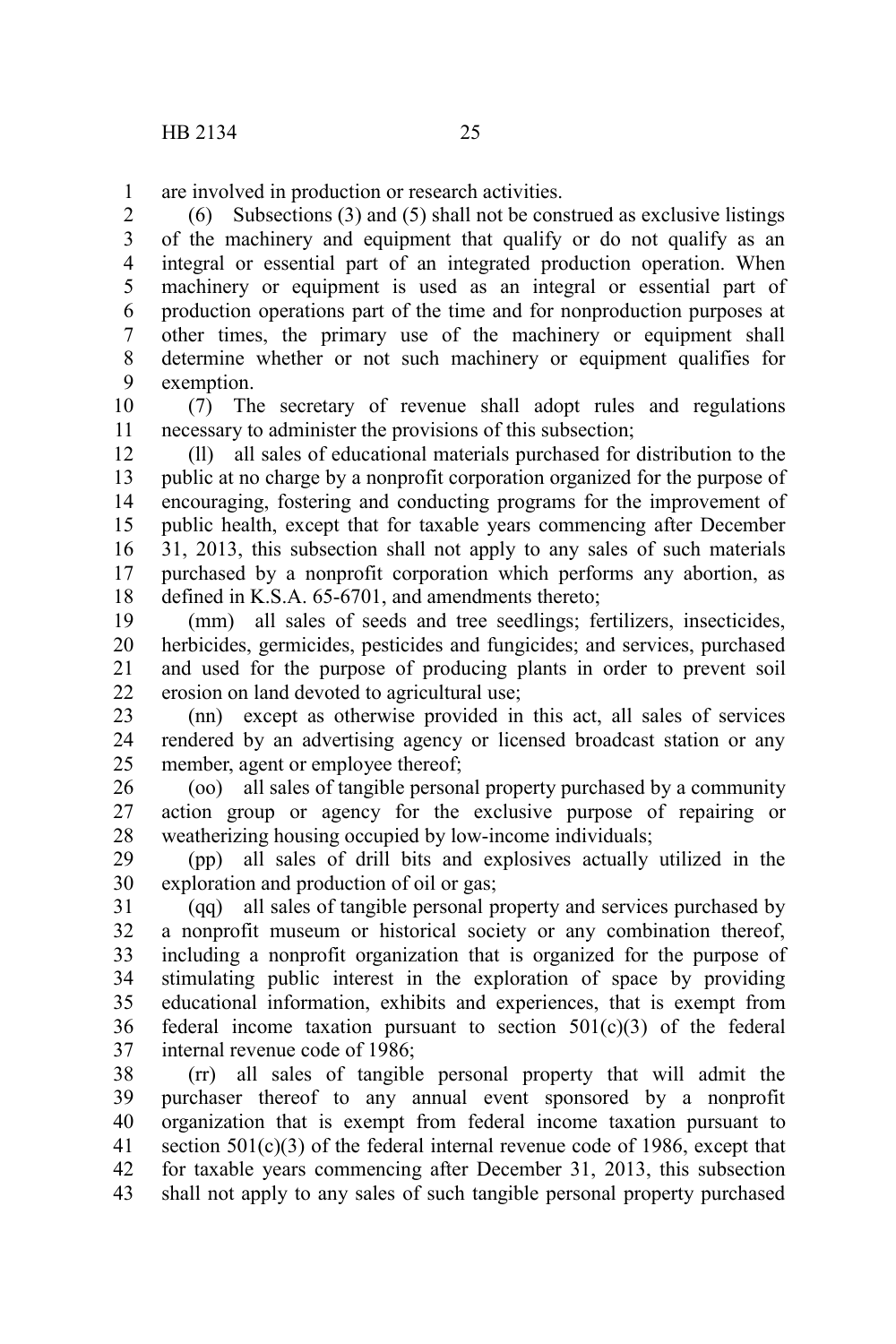by a nonprofit organization which performs any abortion, as defined in K.S.A. 65-6701, and amendments thereto; 1 2

(ss) all sales of tangible personal property and services purchased by a public broadcasting station licensed by the federal communications commission as a noncommercial educational television or radio station; 3 4 5

(tt) all sales of tangible personal property and services purchased by or on behalf of a not-for-profit corporation that is exempt from federal income taxation pursuant to section  $501(c)(3)$  of the federal internal revenue code of 1986, for the sole purpose of constructing a Kansas Korean War memorial; 6 7 8 9 10

(uu) all sales of tangible personal property and services purchased by or on behalf of any rural volunteer fire-fighting organization for use exclusively in the performance of its duties and functions; 11 12 13

(vv) all sales of tangible personal property purchased by any of the following organizations that are exempt from federal income taxation pursuant to section  $501(c)(3)$  of the federal internal revenue code of 1986, for the following purposes, and all sales of any such property by or on behalf of any such organization for any such purpose: 14 15 16 17 18

(1) The American heart association, Kansas affiliate, inc. for the purposes of providing education, training, certification in emergency cardiac care, research and other related services to reduce disability and death from cardiovascular diseases and stroke; 19 20 21  $22$ 

(2) the Kansas alliance for the mentally ill, inc. for the purpose of advocacy for persons with mental illness and to education, research and support for their families; 23 24 25

(3) the Kansas mental illness awareness council for the purposes of advocacy for persons who are mentally ill and for education, research and support for them and their families; 26 27 28

(4) the American diabetes association Kansas affiliate, inc. for the purpose of eliminating diabetes through medical research, public education focusing on disease prevention and education, patient education including information on coping with diabetes, and professional education and training; 29 30 31 32 33

(5) the American lung association of Kansas, inc. for the purpose of eliminating all lung diseases through medical research, public education including information on coping with lung diseases, professional education and training related to lung disease and other related services to reduce the incidence of disability and death due to lung disease; 34 35 36 37 38

(6) the Kansas chapters of the Alzheimer's disease and related disorders association, inc. for the purpose of providing assistance and support to persons in Kansas with Alzheimer's disease, and their families and caregivers; 39 40 41 42

(7) the Kansas chapters of the Parkinson's disease association for the 43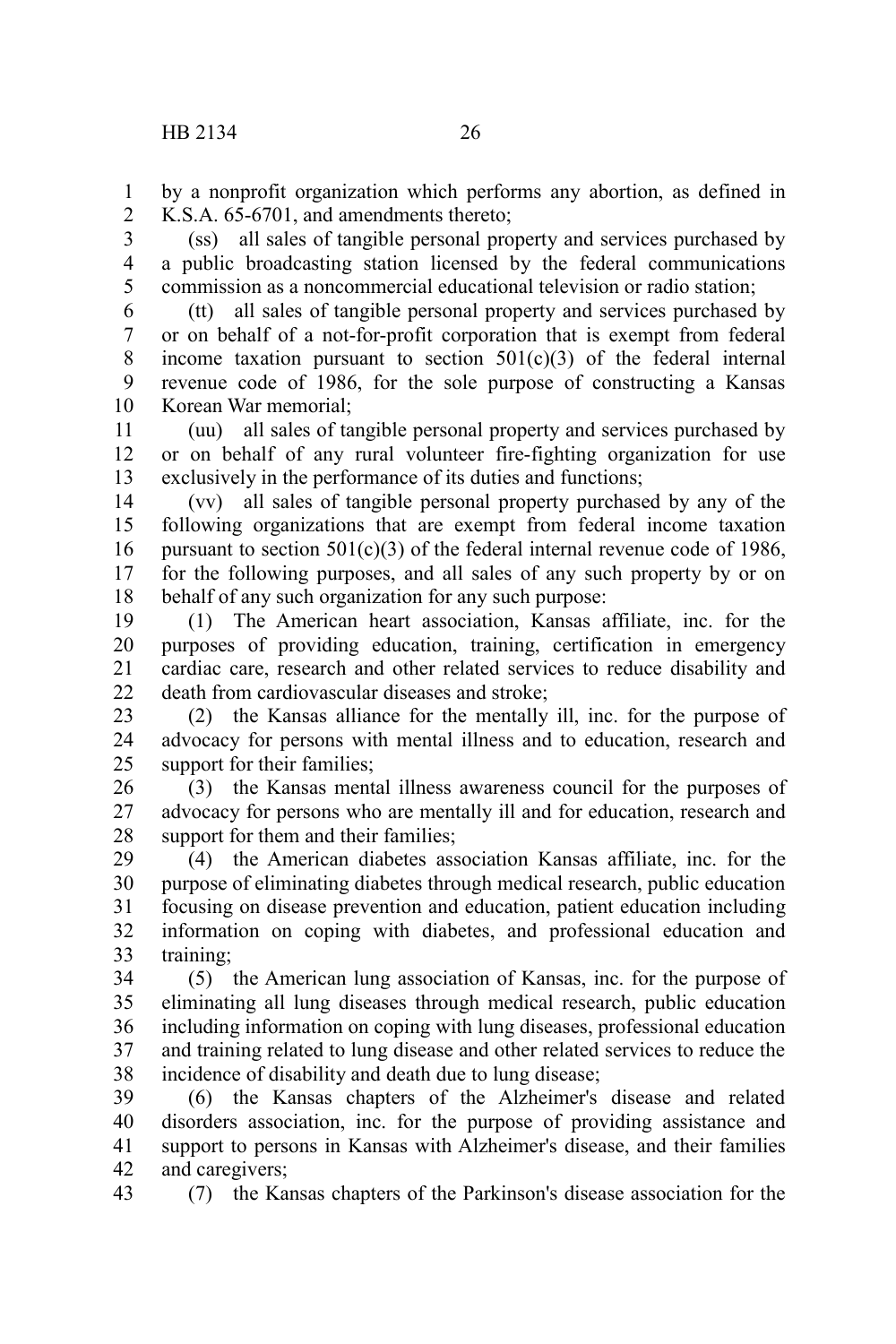purpose of eliminating Parkinson's disease through medical research and public and professional education related to such disease; 1 2

(8) the national kidney foundation of Kansas and western Missouri for the purpose of eliminating kidney disease through medical research and public and private education related to such disease; 3 4 5

(9) the heartstrings community foundation for the purpose of providing training, employment and activities for adults with developmental disabilities; 6 7 8

(10) the cystic fibrosis foundation, heart of America chapter, for the purposes of assuring the development of the means to cure and control cystic fibrosis and improving the quality of life for those with the disease; 9 10 11

(11) the spina bifida association of Kansas for the purpose of providing financial, educational and practical aid to families and individuals with spina bifida. Such aid includes, but is not limited to, funding for medical devices, counseling and medical educational opportunities; 12 13 14 15 16

(12) the CHWC, Inc., for the purpose of rebuilding urban core neighborhoods through the construction of new homes, acquiring and renovating existing homes and other related activities, and promoting economic development in such neighborhoods; 17 18 19 20

(13) the cross-lines cooperative council for the purpose of providing social services to low income individuals and families; 21 22

(14) the dreams work, inc., for the purpose of providing young adult day services to individuals with developmental disabilities and assisting families in avoiding institutional or nursing home care for a developmentally disabled member of their family; 23 24 25 26

(15) the KSDS, Inc., for the purpose of promoting the independence and inclusion of people with disabilities as fully participating and contributing members of their communities and society through the training and providing of guide and service dogs to people with disabilities, and providing disability education and awareness to the general public; 27 28 29 30 31 32

(16) the lyme association of greater Kansas City, Inc., for the purpose of providing support to persons with lyme disease and public education relating to the prevention, treatment and cure of lyme disease; 33 34 35

(17) the dream factory, inc., for the purpose of granting the dreams of children with critical and chronic illnesses; 36 37

(18) the Ottawa Suzuki strings, inc., for the purpose of providing students and families with education and resources necessary to enable each child to develop fine character and musical ability to the fullest potential; 38 39 40 41

(19) the international association of lions clubs for the purpose of creating and fostering a spirit of understanding among all people for 42 43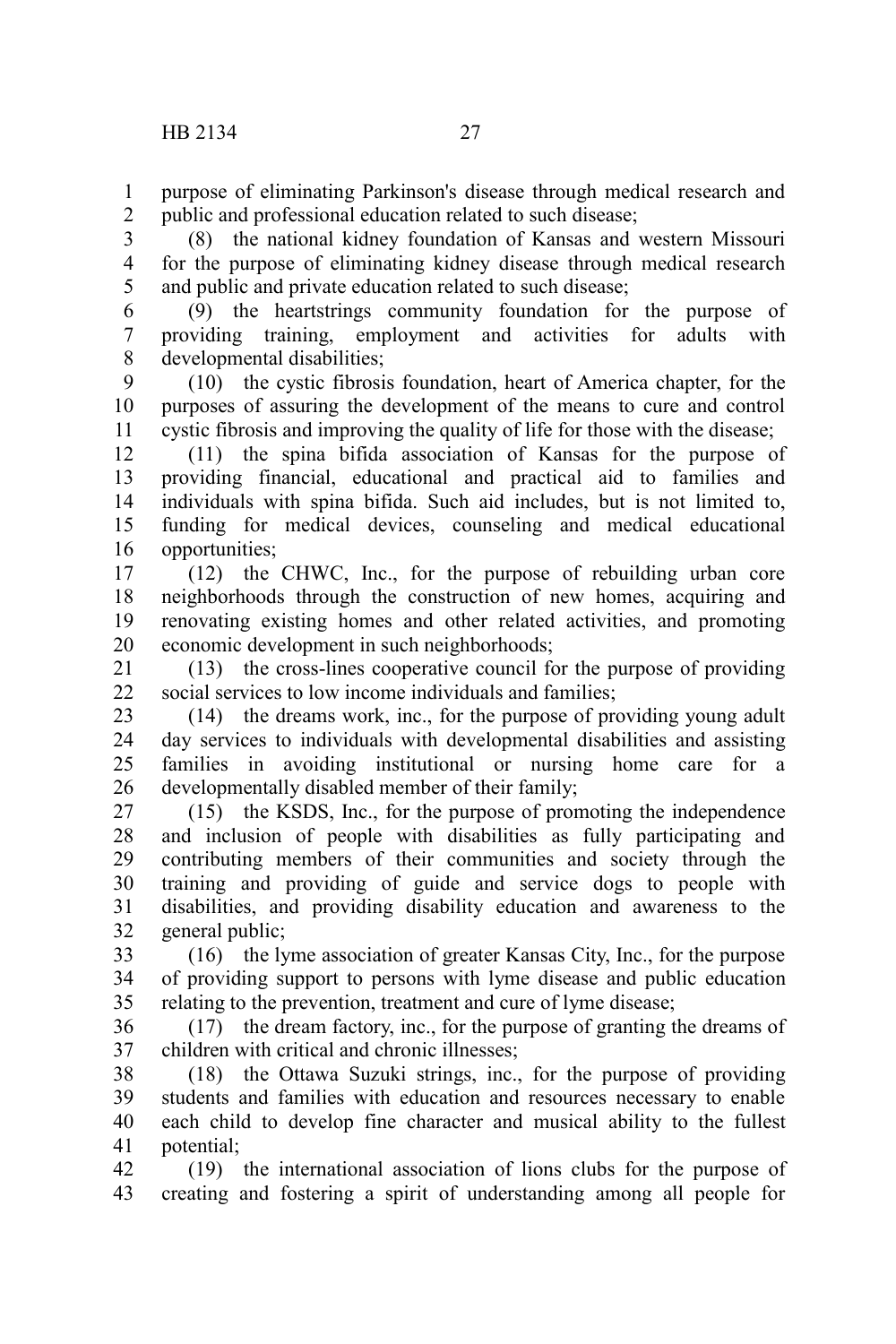humanitarian needs by providing voluntary services through community involvement and international cooperation; 1 2

(20) the Johnson county young matrons, inc., for the purpose of promoting a positive future for members of the community through volunteerism, financial support and education through the efforts of an all volunteer organization; 3 4 5 6

(21) the American cancer society, inc., for the purpose of eliminating cancer as a major health problem by preventing cancer, saving lives and diminishing suffering from cancer, through research, education, advocacy and service; 7 8 9 10

(22) the community services of Shawnee, inc., for the purpose of providing food and clothing to those in need; 11 12

(23) the angel babies association, for the purpose of providing assistance, support and items of necessity to teenage mothers and their babies; and 13 14 15

(24) the Kansas fairgrounds foundation for the purpose of the preservation, renovation and beautification of the Kansas state fairgrounds; 16 17

(ww) all sales of tangible personal property purchased by the habitat for humanity for the exclusive use of being incorporated within a housing project constructed by such organization; 18 19 20

(xx) all sales of tangible personal property and services purchased by a nonprofit zoo that is exempt from federal income taxation pursuant to section 501(c)(3) of the federal internal revenue code of 1986, or on behalf of such zoo by an entity itself exempt from federal income taxation pursuant to section  $501(c)(3)$  of the federal internal revenue code of 1986 contracted with to operate such zoo and all sales of tangible personal property or services purchased by a contractor for the purpose of constructing, equipping, reconstructing, maintaining, repairing, enlarging, furnishing or remodeling facilities for any nonprofit zoo that would be exempt from taxation under the provisions of this section if purchased directly by such nonprofit zoo or the entity operating such zoo. Nothing in this subsection shall be deemed to exempt the purchase of any construction machinery, equipment or tools used in the constructing, equipping, reconstructing, maintaining, repairing, enlarging, furnishing or remodeling facilities for any nonprofit zoo. When any nonprofit zoo shall contract for the purpose of constructing, equipping, reconstructing, maintaining, repairing, enlarging, furnishing or remodeling facilities, it shall obtain from the state and furnish to the contractor an exemption certificate for the project involved, and the contractor may purchase materials for incorporation in such project. The contractor shall furnish the number of such certificate to all suppliers from whom such purchases are made, and such suppliers shall execute invoices covering the same bearing the number of such certificate. Upon completion of the project the contractor 21 22 23 24 25 26 27 28 29 30 31 32 33 34 35 36 37 38 39 40 41 42 43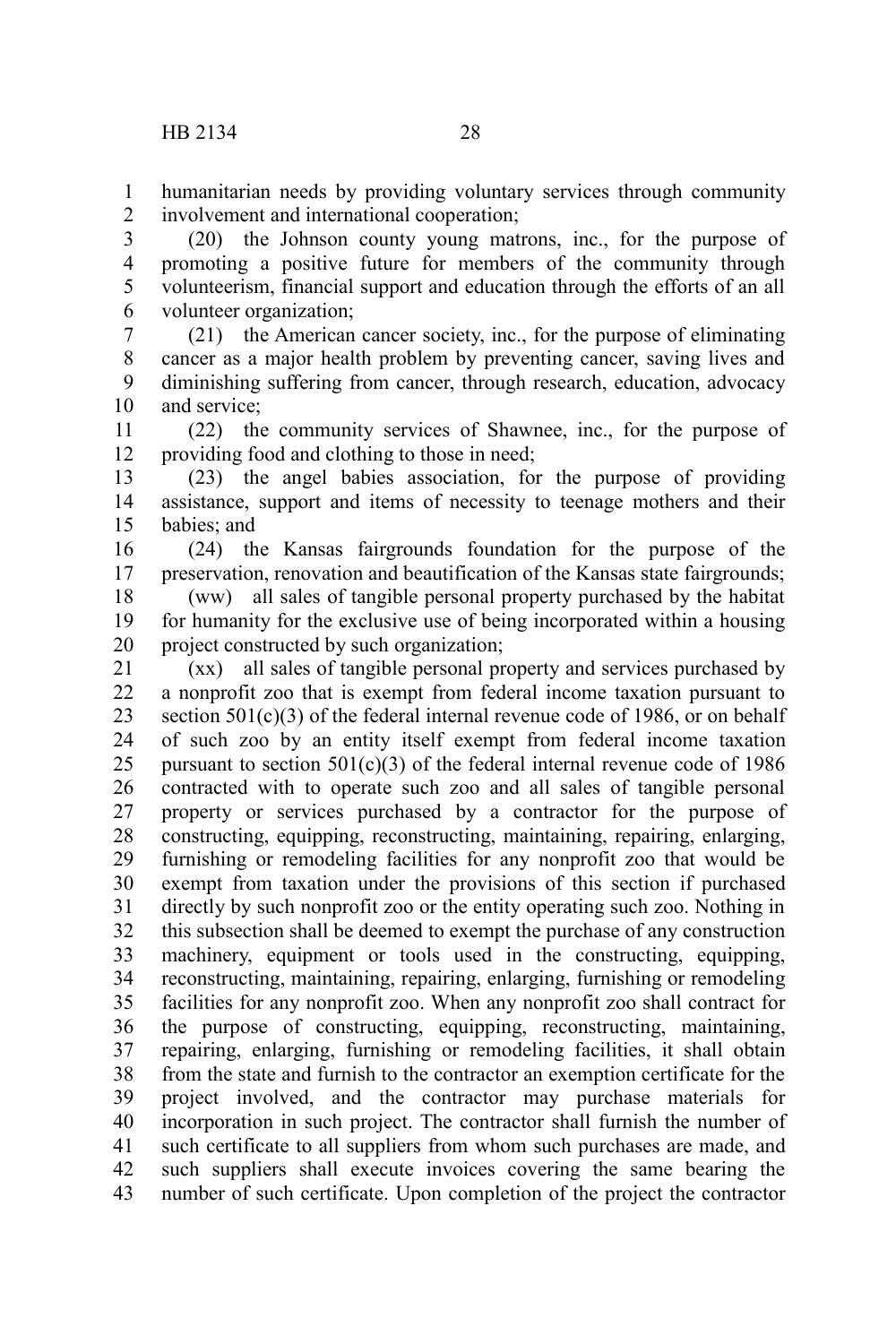shall furnish to the nonprofit zoo concerned a sworn statement, on a form to be provided by the director of taxation, that all purchases so made were entitled to exemption under this subsection. All invoices shall be held by the contractor for a period of five years and shall be subject to audit by the director of taxation. If any materials purchased under such a certificate are found not to have been incorporated in the building or other project or not to have been returned for credit or the sales or compensating tax otherwise imposed upon such materials that will not be so incorporated in the building or other project reported and paid by such contractor to the director of taxation not later than the  $20<sup>th</sup>$  day of the month following the close of the month in which it shall be determined that such materials will not be used for the purpose for which such certificate was issued, the nonprofit zoo concerned shall be liable for tax on all materials purchased for the project, and upon payment thereof it may recover the same from the contractor together with reasonable attorney fees. Any contractor or any agent, employee or subcontractor thereof, who shall use or otherwise dispose of any materials purchased under such a certificate for any purpose other than that for which such a certificate is issued without the payment of the sales or compensating tax otherwise imposed upon such materials, shall be guilty of a misdemeanor and, upon conviction therefor, shall be subject to the penalties provided for in K.S.A. 79-3615(h), and amendments thereto; 1 2 3 4 5 6 7 8 9 10 11 12 13 14 15 16 17 18 19 20 21 22

(yy) all sales of tangible personal property and services purchased by a parent-teacher association or organization, and all sales of tangible personal property by or on behalf of such association or organization; 23 24 25

(zz) all sales of machinery and equipment purchased by over-the-air, free access radio or television station that is used directly and primarily for the purpose of producing a broadcast signal or is such that the failure of the machinery or equipment to operate would cause broadcasting to cease. For purposes of this subsection, machinery and equipment shall include, but not be limited to, that required by rules and regulations of the federal communications commission, and all sales of electricity which are essential or necessary for the purpose of producing a broadcast signal or is such that the failure of the electricity would cause broadcasting to cease; 26 27 28 29 30 31 32 33 34

(aaa) all sales of tangible personal property and services purchased by a religious organization that is exempt from federal income taxation pursuant to section  $501(c)(3)$  of the federal internal revenue code, and used exclusively for religious purposes, and all sales of tangible personal property or services purchased by a contractor for the purpose of constructing, equipping, reconstructing, maintaining, repairing, enlarging, furnishing or remodeling facilities for any such organization that would be exempt from taxation under the provisions of this section if purchased directly by such organization. Nothing in this subsection shall be deemed 35 36 37 38 39 40 41 42 43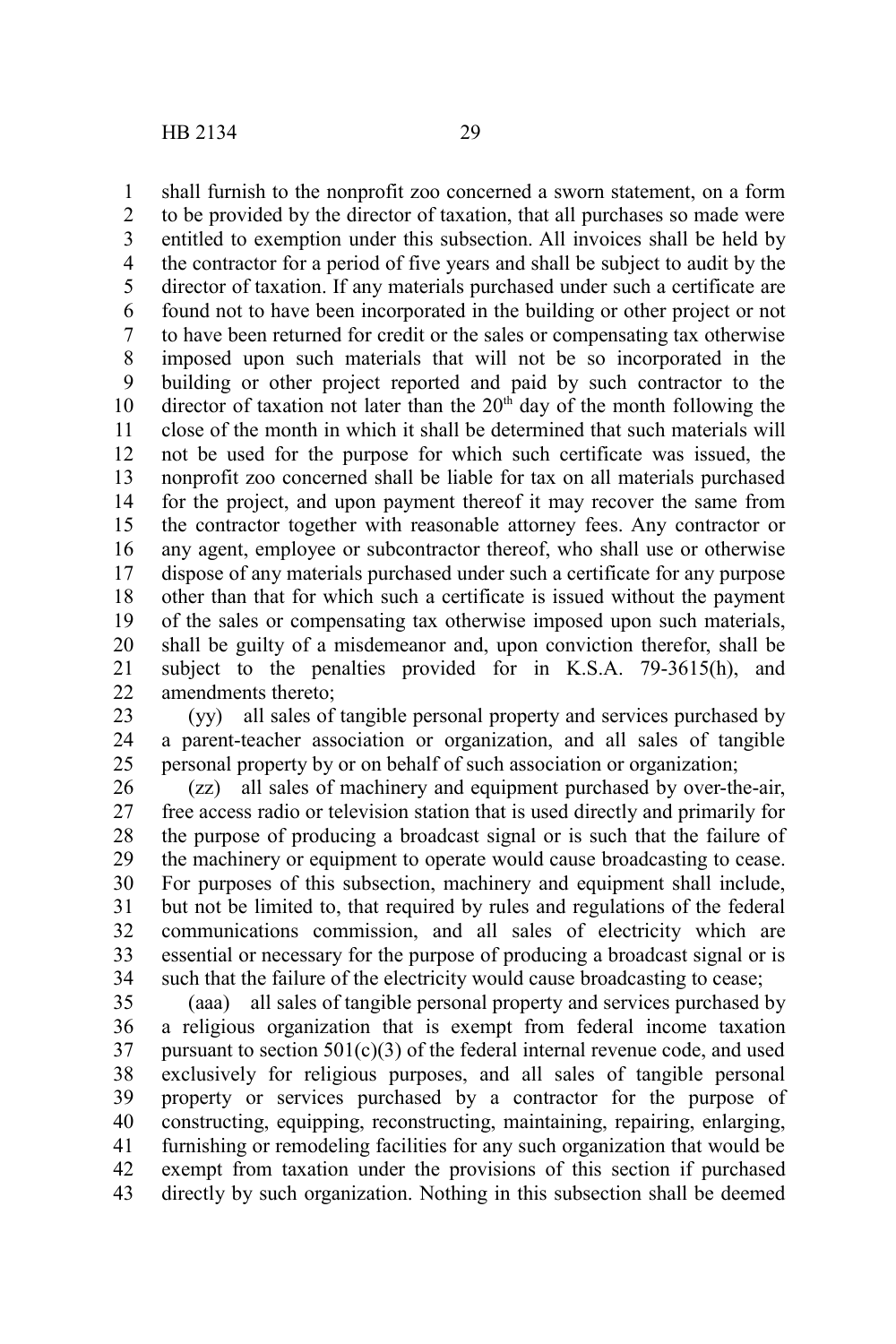1

to exempt the purchase of any construction machinery, equipment or tools

used in the constructing, equipping, reconstructing, maintaining, repairing, enlarging, furnishing or remodeling facilities for any such organization. When any such organization shall contract for the purpose of constructing, equipping, reconstructing, maintaining, repairing, enlarging, furnishing or remodeling facilities, it shall obtain from the state and furnish to the contractor an exemption certificate for the project involved, and the contractor may purchase materials for incorporation in such project. The contractor shall furnish the number of such certificate to all suppliers from whom such purchases are made, and such suppliers shall execute invoices covering the same bearing the number of such certificate. Upon completion of the project the contractor shall furnish to such organization concerned a sworn statement, on a form to be provided by the director of taxation, that all purchases so made were entitled to exemption under this subsection. All invoices shall be held by the contractor for a period of five years and shall be subject to audit by the director of taxation. If any materials purchased under such a certificate are found not to have been incorporated in the building or other project or not to have been returned for credit or the sales or compensating tax otherwise imposed upon such materials that will not be so incorporated in the building or other project reported and paid by such contractor to the director of taxation not later than the  $20<sup>th</sup>$  day of the month following the close of the month in which it shall be determined that such materials will not be used for the purpose for which such certificate was issued, such organization concerned shall be liable for tax on all materials purchased for the project, and upon payment thereof it may recover the same from the contractor together with reasonable attorney fees. Any contractor or any agent, employee or subcontractor thereof, who shall use or otherwise dispose of any materials purchased under such a certificate for any purpose other than that for which such a certificate is issued without the payment of the sales or compensating tax otherwise imposed upon such materials, shall be guilty of a misdemeanor and, upon conviction therefor, shall be subject to the penalties provided for in K.S.A. 79-3615(h), and amendments thereto. Sales tax paid on and after July 1, 1998, but prior to the effective date of this act upon the gross receipts received from any sale exempted by the amendatory provisions of this subsection shall be refunded. Each claim for a sales tax refund shall be verified and submitted to the director of taxation upon forms furnished by the director and shall be accompanied by any additional documentation required by the director. The director shall review each claim and shall refund that amount of sales tax paid as determined under the provisions of this subsection. All refunds shall be paid from the sales tax refund fund upon warrants of the director of accounts and reports pursuant to vouchers approved by the director or the 2 3 4 5 6 7 8 9 10 11 12 13 14 15 16 17 18 19 20 21 22 23 24 25 26 27 28 29 30 31 32 33 34 35 36 37 38 39 40 41 42 43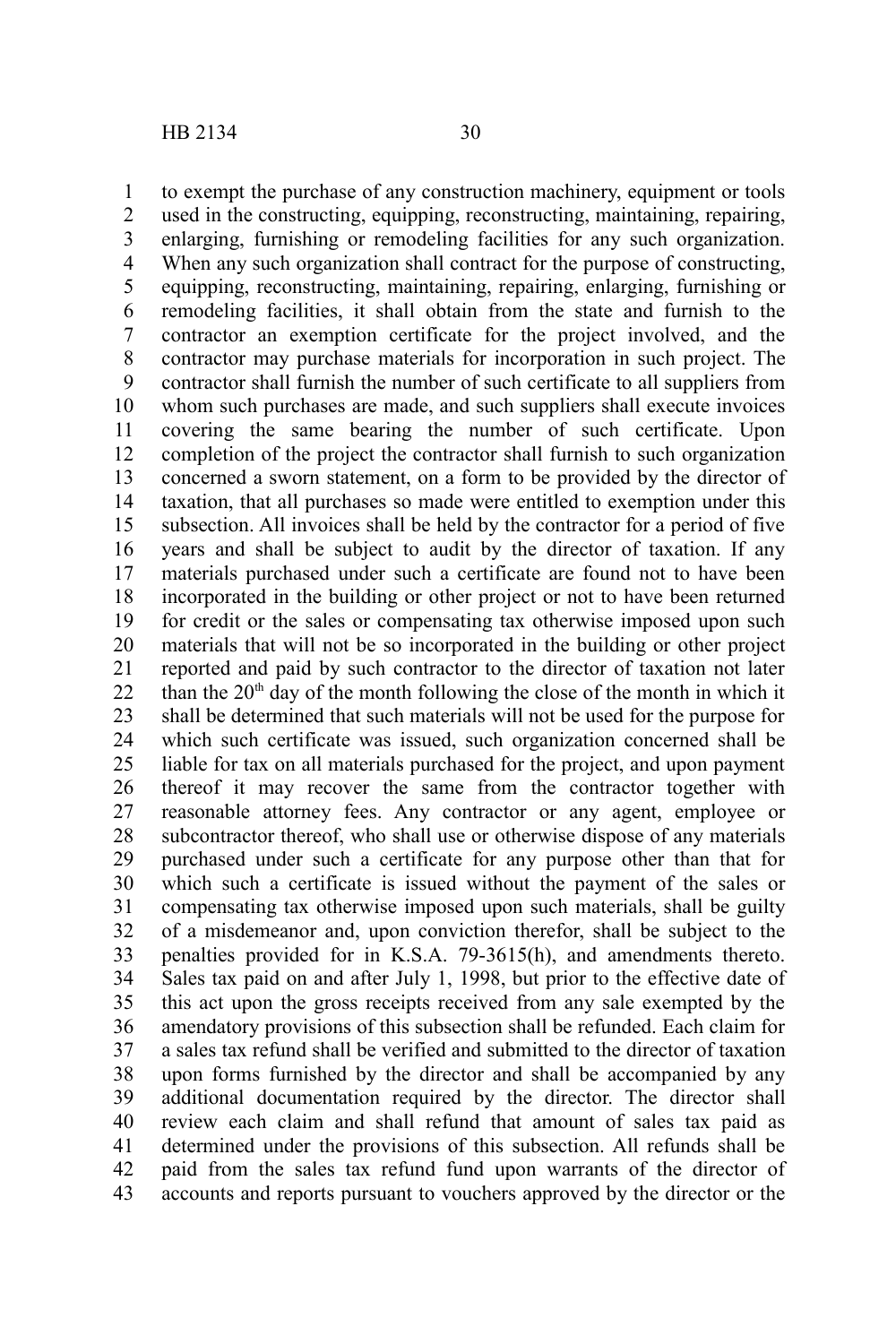director's designee; 1

(bbb) all sales of food for human consumption by an organization that is exempt from federal income taxation pursuant to section  $501(c)(3)$  of the federal internal revenue code of 1986, pursuant to a food distribution program that offers such food at a price below cost in exchange for the performance of community service by the purchaser thereof; 2 3 4 5 6

(ccc) on and after July 1, 1999, all sales of tangible personal property and services purchased by a primary care clinic or health center the primary purpose of which is to provide services to medically underserved individuals and families, and that is exempt from federal income taxation pursuant to section  $501(c)(3)$  of the federal internal revenue code, and all sales of tangible personal property or services purchased by a contractor for the purpose of constructing, equipping, reconstructing, maintaining, repairing, enlarging, furnishing or remodeling facilities for any such clinic or center that would be exempt from taxation under the provisions of this section if purchased directly by such clinic or center, except that for taxable years commencing after December 31, 2013, this subsection shall not apply to any sales of such tangible personal property and services purchased by a primary care clinic or health center which performs any abortion, as defined in K.S.A. 65-6701, and amendments thereto. Nothing in this subsection shall be deemed to exempt the purchase of any construction machinery, equipment or tools used in the constructing, equipping, reconstructing, maintaining, repairing, enlarging, furnishing or remodeling facilities for any such clinic or center. When any such clinic or center shall contract for the purpose of constructing, equipping, reconstructing, maintaining, repairing, enlarging, furnishing or remodeling facilities, it shall obtain from the state and furnish to the contractor an exemption certificate for the project involved, and the contractor may purchase materials for incorporation in such project. The contractor shall furnish the number of such certificate to all suppliers from whom such purchases are made, and such suppliers shall execute invoices covering the same bearing the number of such certificate. Upon completion of the project the contractor shall furnish to such clinic or center concerned a sworn statement, on a form to be provided by the director of taxation, that all purchases so made were entitled to exemption under this subsection. All invoices shall be held by the contractor for a period of five years and shall be subject to audit by the director of taxation. If any materials purchased under such a certificate are found not to have been incorporated in the building or other project or not to have been returned for credit or the sales or compensating tax otherwise imposed upon such materials that will not be so incorporated in the building or other project reported and paid by such contractor to the director of taxation not later than the 20<sup>th</sup> day of the month following the close of the month in which it shall be 7 8 9 10 11 12 13 14 15 16 17 18 19 20 21 22 23 24 25 26 27 28 29 30 31 32 33 34 35 36 37 38 39 40 41 42 43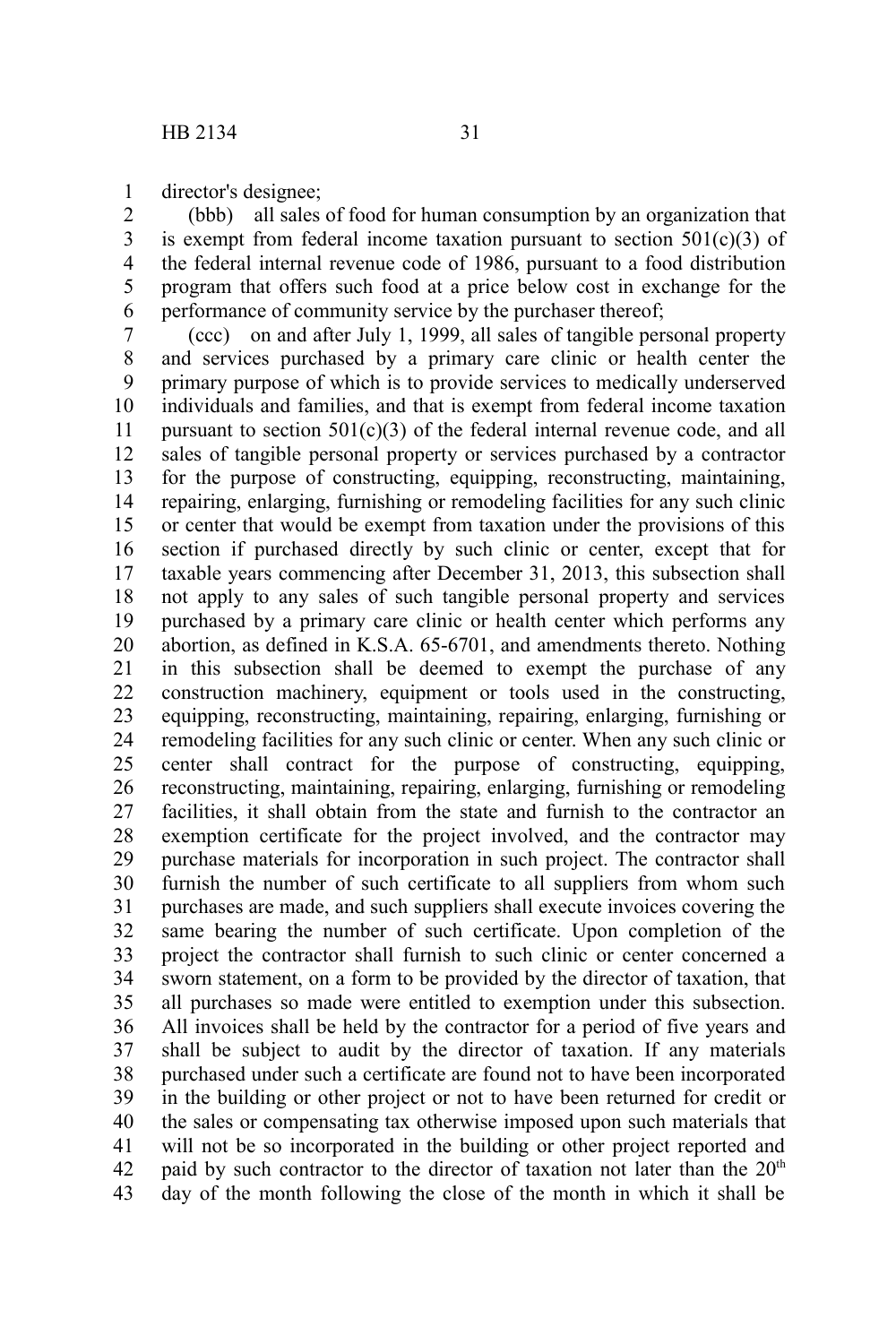determined that such materials will not be used for the purpose for which such certificate was issued, such clinic or center concerned shall be liable for tax on all materials purchased for the project, and upon payment thereof it may recover the same from the contractor together with reasonable attorney fees. Any contractor or any agent, employee or subcontractor thereof, who shall use or otherwise dispose of any materials purchased under such a certificate for any purpose other than that for which such a certificate is issued without the payment of the sales or compensating tax otherwise imposed upon such materials, shall be guilty of a misdemeanor and, upon conviction therefor, shall be subject to the penalties provided for in K.S.A. 79-3615(h), and amendments thereto; 1 2 3 4 5 6 7 8 9 10 11

(ddd) on and after January 1, 1999, and before January 1, 2000, all sales of materials and services purchased by any class II or III railroad as classified by the federal surface transportation board for the construction, renovation, repair or replacement of class II or III railroad track and facilities used directly in interstate commerce. In the event any such track or facility for which materials and services were purchased sales tax exempt is not operational for five years succeeding the allowance of such exemption, the total amount of sales tax that would have been payable except for the operation of this subsection shall be recouped in accordance with rules and regulations adopted for such purpose by the secretary of revenue; 12 13 14 15 16 17 18 19 20 21 22

(eee) on and after January 1, 1999, and before January 1, 2001, all sales of materials and services purchased for the original construction, reconstruction, repair or replacement of grain storage facilities, including railroad sidings providing access thereto; 23 24 25 26

(fff) all sales of material handling equipment, racking systems and other related machinery and equipment that is used for the handling, movement or storage of tangible personal property in a warehouse or distribution facility in this state; all sales of installation, repair and maintenance services performed on such machinery and equipment; and all sales of repair and replacement parts for such machinery and equipment. For purposes of this subsection, a warehouse or distribution facility means a single, fixed location that consists of buildings or structures in a contiguous area where storage or distribution operations are conducted that are separate and apart from the business' retail operations, if any, and that do not otherwise qualify for exemption as occurring at a manufacturing or processing plant or facility. Material handling and storage equipment shall include aeration, dust control, cleaning, handling and other such equipment that is used in a public grain warehouse or other commercial grain storage facility, whether used for grain handling, grain storage, grain refining or processing, or other grain treatment operation; 27 28 29 30 31 32 33 34 35 36 37 38 39 40 41 42

(ggg) all sales of tangible personal property and services purchased 43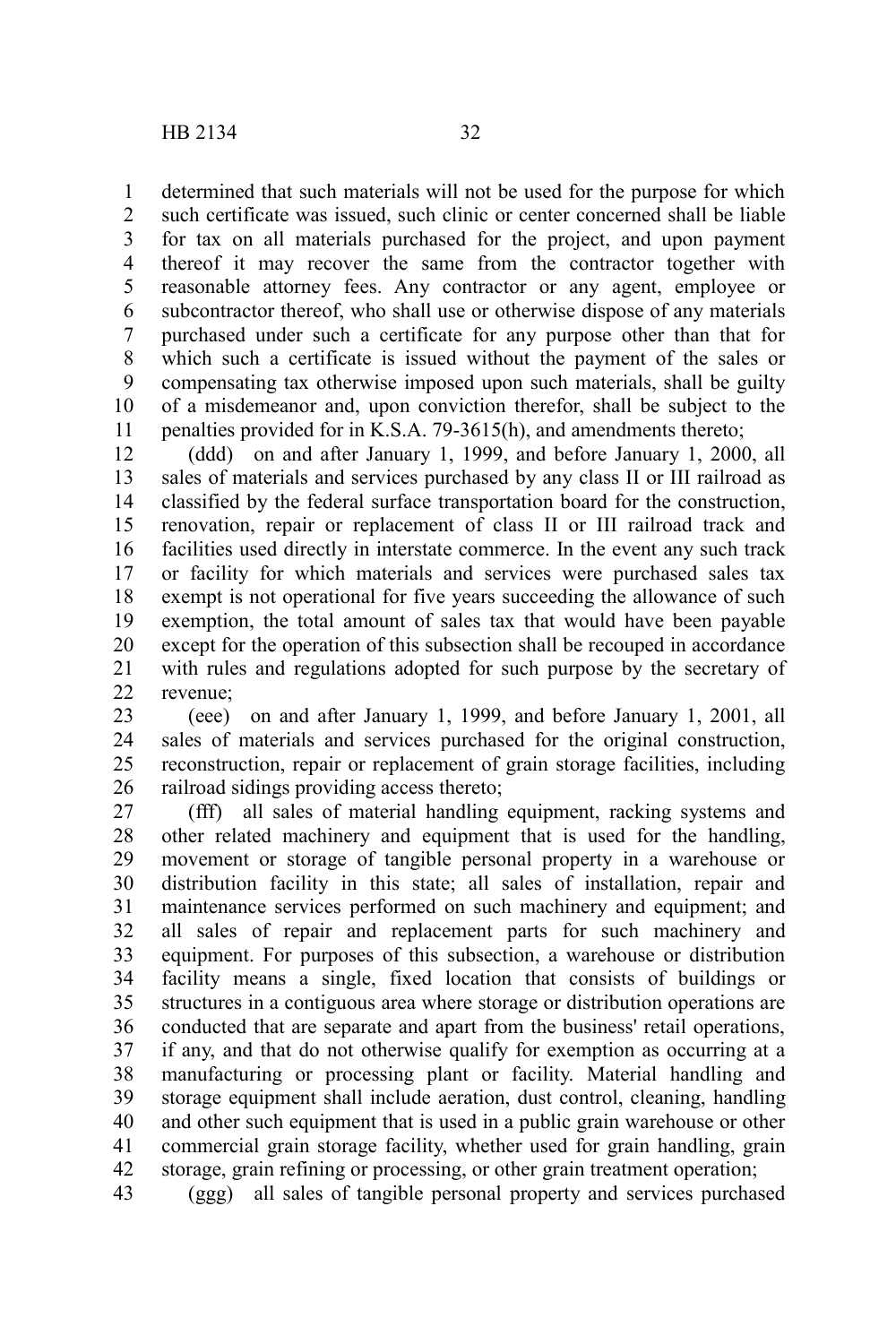by or on behalf of the Kansas academy of science, which is exempt from federal income taxation pursuant to section  $501(c)(3)$  of the federal internal revenue code of 1986, and used solely by such academy for the preparation, publication and dissemination of education materials; 1 2 3 4

(hhh) all sales of tangible personal property and services purchased by or on behalf of all domestic violence shelters that are member agencies of the Kansas coalition against sexual and domestic violence; 5 6 7

(iii) all sales of personal property and services purchased by an organization that is exempt from federal income taxation pursuant to section  $501(c)(3)$  of the federal internal revenue code of 1986, and such personal property and services are used by any such organization in the collection, storage and distribution of food products to nonprofit organizations that distribute such food products to persons pursuant to a food distribution program on a charitable basis without fee or charge, and all sales of tangible personal property or services purchased by a contractor for the purpose of constructing, equipping, reconstructing, maintaining, repairing, enlarging, furnishing or remodeling facilities used for the collection and storage of such food products for any such organization which is exempt from federal income taxation pursuant to section  $501(c)(3)$  of the federal internal revenue code of 1986, that would be exempt from taxation under the provisions of this section if purchased directly by such organization. Nothing in this subsection shall be deemed to exempt the purchase of any construction machinery, equipment or tools used in the constructing, equipping, reconstructing, maintaining, repairing, enlarging, furnishing or remodeling facilities for any such organization. When any such organization shall contract for the purpose of constructing. equipping, reconstructing, maintaining, repairing, enlarging, furnishing or remodeling facilities, it shall obtain from the state and furnish to the contractor an exemption certificate for the project involved, and the contractor may purchase materials for incorporation in such project. The contractor shall furnish the number of such certificate to all suppliers from whom such purchases are made, and such suppliers shall execute invoices covering the same bearing the number of such certificate. Upon completion of the project the contractor shall furnish to such organization concerned a sworn statement, on a form to be provided by the director of taxation, that all purchases so made were entitled to exemption under this subsection. All invoices shall be held by the contractor for a period of five years and shall be subject to audit by the director of taxation. If any materials purchased under such a certificate are found not to have been incorporated in such facilities or not to have been returned for credit or the sales or compensating tax otherwise imposed upon such materials that will not be so incorporated in such facilities reported and paid by such contractor to the director of taxation not later than the  $20<sup>th</sup>$  day of the 8 9 10 11 12 13 14 15 16 17 18 19 20 21 22 23 24 25 26 27 28 29 30 31 32 33 34 35 36 37 38 39 40 41 42 43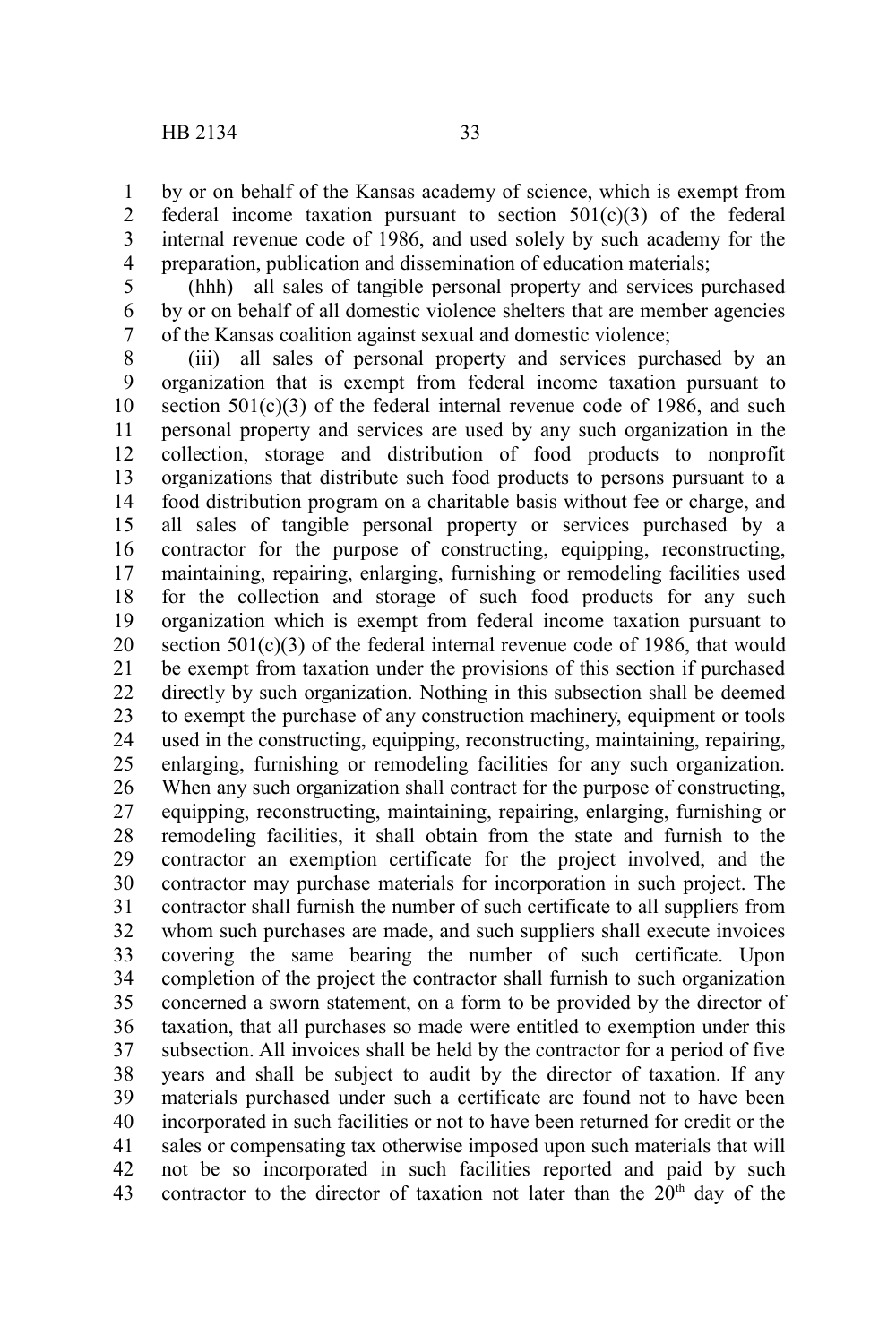month following the close of the month in which it shall be determined that such materials will not be used for the purpose for which such certificate was issued, such organization concerned shall be liable for tax on all materials purchased for the project, and upon payment thereof it may recover the same from the contractor together with reasonable attorney fees. Any contractor or any agent, employee or subcontractor thereof, who shall use or otherwise dispose of any materials purchased under such a certificate for any purpose other than that for which such a certificate is issued without the payment of the sales or compensating tax otherwise imposed upon such materials, shall be guilty of a misdemeanor and, upon conviction therefor, shall be subject to the penalties provided for in K.S.A. 79-3615(h), and amendments thereto. Sales tax paid on and after July 1, 2005, but prior to the effective date of this act upon the gross receipts received from any sale exempted by the amendatory provisions of this subsection shall be refunded. Each claim for a sales tax refund shall be verified and submitted to the director of taxation upon forms furnished by the director and shall be accompanied by any additional documentation required by the director. The director shall review each claim and shall refund that amount of sales tax paid as determined under the provisions of this subsection. All refunds shall be paid from the sales tax refund fund upon warrants of the director of accounts and reports pursuant to vouchers approved by the director or the director's designee; 1 2 3 4 5 6 7 8 9 10 11 12 13 14 15 16 17 18 19 20 21 22

(jjj) all sales of dietary supplements dispensed pursuant to a prescription order by a licensed practitioner or a mid-level practitioner as defined by K.S.A. 65-1626, and amendments thereto. As used in this subsection, "dietary supplement" means any product, other than tobacco, intended to supplement the diet that: (1) Contains one or more of the following dietary ingredients: A vitamin, a mineral, an herb or other botanical, an amino acid, a dietary substance for use by humans to supplement the diet by increasing the total dietary intake or a concentrate, metabolite, constituent, extract or combination of any such ingredient; (2) is intended for ingestion in tablet, capsule, powder, softgel, gelcap or liquid form, or if not intended for ingestion, in such a form, is not represented as conventional food and is not represented for use as a sole item of a meal or of the diet; and (3) is required to be labeled as a dietary supplement, identifiable by the supplemental facts box found on the label and as required pursuant to 21 C.F.R. § 101.36; 23 24 25 26 27 28 29 30 31 32 33 34 35 36 37

(lll) all sales of tangible personal property and services purchased by special olympics Kansas, inc. for the purpose of providing year-round sports training and athletic competition in a variety of olympic-type sports for individuals with intellectual disabilities by giving them continuing opportunities to develop physical fitness, demonstrate courage, experience joy and participate in a sharing of gifts, skills and friendship with their 38 39 40 41 42 43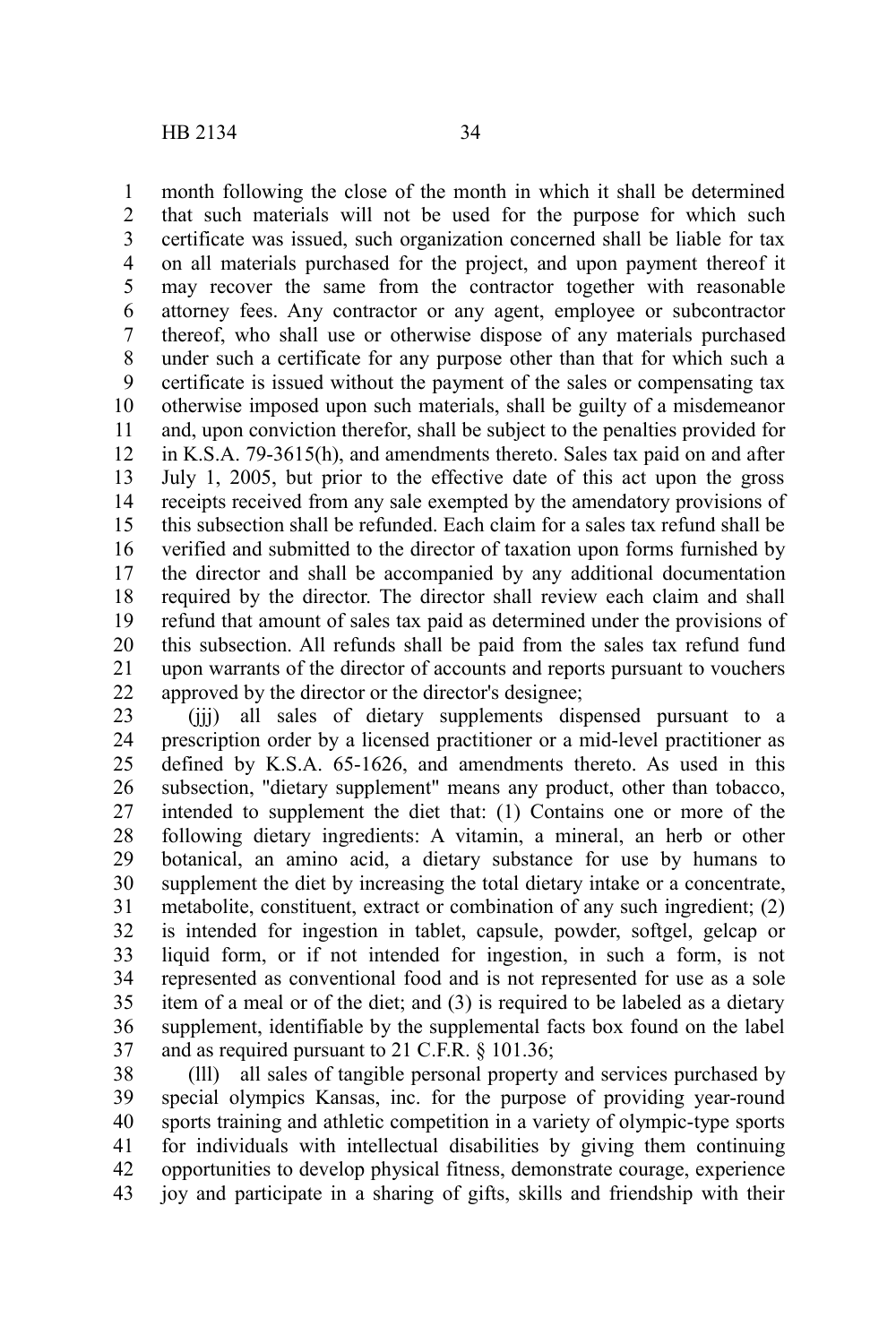families, other special olympics athletes and the community, and activities provided or sponsored by such organization, and all sales of tangible personal property by or on behalf of any such organization; 1 2 3

(mmm) all sales of tangible personal property purchased by or on behalf of the Marillac center, inc., which is exempt from federal income taxation pursuant to section  $501(c)(3)$  of the federal internal revenue code, for the purpose of providing psycho-social-biological and special education services to children, and all sales of any such property by or on behalf of such organization for such purpose; 4 5 6 7 8 9

(nnn) all sales of tangible personal property and services purchased by the west Sedgwick county-sunrise rotary club and sunrise charitable fund for the purpose of constructing a boundless playground which is an integrated, barrier free and developmentally advantageous play environment for children of all abilities and disabilities; 10 11 12 13 14

(ooo) all sales of tangible personal property by or on behalf of a public library serving the general public and supported in whole or in part with tax money or a not-for-profit organization whose purpose is to raise funds for or provide services or other benefits to any such public library; 15 16 17 18

(ppp) all sales of tangible personal property and services purchased by or on behalf of a homeless shelter that is exempt from federal income taxation pursuant to section  $501(c)(3)$  of the federal income tax code of 1986, and used by any such homeless shelter to provide emergency and transitional housing for individuals and families experiencing homelessness, and all sales of any such property by or on behalf of any such homeless shelter for any such purpose; 19 20 21 22 23 24 25

(qqq) all sales of tangible personal property and services purchased by TLC for children and families, inc., hereinafter referred to as TLC, which is exempt from federal income taxation pursuant to section 501(c) (3) of the federal internal revenue code of 1986, and such property and services are used for the purpose of providing emergency shelter and treatment for abused and neglected children as well as meeting additional critical needs for children, juveniles and family, and all sales of any such property by or on behalf of TLC for any such purpose; and all sales of tangible personal property or services purchased by a contractor for the purpose of constructing, maintaining, repairing, enlarging, furnishing or remodeling facilities for the operation of services for TLC for any such purpose that would be exempt from taxation under the provisions of this section if purchased directly by TLC. Nothing in this subsection shall be deemed to exempt the purchase of any construction machinery, equipment or tools used in the constructing, maintaining, repairing, enlarging, furnishing or remodeling such facilities for TLC. When TLC contracts for the purpose of constructing, maintaining, repairing, enlarging, furnishing or remodeling such facilities, it shall obtain from the state and furnish to 26 27 28 29 30 31 32 33 34 35 36 37 38 39 40 41 42 43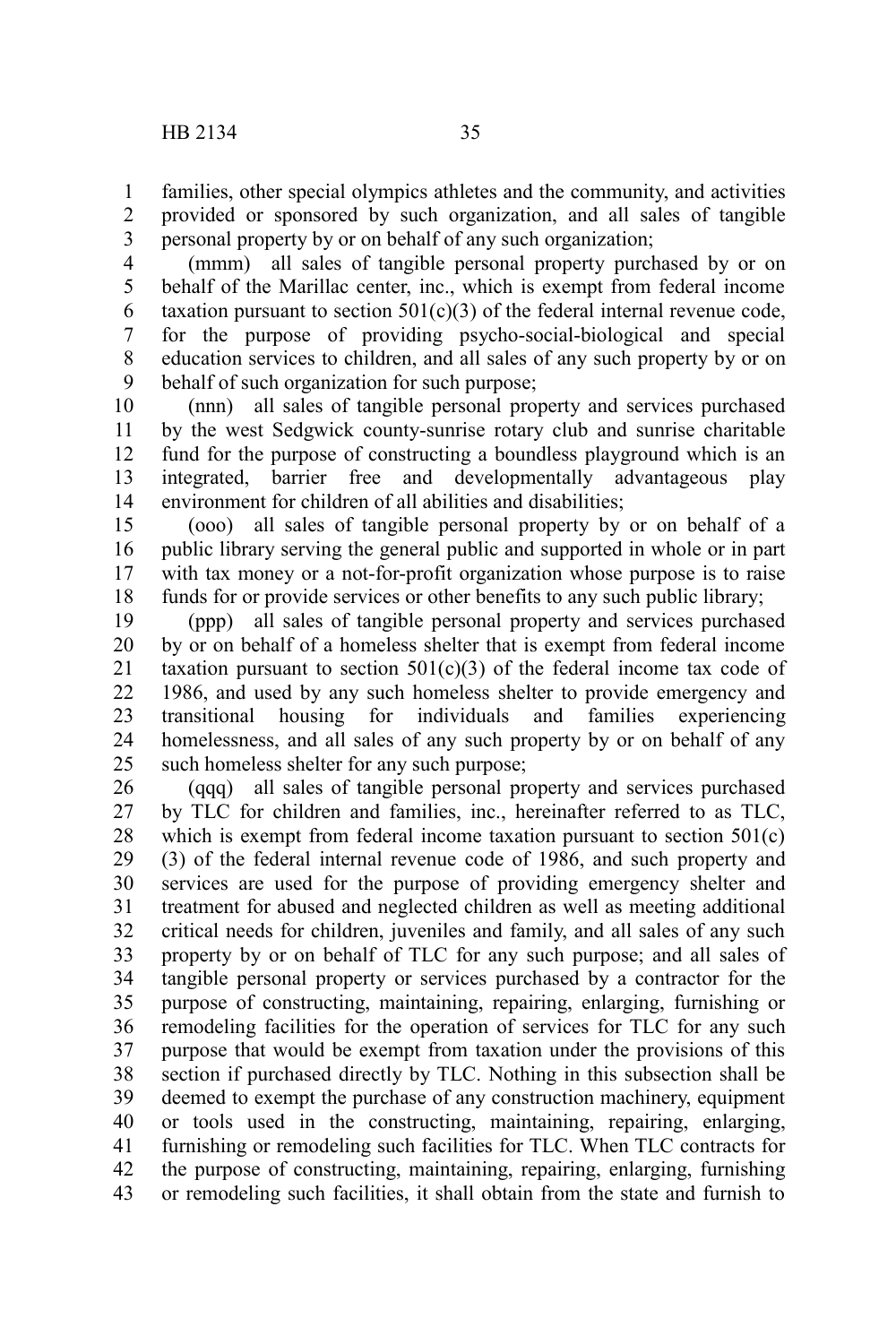the contractor an exemption certificate for the project involved, and the contractor may purchase materials for incorporation in such project. The contractor shall furnish the number of such certificate to all suppliers from whom such purchases are made, and such suppliers shall execute invoices covering the same bearing the number of such certificate. Upon completion of the project the contractor shall furnish to TLC a sworn statement, on a form to be provided by the director of taxation, that all purchases so made were entitled to exemption under this subsection. All invoices shall be held by the contractor for a period of five years and shall be subject to audit by the director of taxation. If any materials purchased under such a certificate are found not to have been incorporated in the building or other project or not to have been returned for credit or the sales or compensating tax otherwise imposed upon such materials that will not be so incorporated in the building or other project reported and paid by such contractor to the director of taxation not later than the  $20<sup>th</sup>$  day of the month following the close of the month in which it shall be determined that such materials will not be used for the purpose for which such certificate was issued, TLC shall be liable for tax on all materials purchased for the project, and upon payment thereof it may recover the same from the contractor together with reasonable attorney fees. Any contractor or any agent, employee or subcontractor thereof, who shall use or otherwise dispose of any materials purchased under such a certificate for any purpose other than that for which such a certificate is issued without the payment of the sales or compensating tax otherwise imposed upon such materials, shall be guilty of a misdemeanor and, upon conviction therefor, shall be subject to the penalties provided for in K.S.A. 79-3615(h), and amendments thereto; 1 2 3 4 5 6 7 8 9 10 11 12 13 14 15 16 17 18 19 20 21 22 23 24 25 26 27

(rrr) all sales of tangible personal property and services purchased by any county law library maintained pursuant to law and sales of tangible personal property and services purchased by an organization that would have been exempt from taxation under the provisions of this subsection if purchased directly by the county law library for the purpose of providing legal resources to attorneys, judges, students and the general public, and all sales of any such property by or on behalf of any such county law library; 28 29 30 31 32 33 34 35

(sss) all sales of tangible personal property and services purchased by catholic charities or youthville, hereinafter referred to as charitable family providers, which is exempt from federal income taxation pursuant to section  $501(c)(3)$  of the federal internal revenue code of 1986, and which such property and services are used for the purpose of providing emergency shelter and treatment for abused and neglected children as well as meeting additional critical needs for children, juveniles and family, and all sales of any such property by or on behalf of charitable family 36 37 38 39 40 41 42 43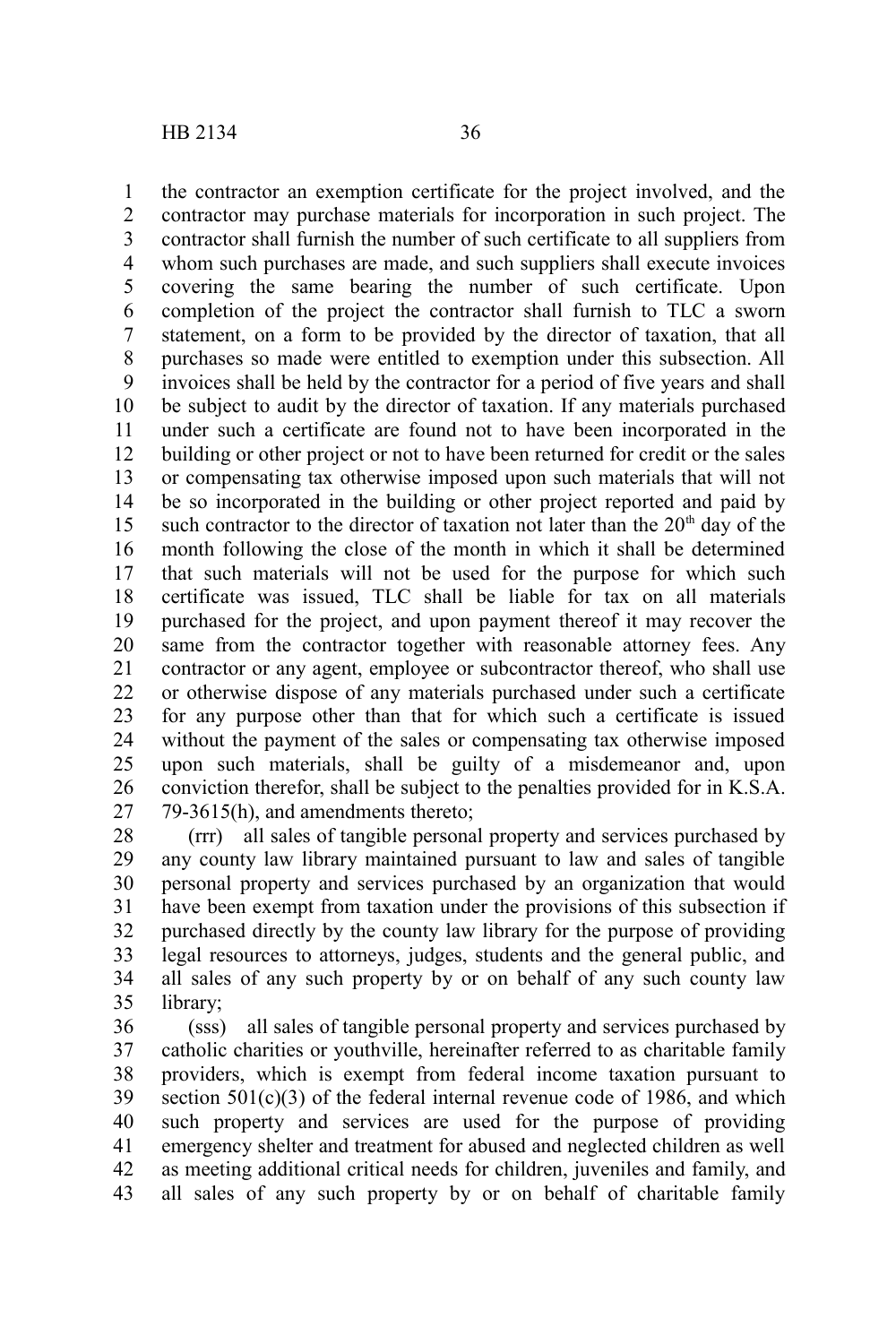providers for any such purpose; and all sales of tangible personal property or services purchased by a contractor for the purpose of constructing, maintaining, repairing, enlarging, furnishing or remodeling facilities for the operation of services for charitable family providers for any such purpose which would be exempt from taxation under the provisions of this section if purchased directly by charitable family providers. Nothing in this subsection shall be deemed to exempt the purchase of any construction machinery, equipment or tools used in the constructing, maintaining, repairing, enlarging, furnishing or remodeling such facilities for charitable family providers. When charitable family providers contracts for the purpose of constructing, maintaining, repairing, enlarging, furnishing or remodeling such facilities, it shall obtain from the state and furnish to the contractor an exemption certificate for the project involved, and the contractor may purchase materials for incorporation in such project. The contractor shall furnish the number of such certificate to all suppliers from whom such purchases are made, and such suppliers shall execute invoices covering the same bearing the number of such certificate. Upon completion of the project the contractor shall furnish to charitable family providers a sworn statement, on a form to be provided by the director of taxation, that all purchases so made were entitled to exemption under this subsection. All invoices shall be held by the contractor for a period of five years and shall be subject to audit by the director of taxation. If any materials purchased under such a certificate are found not to have been incorporated in the building or other project or not to have been returned for credit or the sales or compensating tax otherwise imposed upon such materials that will not be so incorporated in the building or other project reported and paid by such contractor to the director of taxation not later than the  $20<sup>th</sup>$  day of the month following the close of the month in which it shall be determined that such materials will not be used for the purpose for which such certificate was issued, charitable family providers shall be liable for tax on all materials purchased for the project, and upon payment thereof it may recover the same from the contractor together with reasonable attorney fees. Any contractor or any agent, employee or subcontractor thereof, who shall use or otherwise dispose of any materials purchased under such a certificate for any purpose other than that for which such a certificate is issued without the payment of the sales or compensating tax otherwise imposed upon such materials, shall be guilty of a misdemeanor and, upon conviction therefor, shall be subject to the penalties provided for in K.S.A. 79-3615(h), and amendments thereto; 1 2 3 4 5 6 7 8 9 10 11 12 13 14 15 16 17 18 19 20 21 22 23 24 25 26 27 28 29 30 31 32 33 34 35 36 37 38 39

(ttt) all sales of tangible personal property or services purchased by a contractor for a project for the purpose of restoring, constructing, equipping, reconstructing, maintaining, repairing, enlarging, furnishing or remodeling a home or facility owned by a nonprofit museum that has been 40 41 42 43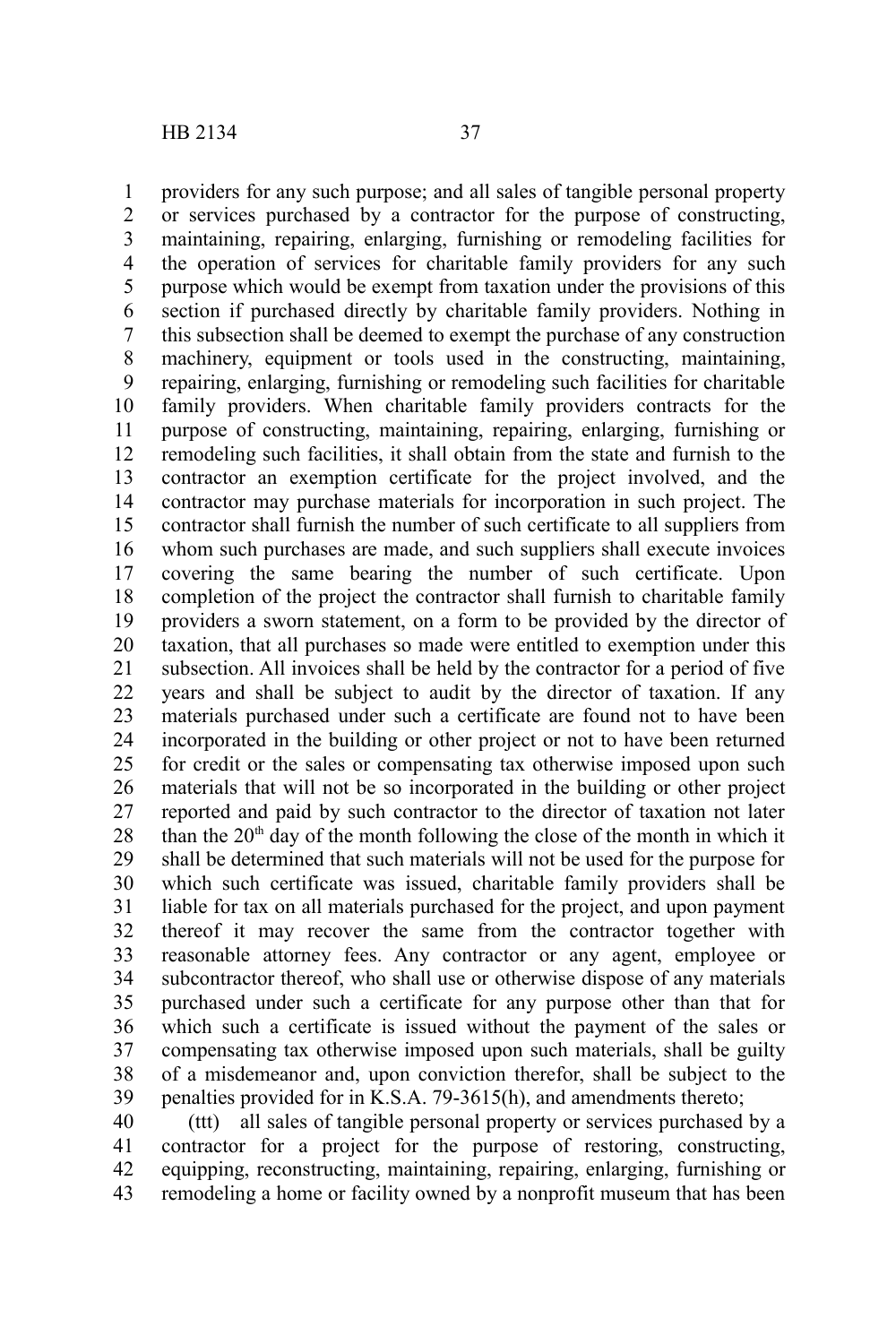granted an exemption pursuant to subsection (qq), which such home or facility is located in a city that has been designated as a qualified hometown pursuant to the provisions of K.S.A. 75-5071 et seq., and amendments thereto, and which such project is related to the purposes of K.S.A. 75-5071 et seq., and amendments thereto, and that would be exempt from taxation under the provisions of this section if purchased directly by such nonprofit museum. Nothing in this subsection shall be deemed to exempt the purchase of any construction machinery, equipment or tools used in the restoring, constructing, equipping, reconstructing, maintaining, repairing, enlarging, furnishing or remodeling a home or facility for any such nonprofit museum. When any such nonprofit museum shall contract for the purpose of restoring, constructing, equipping, reconstructing, maintaining, repairing, enlarging, furnishing or remodeling a home or facility, it shall obtain from the state and furnish to the contractor an exemption certificate for the project involved, and the contractor may purchase materials for incorporation in such project. The contractor shall furnish the number of such certificates to all suppliers from whom such purchases are made, and such suppliers shall execute invoices covering the same bearing the number of such certificate. Upon completion of the project, the contractor shall furnish to such nonprofit museum a sworn statement on a form to be provided by the director of taxation that all purchases so made were entitled to exemption under this subsection. All invoices shall be held by the contractor for a period of five years and shall be subject to audit by the director of taxation. If any materials purchased under such a certificate are found not to have been incorporated in the building or other project or not to have been returned for credit or the sales or compensating tax otherwise imposed upon such materials that will not be so incorporated in a home or facility or other project reported and paid by such contractor to the director of taxation not later than the  $20<sup>th</sup>$  day of the month following the close of the month in which it shall be determined that such materials will not be used for the purpose for which such certificate was issued, such nonprofit museum shall be liable for tax on all materials purchased for the project, and upon payment thereof it may recover the same from the contractor together with reasonable attorney fees. Any contractor or any agent, employee or subcontractor thereof, who shall use or otherwise dispose of any materials purchased under such a certificate for any purpose other than that for which such a certificate is issued without the payment of the sales or compensating tax otherwise imposed upon such materials, shall be guilty of a misdemeanor and, upon conviction therefor, shall be subject to the penalties provided for in K.S.A. 79-3615(h), and amendments thereto; 1 2 3 4 5 6 7 8 9 10 11 12 13 14 15 16 17 18 19 20 21 22 23 24 25 26 27 28 29 30 31 32 33 34 35 36 37 38 39 40 41

(uuu) all sales of tangible personal property and services purchased by Kansas children's service league, hereinafter referred to as KCSL, 42 43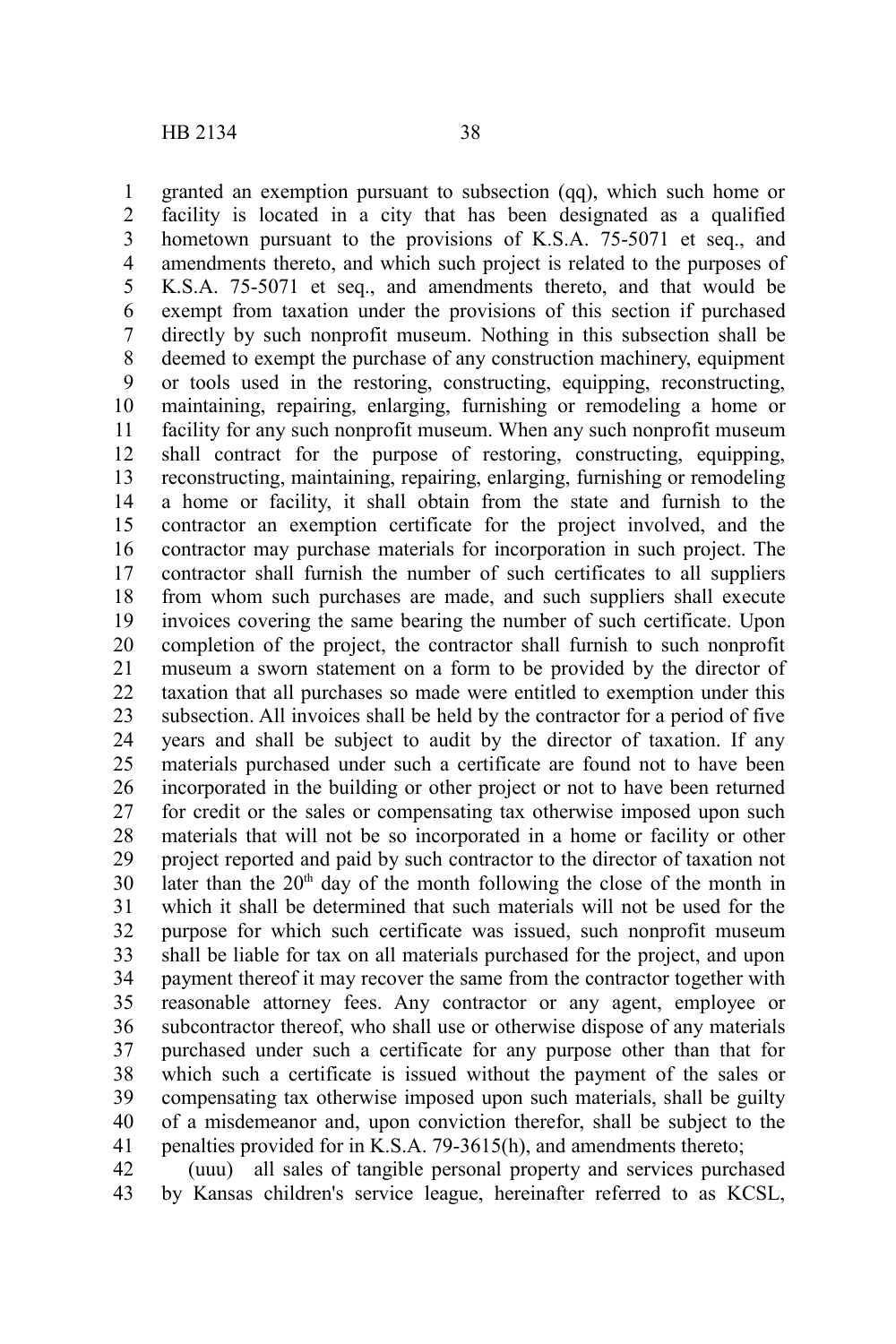which is exempt from federal income taxation pursuant to section  $501(c)$ (3) of the federal internal revenue code of 1986, and which such property and services are used for the purpose of providing for the prevention and treatment of child abuse and maltreatment as well as meeting additional critical needs for children, juveniles and family, and all sales of any such property by or on behalf of KCSL for any such purpose; and all sales of tangible personal property or services purchased by a contractor for the purpose of constructing, maintaining, repairing, enlarging, furnishing or remodeling facilities for the operation of services for KCSL for any such purpose that would be exempt from taxation under the provisions of this section if purchased directly by KCSL. Nothing in this subsection shall be deemed to exempt the purchase of any construction machinery, equipment or tools used in the constructing, maintaining, repairing, enlarging, furnishing or remodeling such facilities for KCSL. When KCSL contracts for the purpose of constructing, maintaining, repairing, enlarging, furnishing or remodeling such facilities, it shall obtain from the state and furnish to the contractor an exemption certificate for the project involved, and the contractor may purchase materials for incorporation in such project. The contractor shall furnish the number of such certificate to all suppliers from whom such purchases are made, and such suppliers shall execute invoices covering the same bearing the number of such certificate. Upon completion of the project the contractor shall furnish to KCSL a sworn statement, on a form to be provided by the director of taxation, that all purchases so made were entitled to exemption under this subsection. All invoices shall be held by the contractor for a period of five years and shall be subject to audit by the director of taxation. If any materials purchased under such a certificate are found not to have been incorporated in the building or other project or not to have been returned for credit or the sales or compensating tax otherwise imposed upon such materials that will not be so incorporated in the building or other project reported and paid by such contractor to the director of taxation not later than the  $20<sup>th</sup>$ day of the month following the close of the month in which it shall be determined that such materials will not be used for the purpose for which such certificate was issued, KCSL shall be liable for tax on all materials purchased for the project, and upon payment thereof it may recover the same from the contractor together with reasonable attorney fees. Any contractor or any agent, employee or subcontractor thereof, who shall use or otherwise dispose of any materials purchased under such a certificate for any purpose other than that for which such a certificate is issued without the payment of the sales or compensating tax otherwise imposed upon such materials, shall be guilty of a misdemeanor and, upon conviction therefor, shall be subject to the penalties provided for in K.S.A. 79-3615(h), and amendments thereto; 1 2 3 4 5 6 7 8 9 10 11 12 13 14 15 16 17 18 19 20 21 22 23 24 25 26 27 28 29 30 31 32 33 34 35 36 37 38 39 40 41 42 43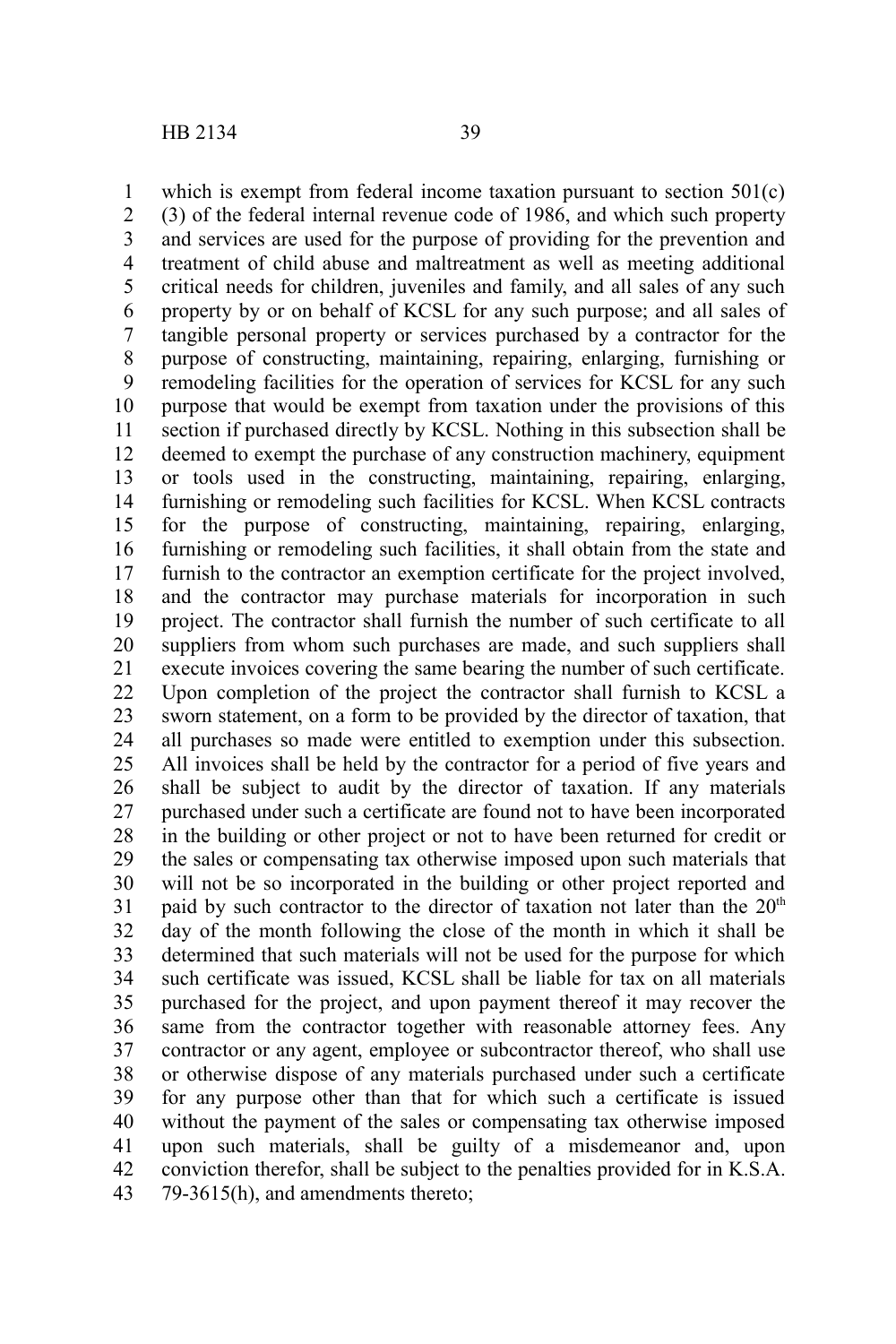(vvv) all sales of tangible personal property or services, including the renting and leasing of tangible personal property or services, purchased by jazz in the woods, inc., a Kansas corporation that is exempt from federal income taxation pursuant to section  $501(c)(3)$  of the federal internal revenue code, for the purpose of providing jazz in the woods, an event benefiting children-in-need and other nonprofit charities assisting such children, and all sales of any such property by or on behalf of such organization for such purpose; 1 2 3 4 5 6 7 8

(www) all sales of tangible personal property purchased by or on behalf of the Frontenac education foundation, which is exempt from federal income taxation pursuant to section  $501(c)(3)$  of the federal internal revenue code, for the purpose of providing education support for students, and all sales of any such property by or on behalf of such organization for such purpose; 9 10 11 12 13 14

(xxx) all sales of personal property and services purchased by the booth theatre foundation, inc., an organization, which is exempt from federal income taxation pursuant to section  $501(c)(3)$  of the federal internal revenue code of 1986, and which such personal property and services are used by any such organization in the constructing, equipping, reconstructing, maintaining, repairing, enlarging, furnishing or remodeling of the booth theatre, and all sales of tangible personal property or services purchased by a contractor for the purpose of constructing, equipping, reconstructing, maintaining, repairing, enlarging, furnishing or remodeling the booth theatre for such organization, that would be exempt from taxation under the provisions of this section if purchased directly by such organization. Nothing in this subsection shall be deemed to exempt the purchase of any construction machinery, equipment or tools used in the constructing, equipping, reconstructing, maintaining, repairing, enlarging, furnishing or remodeling facilities for any such organization. When any such organization shall contract for the purpose of constructing, equipping, reconstructing, maintaining, repairing, enlarging, furnishing or remodeling facilities, it shall obtain from the state and furnish to the contractor an exemption certificate for the project involved, and the contractor may purchase materials for incorporation in such project. The contractor shall furnish the number of such certificate to all suppliers from whom such purchases are made, and such suppliers shall execute invoices covering the same bearing the number of such certificate. Upon completion of the project the contractor shall furnish to such organization concerned a sworn statement, on a form to be provided by the director of taxation, that all purchases so made were entitled to exemption under this subsection. All invoices shall be held by the contractor for a period of five years and shall be subject to audit by the director of taxation. If any materials purchased under such a certificate are found not to have been incorporated in such 15 16 17 18 19 20 21 22 23 24 25 26 27 28 29 30 31 32 33 34 35 36 37 38 39 40 41 42 43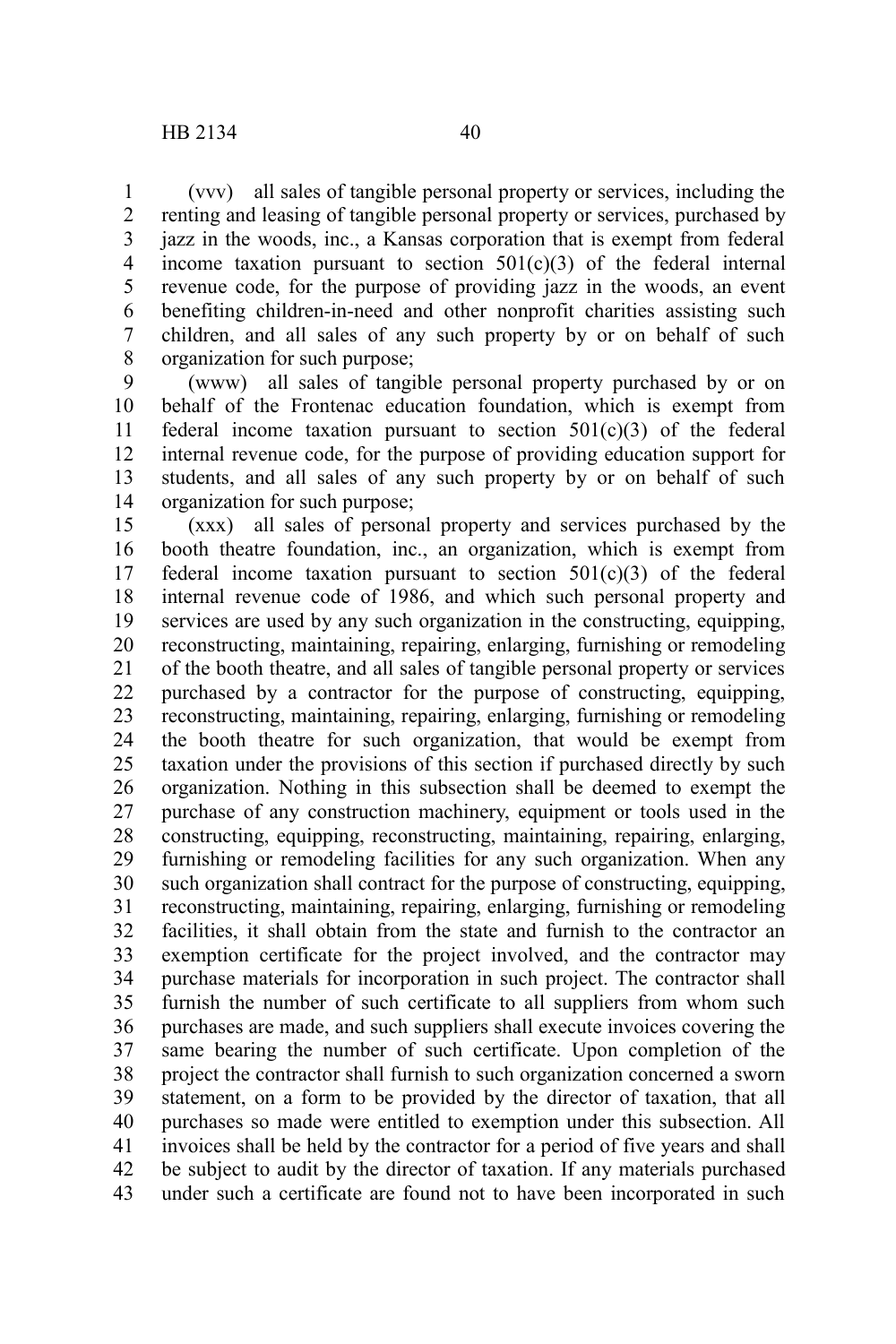facilities or not to have been returned for credit or the sales or compensating tax otherwise imposed upon such materials that will not be so incorporated in such facilities reported and paid by such contractor to the director of taxation not later than the  $20<sup>th</sup>$  day of the month following the close of the month in which it shall be determined that such materials will not be used for the purpose for which such certificate was issued, such organization concerned shall be liable for tax on all materials purchased for the project, and upon payment thereof it may recover the same from the contractor together with reasonable attorney fees. Any contractor or any agent, employee or subcontractor thereof, who shall use or otherwise dispose of any materials purchased under such a certificate for any purpose other than that for which such a certificate is issued without the payment of the sales or compensating tax otherwise imposed upon such materials, shall be guilty of a misdemeanor and, upon conviction therefor, shall be subject to the penalties provided for in K.S.A. 79-3615(h), and amendments thereto. Sales tax paid on and after January 1, 2007, but prior to the effective date of this act upon the gross receipts received from any sale which would have been exempted by the provisions of this subsection had such sale occurred after the effective date of this act shall be refunded. Each claim for a sales tax refund shall be verified and submitted to the director of taxation upon forms furnished by the director and shall be accompanied by any additional documentation required by the director. The director shall review each claim and shall refund that amount of sales tax paid as determined under the provisions of this subsection. All refunds shall be paid from the sales tax refund fund upon warrants of the director of accounts and reports pursuant to vouchers approved by the director or the director's designee; 1 2 3 4 5 6 7 8 9 10 11 12 13 14 15 16 17 18 19 20 21 22 23 24 25 26 27

(yyy) all sales of tangible personal property and services purchased by TLC charities foundation, inc., hereinafter referred to as TLC charities, which is exempt from federal income taxation pursuant to section  $501(c)$ (3) of the federal internal revenue code of 1986, and which such property and services are used for the purpose of encouraging private philanthropy to further the vision, values, and goals of TLC for children and families, inc.; and all sales of such property and services by or on behalf of TLC charities for any such purpose and all sales of tangible personal property or services purchased by a contractor for the purpose of constructing, maintaining, repairing, enlarging, furnishing or remodeling facilities for the operation of services for TLC charities for any such purpose that would be exempt from taxation under the provisions of this section if purchased directly by TLC charities. Nothing in this subsection shall be deemed to exempt the purchase of any construction machinery, equipment or tools used in the constructing, maintaining, repairing, enlarging, furnishing or remodeling such facilities for TLC charities. When TLC charities contracts 28 29 30 31 32 33 34 35 36 37 38 39 40 41 42 43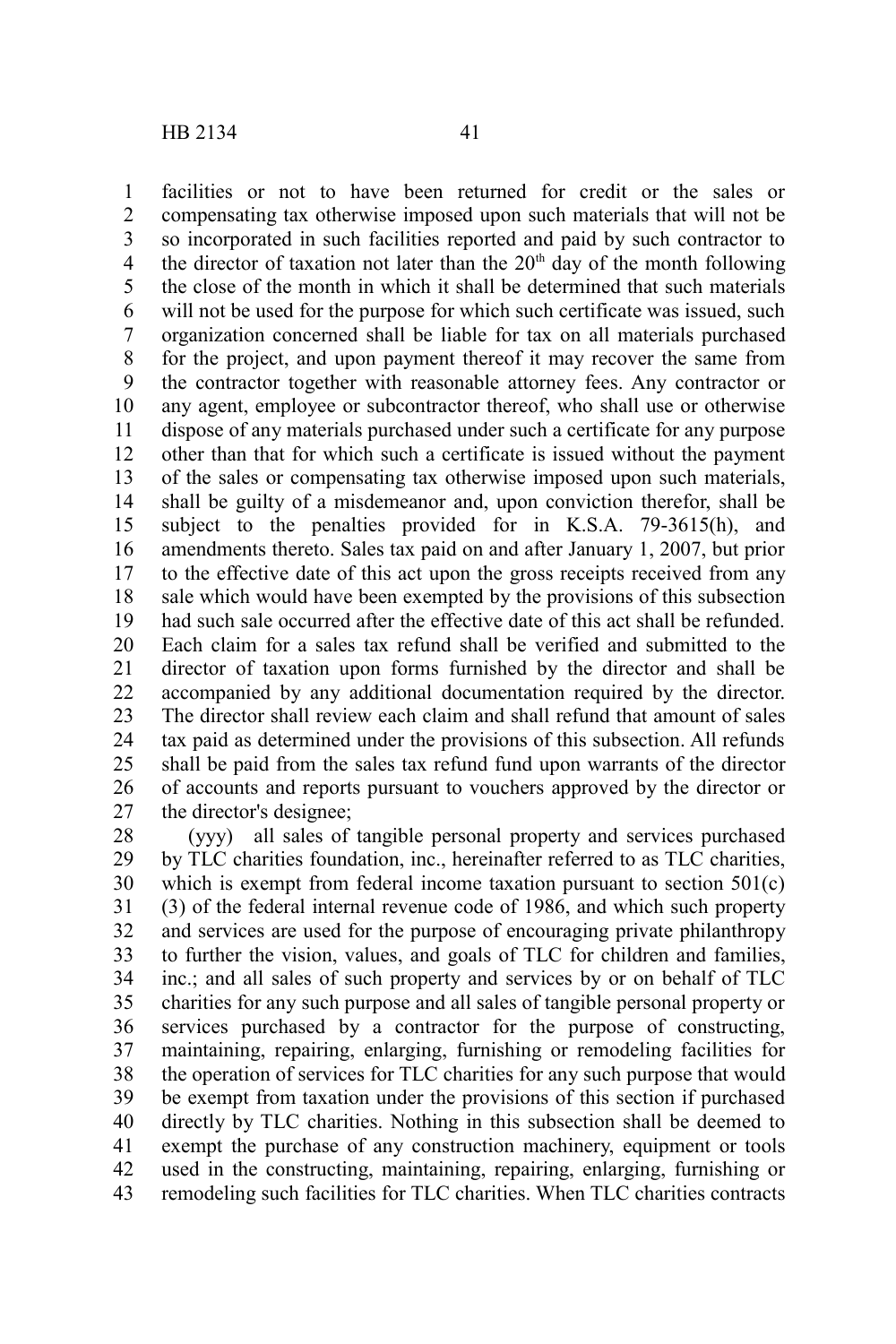for the purpose of constructing, maintaining, repairing, enlarging, furnishing or remodeling such facilities, it shall obtain from the state and furnish to the contractor an exemption certificate for the project involved, and the contractor may purchase materials for incorporation in such project. The contractor shall furnish the number of such certificate to all suppliers from whom such purchases are made, and such suppliers shall execute invoices covering the same bearing the number of such certificate. Upon completion of the project the contractor shall furnish to TLC charities a sworn statement, on a form to be provided by the director of taxation, that all purchases so made were entitled to exemption under this subsection. All invoices shall be held by the contractor for a period of five years and shall be subject to audit by the director of taxation. If any materials purchased under such a certificate are found not to have been incorporated in the building or other project or not to have been returned for credit or the sales or compensating tax otherwise imposed upon such materials that will not be incorporated into the building or other project reported and paid by such contractor to the director of taxation not later than the  $20<sup>th</sup>$  day of the month following the close of the month in which it shall be determined that such materials will not be used for the purpose for which such certificate was issued. TLC charities shall be liable for tax on all materials purchased for the project, and upon payment thereof it may recover the same from the contractor together with reasonable attorney fees. Any contractor or any agent, employee or subcontractor thereof, who shall use or otherwise dispose of any materials purchased under such a certificate for any purpose other than that for which such a certificate is issued without the payment of the sales or compensating tax otherwise imposed upon such materials, shall be guilty of a misdemeanor and, upon conviction therefor, shall be subject to the penalties provided for in K.S.A. 79-3615(h), and amendments thereto; 1 2 3 4 5 6 7 8 9 10 11 12 13 14 15 16 17 18 19 20 21 22 23 24 25 26 27 28 29

(zzz) all sales of tangible personal property purchased by the rotary club of shawnee foundation, which is exempt from federal income taxation pursuant to section  $501(c)(3)$  of the federal internal revenue code of 1986, as amended, used for the purpose of providing contributions to community service organizations and scholarships; 30 31 32 33 34

(aaaa) all sales of personal property and services purchased by or on behalf of victory in the valley, inc., which is exempt from federal income taxation pursuant to section  $501(c)(3)$  of the federal internal revenue code, for the purpose of providing a cancer support group and services for persons with cancer, and all sales of any such property by or on behalf of any such organization for any such purpose; 35 36 37 38 39 40

(bbbb) all sales of entry or participation fees, charges or tickets by Guadalupe health foundation, which is exempt from federal income taxation pursuant to section  $501(c)(3)$  of the federal internal revenue code, 41 42 43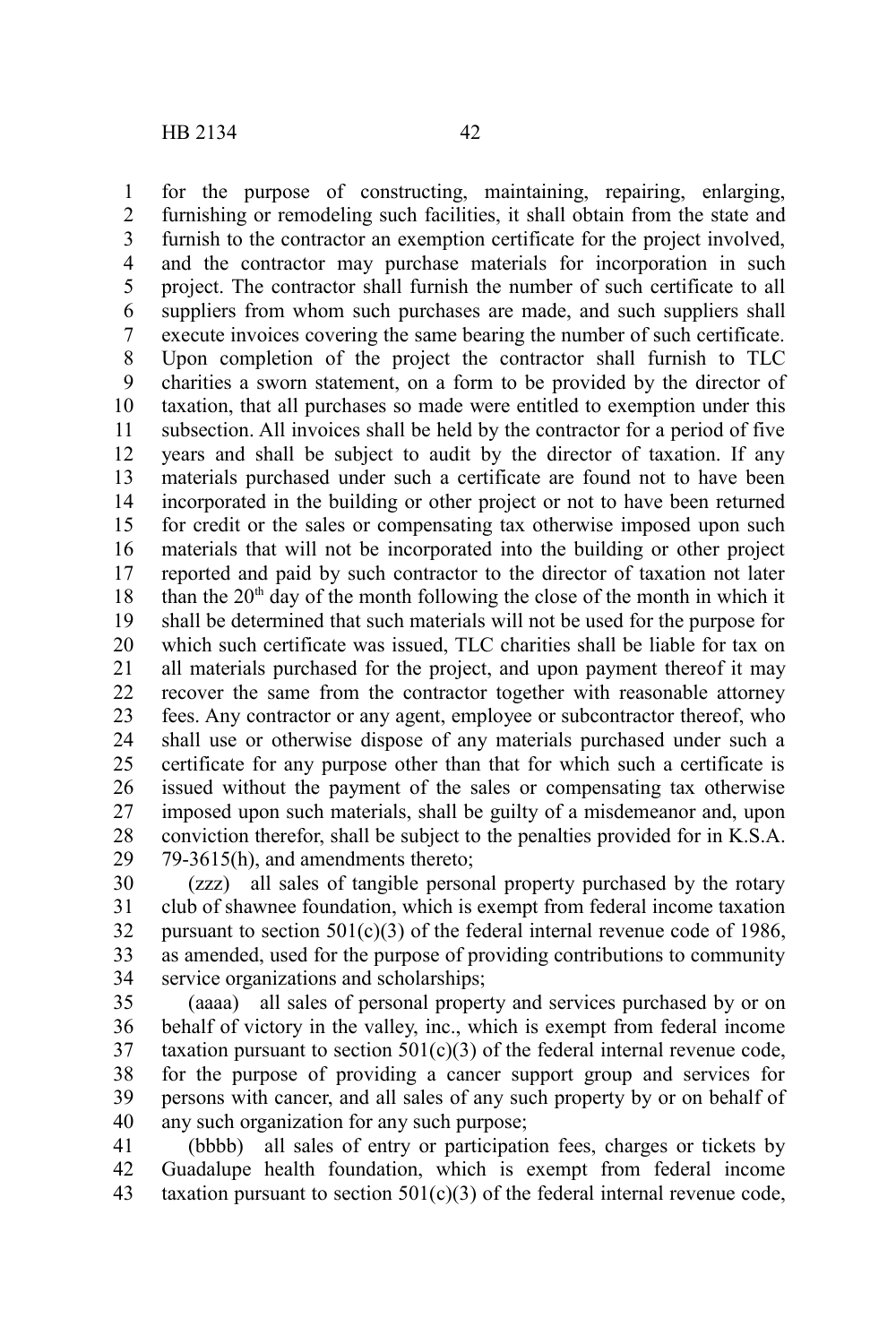for such organization's annual fundraising event which purpose is to provide health care services for uninsured workers; 1 2

(cccc) all sales of tangible personal property or services purchased by or on behalf of wayside waifs, inc., which is exempt from federal income taxation pursuant to section  $501(c)(3)$  of the federal internal revenue code, for the purpose of providing such organization's annual fundraiser, an event whose purpose is to support the care of homeless and abandoned animals, animal adoption efforts, education programs for children and efforts to reduce animal over-population and animal welfare services, and all sales of any such property, including entry or participation fees or charges, by or on behalf of such organization for such purpose; 3 4 5 6 7 8 9 10 11

(dddd) all sales of tangible personal property or services purchased by or on behalf of goodwill industries or Easter seals of Kansas, inc., both of which are exempt from federal income taxation pursuant to section  $501(c)(3)$  of the federal internal revenue code, for the purpose of providing education, training and employment opportunities for people with disabilities and other barriers to employment; 12 13 14 15 16 17

(eeee) all sales of tangible personal property or services purchased by or on behalf of all American beef battalion, inc., which is exempt from federal income taxation pursuant to section  $501(c)(3)$  of the federal internal revenue code, for the purpose of educating, promoting and participating as a contact group through the beef cattle industry in order to carry out such projects that provide support and morale to members of the United States armed forces and military services; 18 19 20 21 22 23 24

(ffff) all sales of tangible personal property and services purchased by sheltered living, inc., which is exempt from federal income taxation pursuant to section  $501(c)(3)$  of the federal internal revenue code of 1986, and which such property and services are used for the purpose of providing residential and day services for people with developmental disabilities or intellectual disability, or both, and all sales of any such property by or on behalf of sheltered living, inc., for any such purpose; and all sales of tangible personal property or services purchased by a contractor for the purpose of rehabilitating, constructing, maintaining, repairing, enlarging, furnishing or remodeling homes and facilities for sheltered living, inc., for any such purpose that would be exempt from taxation under the provisions of this section if purchased directly by sheltered living, inc. Nothing in this subsection shall be deemed to exempt the purchase of any construction machinery, equipment or tools used in the constructing, maintaining, repairing, enlarging, furnishing or remodeling such homes and facilities for sheltered living, inc. When sheltered living, inc., contracts for the purpose of rehabilitating, constructing, maintaining, repairing, enlarging, furnishing or remodeling such homes and facilities, it shall obtain from the state and furnish to the contractor an exemption 25 26 27 28 29 30 31 32 33 34 35 36 37 38 39 40 41 42 43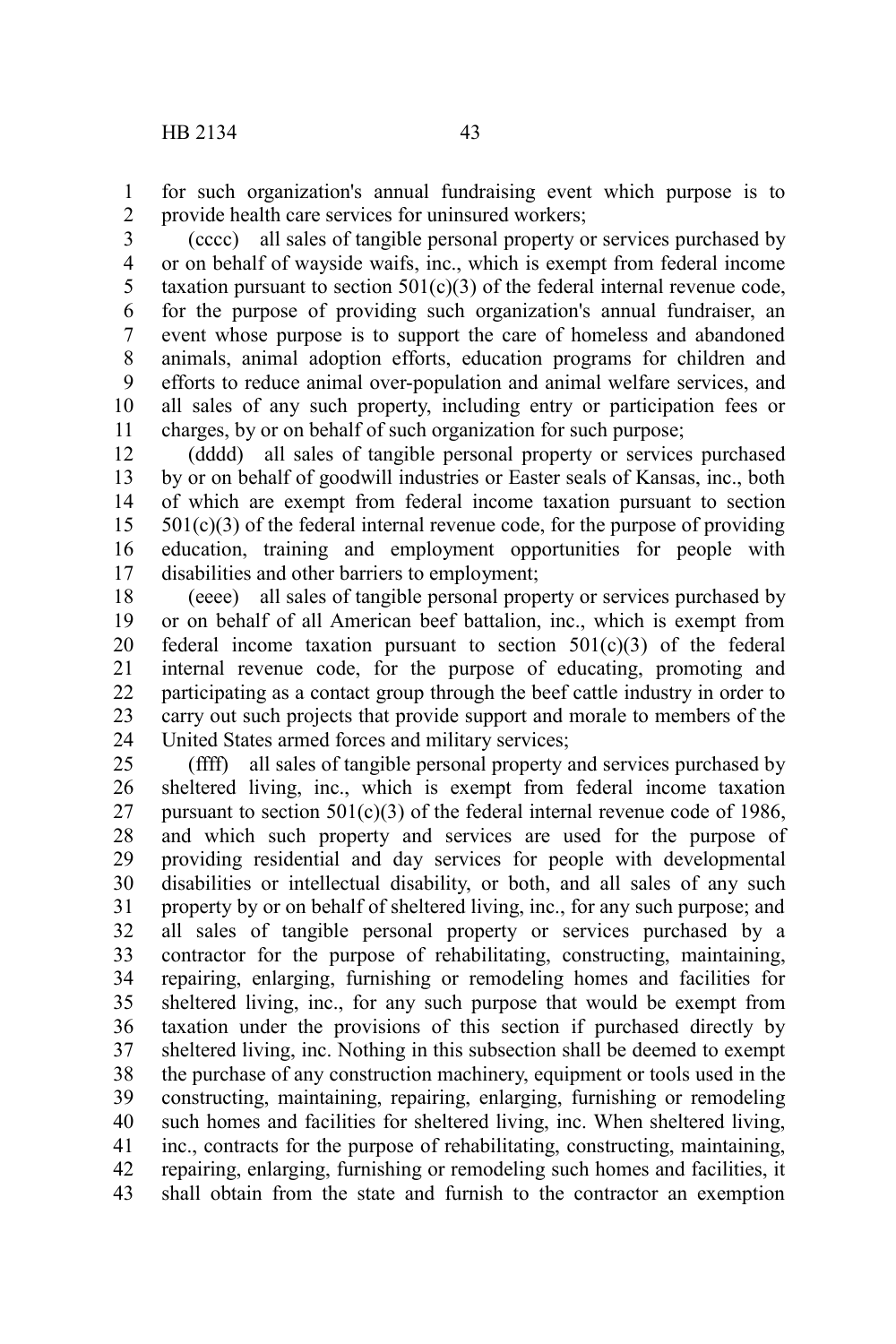certificate for the project involved, and the contractor may purchase materials for incorporation in such project. The contractor shall furnish the number of such certificate to all suppliers from whom such purchases are made, and such suppliers shall execute invoices covering the same bearing the number of such certificate. Upon completion of the project the contractor shall furnish to sheltered living, inc., a sworn statement, on a form to be provided by the director of taxation, that all purchases so made

were entitled to exemption under this subsection. All invoices shall be held by the contractor for a period of five years and shall be subject to audit by the director of taxation. If any materials purchased under such a certificate are found not to have been incorporated in the building or other project or not to have been returned for credit or the sales or compensating tax otherwise imposed upon such materials that will not be so incorporated in the building or other project reported and paid by such contractor to the director of taxation not later than the  $20<sup>th</sup>$  day of the month following the close of the month in which it shall be determined that such materials will not be used for the purpose for which such certificate was issued, sheltered living, inc., shall be liable for tax on all materials purchased for the project, and upon payment thereof it may recover the same from the contractor together with reasonable attorney fees. Any contractor or any agent, employee or subcontractor thereof, who shall use or otherwise dispose of any materials purchased under such a certificate for any purpose other than that for which such a certificate is issued without the payment of the sales or compensating tax otherwise imposed upon such materials, shall be guilty of a misdemeanor and, upon conviction therefor, shall be subject to the penalties provided for in K.S.A. 79-3615(h), and amendments thereto; 7 8 9 10 11 12 13 14 15 16 17 18 19 20 21 22 23 24 25 26 27

(gggg) all sales of game birds for which the primary purpose is use in hunting; 28 29

(hhhh) all sales of tangible personal property or services purchased on or after July 1, 2014, for the purpose of and in conjunction with constructing, reconstructing, enlarging or remodeling a business identified under the North American industry classification system (NAICS) subsectors 1123, 1124, 112112, 112120 or 112210, and the sale and installation of machinery and equipment purchased for installation at any such business. The exemption provided in this subsection shall not apply to projects that have actual total costs less than \$50,000. When a person contracts for the construction, reconstruction, enlargement or remodeling of any such business, such person shall obtain from the state and furnish to the contractor an exemption certificate for the project involved, and the contractor may purchase materials, machinery and equipment for incorporation in such project. The contractor shall furnish the number of such certificates to all suppliers from whom such purchases are made, and 30 31 32 33 34 35 36 37 38 39 40 41 42 43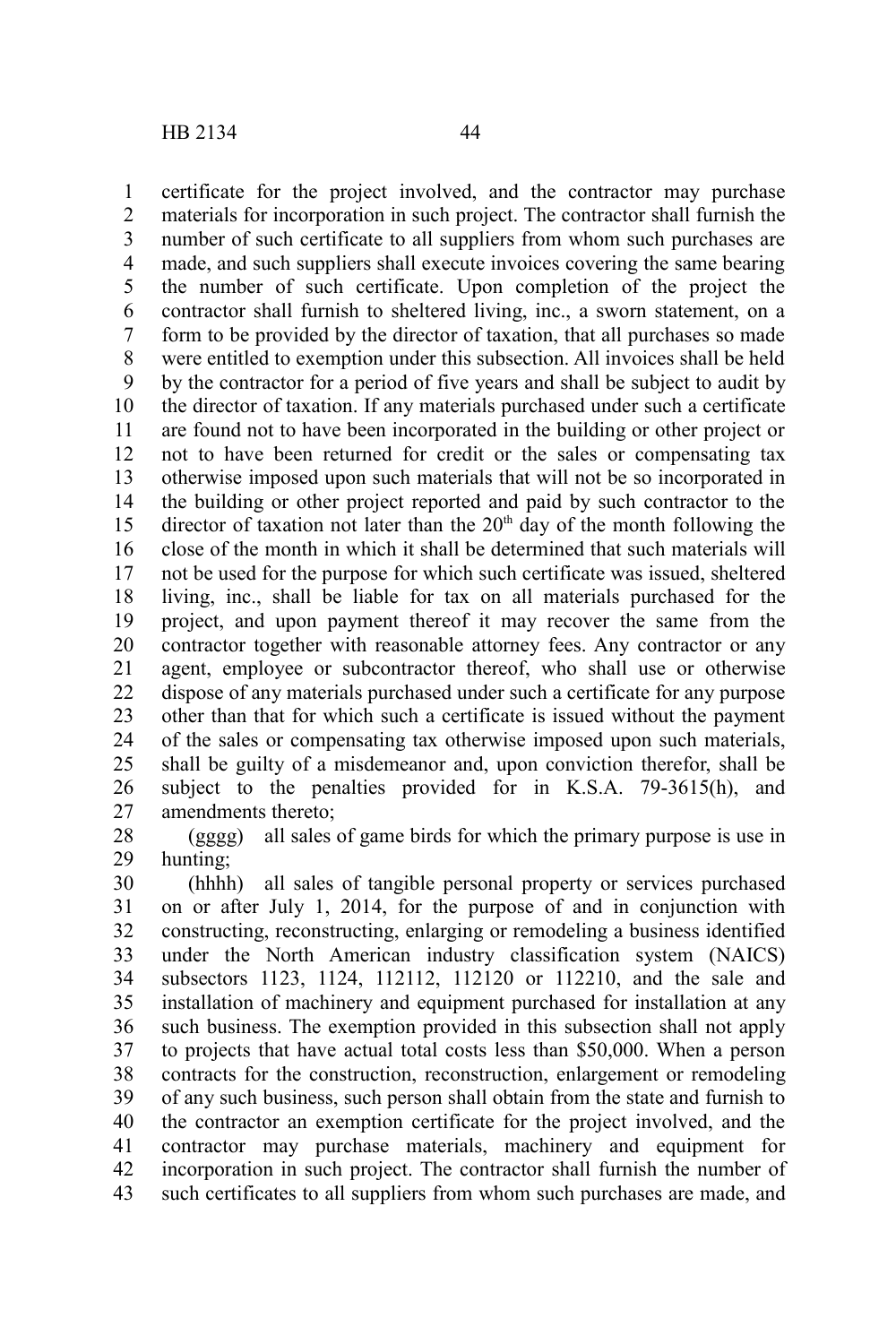such suppliers shall execute invoices covering the same bearing the number of such certificate. Upon completion of the project, the contractor shall furnish to the owner of the business a sworn statement, on a form to be provided by the director of taxation, that all purchases so made were entitled to exemption under this subsection. All invoices shall be held by the contractor for a period of five years and shall be subject to audit by the director of taxation. Any contractor or any agent, employee or subcontractor of the contractor, who shall use or otherwise dispose of any materials, machinery or equipment purchased under such a certificate for any purpose other than that for which such a certificate is issued without the payment of the sales or compensating tax otherwise imposed thereon, shall be guilty of a misdemeanor and, upon conviction therefor, shall be subject to the penalties provided for in K.S.A. 79-3615(h), and amendments thereto; 1 2 3 4 5 6 7 8 9 10 11 12 13 14

(iiii) all sales of tangible personal property or services purchased by a contractor for the purpose of constructing, maintaining, repairing, enlarging, furnishing or remodeling facilities for the operation of services for Wichita children's home for any such purpose that would be exempt from taxation under the provisions of this section if purchased directly by Wichita children's home. Nothing in this subsection shall be deemed to exempt the purchase of any construction machinery, equipment or tools used in the constructing, maintaining, repairing, enlarging, furnishing or remodeling such facilities for Wichita children's home. When Wichita children's home contracts for the purpose of constructing, maintaining, repairing, enlarging, furnishing or remodeling such facilities, it shall obtain from the state and furnish to the contractor an exemption certificate for the project involved, and the contractor may purchase materials for incorporation in such project. The contractor shall furnish the number of such certificate to all suppliers from whom such purchases are made, and such suppliers shall execute invoices covering the same bearing the number of such certificate. Upon completion of the project, the contractor shall furnish to Wichita children's home a sworn statement, on a form to be provided by the director of taxation, that all purchases so made were entitled to exemption under this subsection. All invoices shall be held by the contractor for a period of five years and shall be subject to audit by the director of taxation. If any materials purchased under such a certificate are found not to have been incorporated in the building or other project or not to have been returned for credit or the sales or compensating tax otherwise imposed upon such materials that will not be so incorporated in the building or other project reported and paid by such contractor to the director of taxation not later than the  $20<sup>th</sup>$  day of the month following the close of the month in which it shall be determined that such materials will not be used for the purpose for which such certificate was issued, Wichita 15 16 17 18 19 20 21 22 23 24 25 26 27 28 29 30 31 32 33 34 35 36 37 38 39 40 41 42 43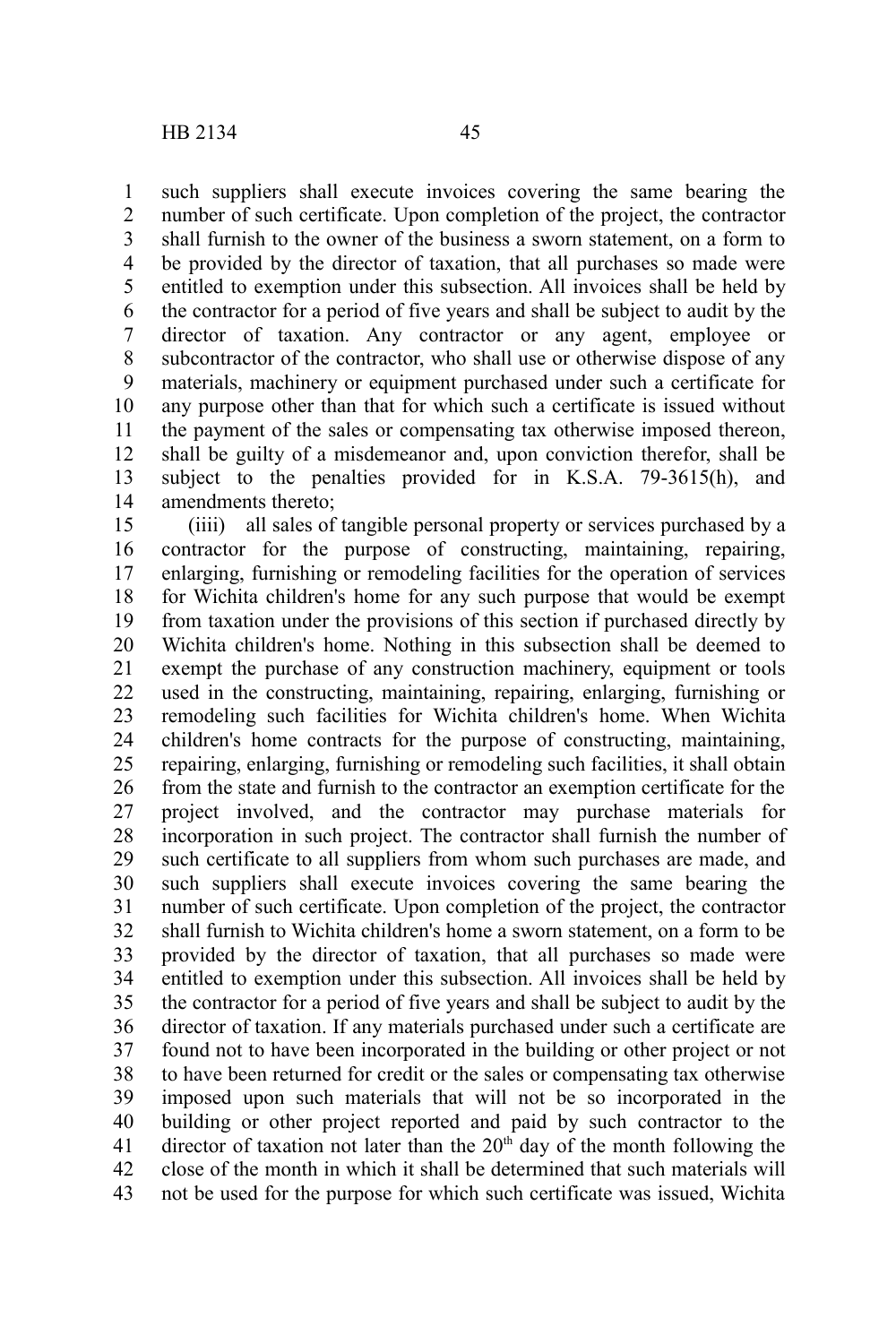children's home shall be liable for the tax on all materials purchased for the project, and upon payment, it may recover the same from the contractor together with reasonable attorney fees. Any contractor or any agent, employee or subcontractor, who shall use or otherwise dispose of any materials purchased under such a certificate for any purpose other than that for which such a certificate is issued without the payment of the sales or compensating tax otherwise imposed upon such materials, shall be guilty of a misdemeanor and, upon conviction, shall be subject to the penalties provided for in K.S.A. 79-3615(h), and amendments thereto; 1 2 3 4 5 6 7 8 9

(jjjj) all sales of tangible personal property or services purchased by or on behalf of the beacon, inc., that is exempt from federal income taxation pursuant to section  $501(c)(3)$  of the federal internal revenue code, for the purpose of providing those desiring help with food, shelter, clothing and other necessities of life during times of special need; 10 11 12 13 14

(kkkk) all sales of tangible personal property and services purchased by or on behalf of reaching out from within, inc., which is exempt from federal income taxation pursuant to section  $501(c)(3)$  of the federal internal revenue code, for the purpose of sponsoring self-help programs for incarcerated persons that will enable such incarcerated persons to become role models for non-violence while in correctional facilities and productive family members and citizens upon return to the community; and 15 16 17 18 19 20 21

(llll) all sales of tangible personal property and services purchased by Gove county healthcare endowment foundation, inc., which is exempt from federal income taxation pursuant to section  $501(c)(3)$  of the federal internal revenue code of 1986, and which such property and services are used for the purpose of constructing and equipping an airport in Quinter, Kansas, and all sales of tangible personal property or services purchased by a contractor for the purpose of constructing and equipping an airport in Quinter, Kansas, for such organization, that would be exempt from taxation under the provisions of this section if purchased directly by such organization. Nothing in this subsection shall be deemed to exempt the purchase of any construction machinery, equipment or tools used in the constructing or equipping of facilities for such organization. When such organization shall contract for the purpose of constructing or equipping an airport in Quinter, Kansas, it shall obtain from the state and furnish to the contractor an exemption certificate for the project involved, and the contractor may purchase materials for incorporation in such project. The contractor shall furnish the number of such certificate to all suppliers from whom such purchases are made, and such suppliers shall execute invoices covering the same bearing the number of such certificate. Upon completion of the project, the contractor shall furnish to such organization concerned a sworn statement, on a form to be provided by the director of taxation, that all purchases so made were entitled to exemption under this 22 23 24 25 26 27 28 29 30 31 32 33 34 35 36 37 38 39 40 41 42 43